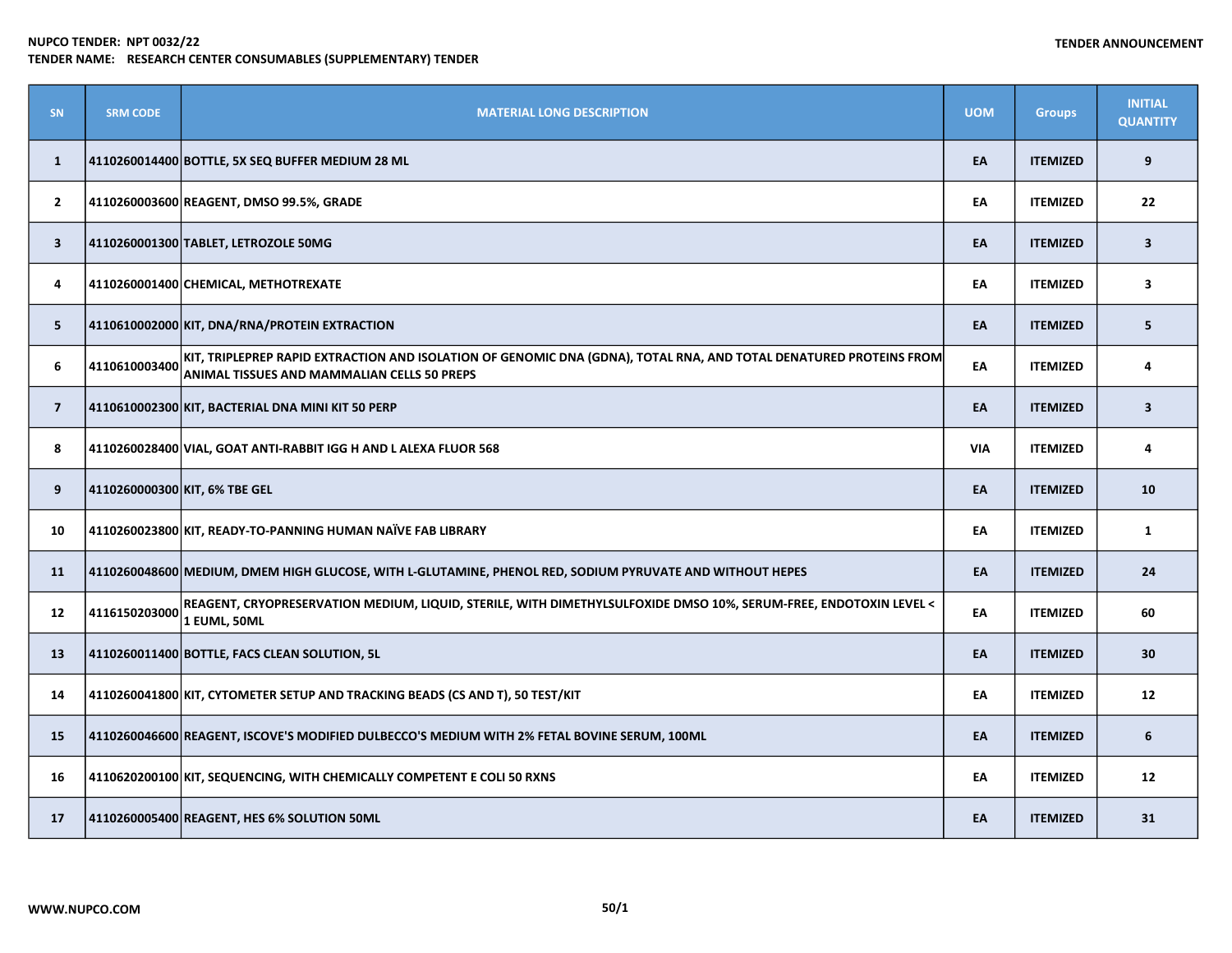| SN | <b>SRM CODE</b> | <b>MATERIAL LONG DESCRIPTION</b>                                                                           | <b>UOM</b> | <b>Groups</b>   | <b>INITIAL</b><br><b>QUANTITY</b> |
|----|-----------------|------------------------------------------------------------------------------------------------------------|------------|-----------------|-----------------------------------|
| 18 |                 | 4216190500000 BAG, SINGLE BLOOD BAG 250ML, FOR CORD BLOOD COLLECTION                                       | EA         | <b>ITEMIZED</b> | 120                               |
| 19 |                 | 4110530904200 CONSUMABLE, BOLT 8% BIS-TRIS PLUS GELS, 15-WELL 10 GELS                                      | EA         | <b>ITEMIZED</b> | 40                                |
| 20 |                 | 4111601570000 REAGENT NOVOFLOW SOLUTION FLUIDICS SYSTEM SOLUTIONS FOR FLOW CYTOMETRY                       | EA         | <b>ITEMIZED</b> | $\overline{2}$                    |
| 21 |                 | 4110630216400 KIT, KAPA LIBRARY QUANT PRIMERS AND UNIVERSAL QPCR-MIX                                       | EA         | <b>ITEMIZED</b> | $\mathbf{3}$                      |
| 22 |                 | 4111612728100 CONSUMABLE, TRANS-BLOT TURBO MIDI 02 μM PVDF TRANSFER                                        | EA         | <b>ITEMIZED</b> | 19                                |
| 23 |                 | 4111613316600 KIT, FRAGMENT ANALYSER NGS HS 1-600BP NOVASEQ 6000 SYSTEM 500 ASSAY                          | EA         | <b>ITEMIZED</b> | $\mathbf{1}$                      |
| 24 |                 | 4111610565100 KIT, MS CHEMICAL KIT2, HIGHER CONC PPGS                                                      | EA         | <b>ITEMIZED</b> | $\mathbf{1}$                      |
| 25 |                 | 4110260048800 KIT, HIGH DENSITY FOR SAFER AND CONVENIENT EXTRACTION OF NUCLEIC ACIDS FROM ORGANIC SOLVENTS | EA         | <b>ITEMIZED</b> | 4                                 |
| 26 |                 | 4111601570100 REAGENT NOVORINSE SOLUTION FLUIDICS SYSTEM SOLUTIONS FOR FLOW CYTOMETRY                      | EA         | <b>ITEMIZED</b> | $\mathbf{2}$                      |
| 27 |                 | 4110260030800 REAGENT, 10 G DT-CE PHOSPHORAMIDITE GRADE 28-400                                             | EA         | <b>ITEMIZED</b> | 37                                |
| 28 |                 | 4114170025000 CHEMICAL ANTIBIOTICS LIBRARY - L4400-UB101                                                   | EA         | <b>ITEMIZED</b> | $\mathbf{1}$                      |
| 29 |                 | 4110260014200 CHAMBER SLIDE, 15 UL SLIDES 8 WELL                                                           | EA         | <b>ITEMIZED</b> | 10                                |
| 30 |                 | 4116150204500 CONSUMABLE, CELL COUNTING SLIDES FOR TC10TC20 CELL COUNTER                                   | EA         | <b>ITEMIZED</b> | 225                               |
| 31 |                 | 4110260045800 KIT, KIM-1 ELISA HUMAN KIDNEY INJURY MOLECULE 1 ELISA KIT, 5X96 STRIP-WELLS                  | EA         | <b>ITEMIZED</b> | $\mathbf{1}$                      |
| 32 |                 | 4110260046800 KIT, MCP-1 ELISA HUMAN MONOCYTE CHEMOTACTIC PROTEIN 1 ELISA KIT, 5X96 STRIP-WELLS            | EA         | <b>ITEMIZED</b> | $\mathbf{1}$                      |
| 33 |                 | 4110260039500 KIT, CYS-C ELISA HUMAN CYSTATIN C ELISA KIT, 5X96 STRIP-WELLS                                | EA         | <b>ITEMIZED</b> | $\mathbf{1}$                      |
| 34 |                 | 4110260038100 KIT, HP ELISA HUMAN HAPTOGLOBIN ELISA KIT, 5X96 STRIP-WELLS                                  | EA         | <b>ITEMIZED</b> | $\mathbf{1}$                      |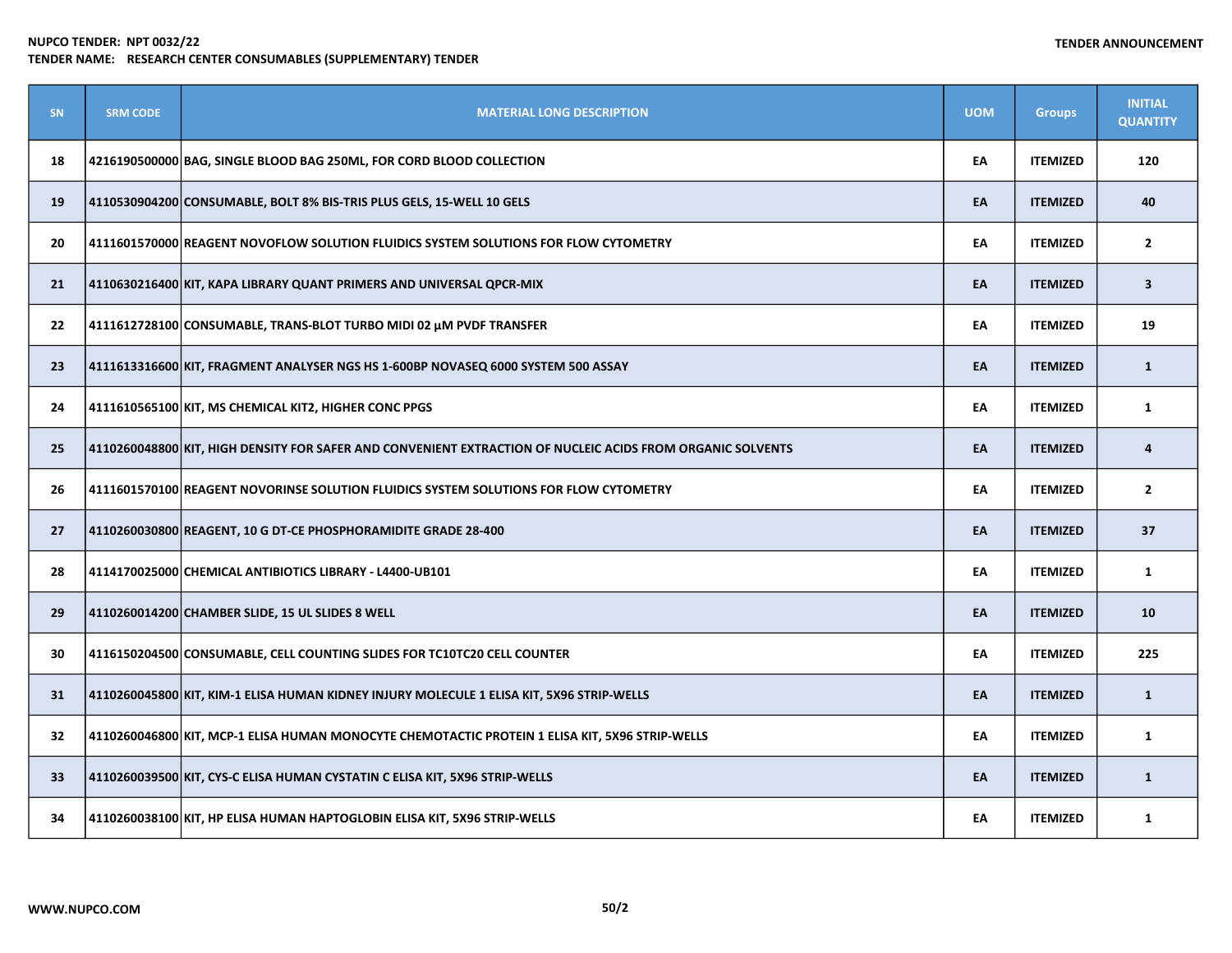| <b>SN</b> | <b>SRM CODE</b> | <b>MATERIAL LONG DESCRIPTION</b>                                                                                | <b>UOM</b> | <b>Groups</b>   | <b>INITIAL</b><br><b>QUANTITY</b> |
|-----------|-----------------|-----------------------------------------------------------------------------------------------------------------|------------|-----------------|-----------------------------------|
| 35        |                 | 4110260043500 KIT, PENTOSIDINE ELISA HUMAN PENTOSIDINE ELISA KIT, 5X96 STRIP-WELLS                              | EA         | <b>ITEMIZED</b> | $\mathbf{1}$                      |
| 36        |                 | 4110260046900 KIT, OXLDL ELISA HUMAN OXIDIZED LOW-DENSITY LIPOPROTEIN ELISA KIT, 96-STRIP-WELLS                 | EA         | <b>ITEMIZED</b> | $\overline{\mathbf{3}}$           |
| 37        |                 | 4110260047600 KIT, 8-OHDG ELISA HUMAN 8-HYDROXYDEOXYGUANOSINE (8-OHDG) ELISA KIT, 5X96-STRIP-WELLS              | EA         | <b>ITEMIZED</b> | $\mathbf{1}$                      |
| 38        |                 | 4110260044800 KIT, NITRIC OXIDE (NO) ASSAY KIT, 96 TESTS, HUMAN, COLORIMETRIC METHOD                            | EA         | <b>ITEMIZED</b> | 3                                 |
| 39        |                 | 4110260047900 KIT, AGES ELISA HUMAN ADVANCED GLYCATION END PRODUCTS (AGES) ELISA KIT, 96-STRIP-WELLS            | EA         | <b>ITEMIZED</b> | $\overline{\mathbf{3}}$           |
| 40        |                 | 4110260043200 KIT, GAL-3 ELISA HUMAN GALECTIN 3 (GAL-3) ELISA KIT, 96-STRIP-WELLS                               | EA         | <b>ITEMIZED</b> | 3                                 |
| 41        |                 | 4110260039400 KIT, ADIPOQ ELISA HUMAN ADIPONECTIN ELISA KIT, 96-STRIP-WELLS                                     | EA         | <b>ITEMIZED</b> | $\overline{\mathbf{3}}$           |
| 42        |                 | 4110260038800 KIT, RESISTIN ELISA HUMAN RESISTIN ELISA KIT, 96-STRIP-WELLS                                      | EA         | <b>ITEMIZED</b> | 3                                 |
| 43        |                 | 4110260047300 KIT, ADMA ELISA HUMAN ASYMMETRIC DIMETHYLARGININE (ADMA) ELISA KITT, 96-STRIP-WELLS               | EA         | <b>ITEMIZED</b> | $\overline{\mathbf{3}}$           |
| 44        |                 | 4110260046300 KIT, NAG ELISA HUMAN N ACETYL BETA D GLUCOSAMINIDASE ELISA KIT, 96-STRIP-WELLS                    | EA         | <b>ITEMIZED</b> | 3                                 |
| 45        |                 | 4110260045400 KIT, ANP ELISA HUMAN ATRIAL NATRIURETIC PEPTIDE ELISA KIT, 96-STRIP-WELLS                         | EA         | <b>ITEMIZED</b> | $\overline{\mathbf{3}}$           |
| 46        |                 | 4110260041000 KIT, CTF1 ELISA HUMAN CARDIOTROPHIN 1 ELISA KIT, 96-STRIP-WELLS                                   | EA         | <b>ITEMIZED</b> | 3                                 |
| 47        |                 | 4110260048200 KIT, PAI1 ELISA HUMAN PLASMINOGEN ACTIVATOR INHIBITOR 1 (PAI1) ELISA KIT, 96-STRIP-WELLS          | EA         | <b>ITEMIZED</b> | $\mathbf{3}$                      |
| 48        |                 | 4110260049900 KIT, NGAL ELISA HUMAN NEUTROPHIL GELATINASE ASSOCIATED LIPOCALIN (NGAL) ELISA KIT, 96-STRIP-WELLS | EA         | <b>ITEMIZED</b> | $\overline{\mathbf{3}}$           |
| 49        |                 | 4110260048000 KIT, GLY-LDL ELISA KIT HUMAN GLYCATED LOW DENSITY LIPOPROTEIN ELISA KIT, 96-STRIP-WELLS           | EA         | <b>ITEMIZED</b> | $\overline{\mathbf{3}}$           |
| 50        |                 | 4110260038600 KIT, COPEPTIN ELISA HUMAN COPEPTIN ELISA KIT, 96-STRIP-WELLS                                      | EA         | <b>ITEMIZED</b> | $\mathbf{3}$                      |
| 51        |                 | 4110260040100 KIT, MPO ELISA HUMAN MYELOPEROXIDASE ELISA KIT, 96-STRIP-WELLS                                    | EA         | <b>ITEMIZED</b> | $\overline{\mathbf{3}}$           |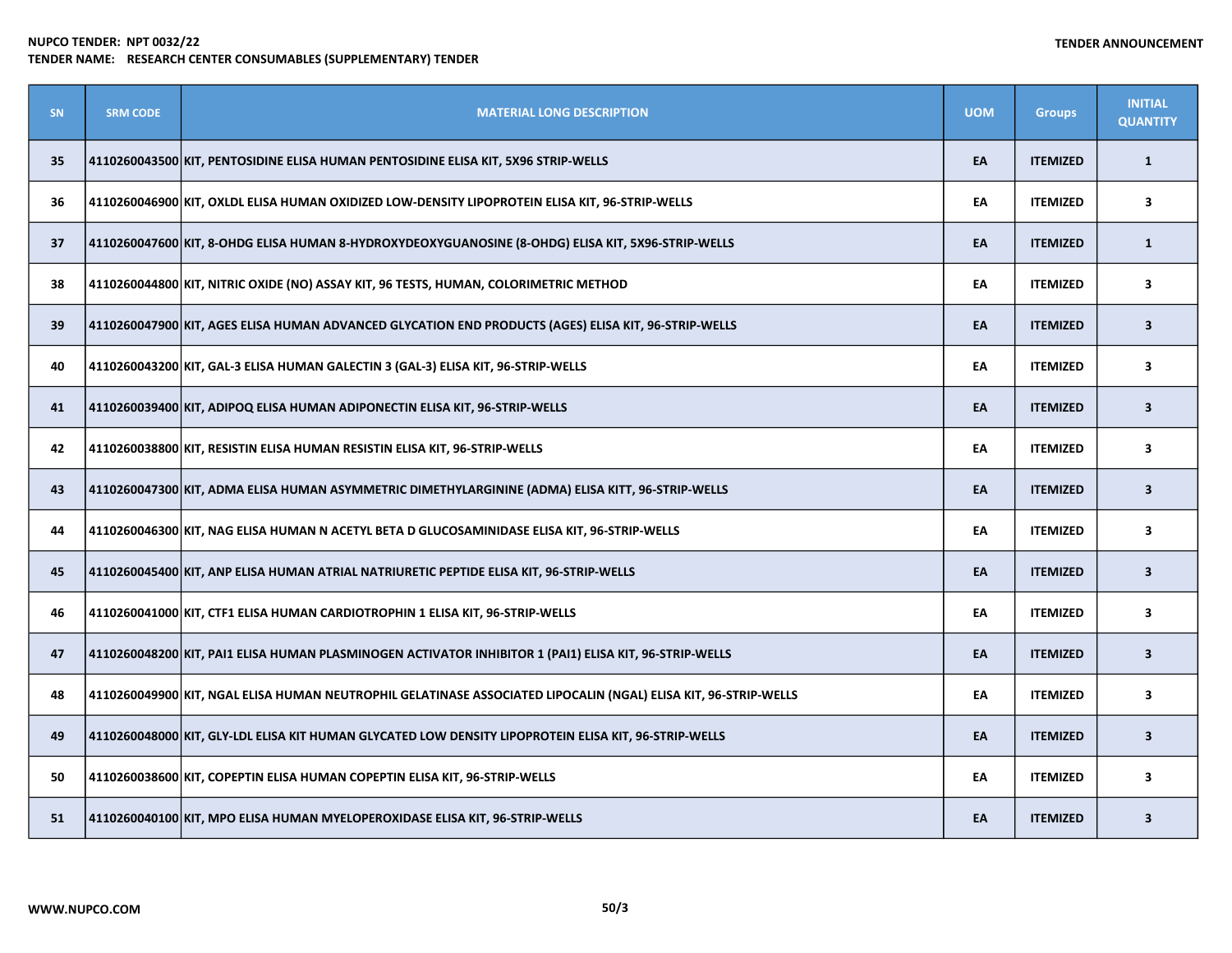| SN | <b>SRM CODE</b> | <b>MATERIAL LONG DESCRIPTION</b>                                                                                                                                             | <b>UOM</b> | <b>Groups</b>   | <b>INITIAL</b><br><b>QUANTITY</b> |
|----|-----------------|------------------------------------------------------------------------------------------------------------------------------------------------------------------------------|------------|-----------------|-----------------------------------|
| 52 |                 | 4110260049400 KIT, TBARS ELISA HUMAN THIOBARBITURIC ACID REACTIVE SUBSTANCES (TBARS) ELISA KIT, 96-STRIP-WELLS                                                               | EA         | <b>ITEMIZED</b> | 3                                 |
| 53 | 4110260052000   | KIT, HES 6% SOLUTION (HYDROXYETHYL STARCH) WITH A HIGH MOLECULAR WEIGHT FOR THE SEPARATION OF STEM CELLS FROM<br>UMBILICAL CORD BLOOD, BONE MARROW, OR PERIPHERAL BLOOD 50ML | EA         | <b>ITEMIZED</b> | 1260                              |
| 54 |                 | 4110260050500 BAG, UMBILICAL CORD BLOOD BAG, 250ML, FOR CORD BLOOD COLLECTION AND HEMATOPOIETIC PROGENITOR CELL CULTURES.                                                    | EA         | <b>ITEMIZED</b> | 3500                              |
| 55 |                 | 4110260017300 BAG, COMPATIBLE WITH BIOARCHIVE SYSTEM OVERWRAP BAGS                                                                                                           | EA         | <b>ITEMIZED</b> | 23                                |
| 56 |                 | 4110260038700 KIT, MEDIUM FOR PREPARING AND WASHING SAMPLES FOR CFU ASSAYS                                                                                                   | EA         | <b>ITEMIZED</b> | 9                                 |
| 57 |                 | 4110260049300 KIT, FROZEN CORD BLOOD PROFICIENCY TESTING KIT FOR HEMATOPOIETIC COLONY FORMING UNIT (CFU) ASSAY                                                               | EA         | <b>ITEMIZED</b> | 4                                 |
| 58 |                 | 4110260048500 KIT, PRE-ALIQUOTED METHYLCELLULOSE-BASED MEDIUM WITH RECOMBINANT CYTOKINES FOR HUMAN CELLS                                                                     | EA         | <b>ITEMIZED</b> | 60                                |
| 59 |                 | 4229352101300 CONSUMABLE, BIOARCHIVE SYSTEM BAG CANISTERS - 25ML                                                                                                             | EA         | <b>ITEMIZED</b> | 23                                |
| 60 |                 | 4110260028500 CONSUMABLE, COMPATIBLE WITH BIOARCHIVE SYSTEM CANISTER SLEEVES                                                                                                 | EA         | <b>ITEMIZED</b> | 6                                 |
| 61 |                 | 4110260027900 KIT, READY-TO-PANNING HUMAN NAÏVE SCFV LIBRARY                                                                                                                 | EA         | <b>ITEMIZED</b> | $\mathbf{1}$                      |
| 62 |                 | 4111613315900 REAGENT, 2N - SODIUM HYDROXIDE SOLUTION                                                                                                                        | EA         | <b>ITEMIZED</b> | 5                                 |
| 63 | 4015150000100   | OSMOTIC, PUMPS, MINIATURE, IMPLANTABLE PUMP USED FOR EXPERIMENTAL RESEARCH IN MICE, RATS AND OTHER LABORATORY<br>ANIMALS 1002 (025 MICROLITERHR FOR 14 DAYS)                 | EA         | <b>ITEMIZED</b> | $\overline{\mathbf{3}}$           |
| 64 |                 | 4110530904100 CONSUMABLE, BOLT 4-12% BIS-TRIS PLUS GELS, 15-WELL 10 GELS                                                                                                     | EA         | <b>ITEMIZED</b> | 85                                |
| 65 |                 | 4111613425400 REAGENT, XT REDUCING AGENT                                                                                                                                     | EA         | <b>ITEMIZED</b> | $\overline{\mathbf{3}}$           |
| 66 |                 | 4110630801500 REAGENT, MACROGEN-CONSUMABLE-MACROGEN PRIMER                                                                                                                   | EA         | <b>ITEMIZED</b> | 3000                              |
| 67 |                 | 4111303400600 REAGENT, PEPTIDE -N-GLYCOSIDASE F                                                                                                                              | EA         | <b>ITEMIZED</b> | 5                                 |
| 68 |                 | 4111602301400 REAGENT, 4 L CAP A - THFPYRIDINEACETIC ANHYDRIDE (8:1:1), GL38 FINISH                                                                                          | EA         | <b>ITEMIZED</b> | 4                                 |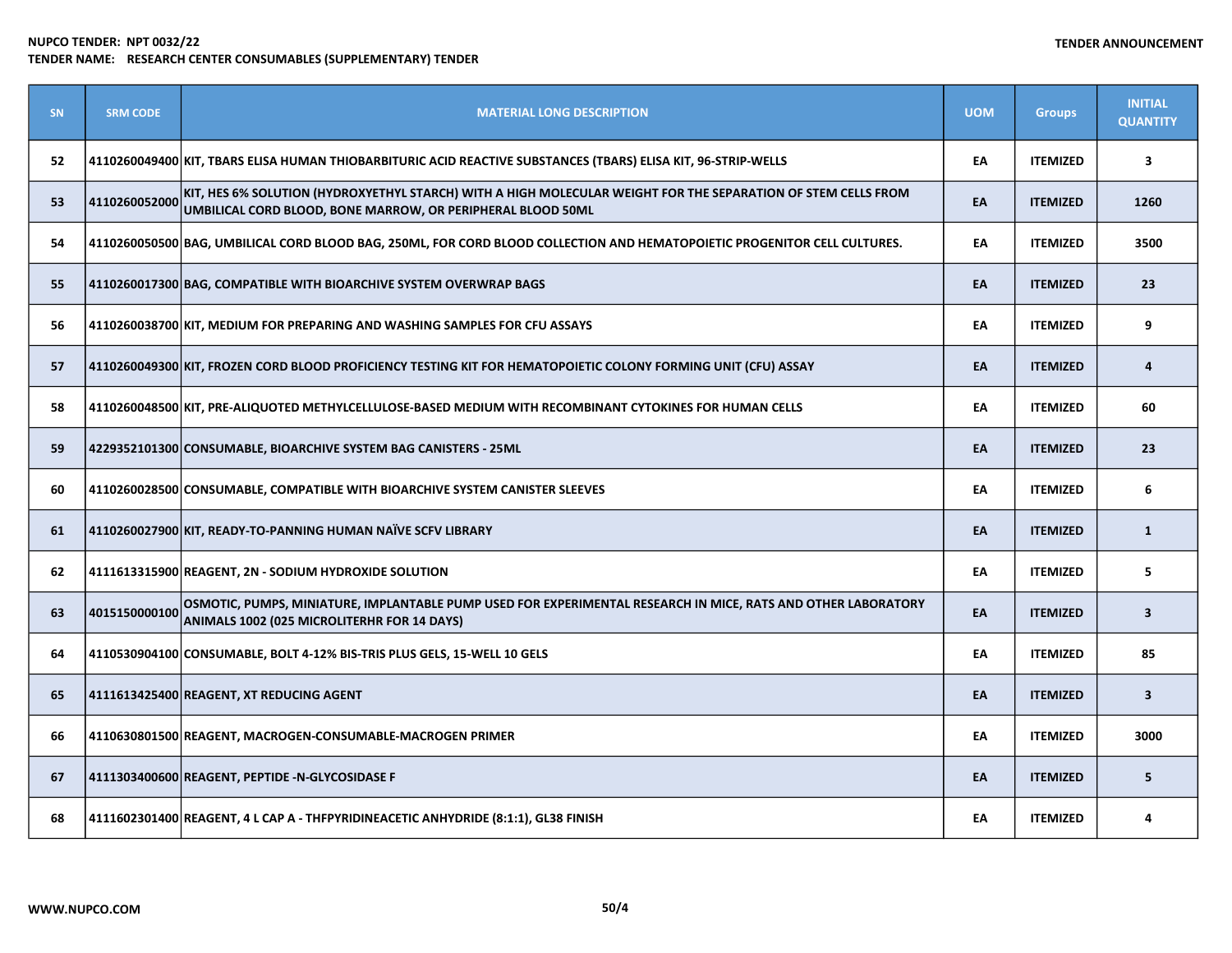| SN | <b>SRM CODE</b> | <b>MATERIAL LONG DESCRIPTION</b>                                                                                               | <b>UOM</b> | <b>Groups</b>   | <b>INITIAL</b><br><b>QUANTITY</b> |
|----|-----------------|--------------------------------------------------------------------------------------------------------------------------------|------------|-----------------|-----------------------------------|
| 69 |                 | 4111602301500 REAGENT, 4 L CAP B - 16% NMITHF, GL38 FINISH                                                                     | EA         | <b>ITEMIZED</b> | 4                                 |
| 70 |                 | 4111602301800 REAGENT, 4 L ACTIVATOR - 025 M ETHYL-THIO TETRAZOLE, GL38 FINISH                                                 | EA         | <b>ITEMIZED</b> | 9                                 |
| 71 |                 | 4111602301900 CHEMICAL, COLUMN, 5'-DMT-DG(DMF) MERMADE COLUMN; 1000 Å, 200 NMOL                                                | EA         | <b>ITEMIZED</b> | 10560                             |
| 72 |                 | 4111602600300 CONSUMABLE, PIERCE PEPTIDE DESALTING SPIN COLUMNS                                                                | EA         | <b>ITEMIZED</b> | 6                                 |
| 73 |                 | 4111602301300 REAGENT, 4 L DEBLOCK - 3% DICHLORO ACETIC ACID IN TOLUENE, GL38 FINISH                                           | EA         | <b>ITEMIZED</b> | 17                                |
| 74 |                 | 4111612464400 REAGENT, IMATRIX-511 (RECOMBINANT LAMININ-511): PLURIPOTENT STEM CELL CULTURE MATRIX                             | EA         | <b>ITEMIZED</b> | 13                                |
| 75 | 4111612467000   | EMBEDDING, MEDIUM FOR FROZEN TISSUE SPECIMENS TO ENSURE OPTIMAL CUTTING TEMPERATURE (OCT), FOR RESEARCH<br><b>LABORATORIES</b> | EA         | <b>ITEMIZED</b> | $\mathbf{1}$                      |
| 76 |                 | 4111612727900 REAGENT, ALLSTARS NEG CONTROL SIRNA (20 NMOL)                                                                    | EA         | <b>ITEMIZED</b> | $\mathbf{2}$                      |
| 77 |                 | 4111602301700 REAGENT, 4 L ACETONITRILE - BIOSOLV - (10 PPM H20), GL38 FINISH                                                  | EA         | <b>ITEMIZED</b> | 72                                |
| 78 |                 | 4111612929600 KIT, MYCOALERTTM PLUS MYCOPLASMA DETECTION (100 TESTS)                                                           | EA         | <b>ITEMIZED</b> | 18                                |
| 79 |                 | 4111613011700 KIT, ONE SHOT STBL3 CHEMICALLY COMPETENT E COLI                                                                  | EA         | <b>ITEMIZED</b> | $\mathbf{1}$                      |
| 80 |                 | 4111613315200 TEST, PREMAITHA HEALTH THE IONA 192 SAMPLES                                                                      | EA         | <b>ITEMIZED</b> | 5                                 |
| 81 |                 | 4111613315400 BOX, SHIPMENT FOR BIOLOGICAL SAMPLES BY AIR MAILING MEASURES 194 X 125 X 68MM                                    | EA         | <b>ITEMIZED</b> | 200                               |
| 82 |                 | 4111613315700 CARTIRIDGE, 12-CAPILLARY ARRAY 50UM ID, 33 CMEFF, 55CM TOT                                                       | EA         | <b>ITEMIZED</b> | $\overline{\mathbf{z}}$           |
| 83 |                 | 4111602301600 REAGENT, 4 L OXIDIZER - 002M I2 IN THFPYRIDINEH2O (70:20:10), GL38 FINISH                                        | EA         | <b>ITEMIZED</b> | 8                                 |
| 84 |                 | 4111613422800 REAGENT, MYDESIGN GW ARRAYS 200K-675K KIT                                                                        | EA         | <b>ITEMIZED</b> | 11                                |
| 85 |                 | 4111613423900 REAGENT, MAXTRACT HIGH DENSITY (200 X 15 ML)                                                                     | EA         | <b>ITEMIZED</b> | 4                                 |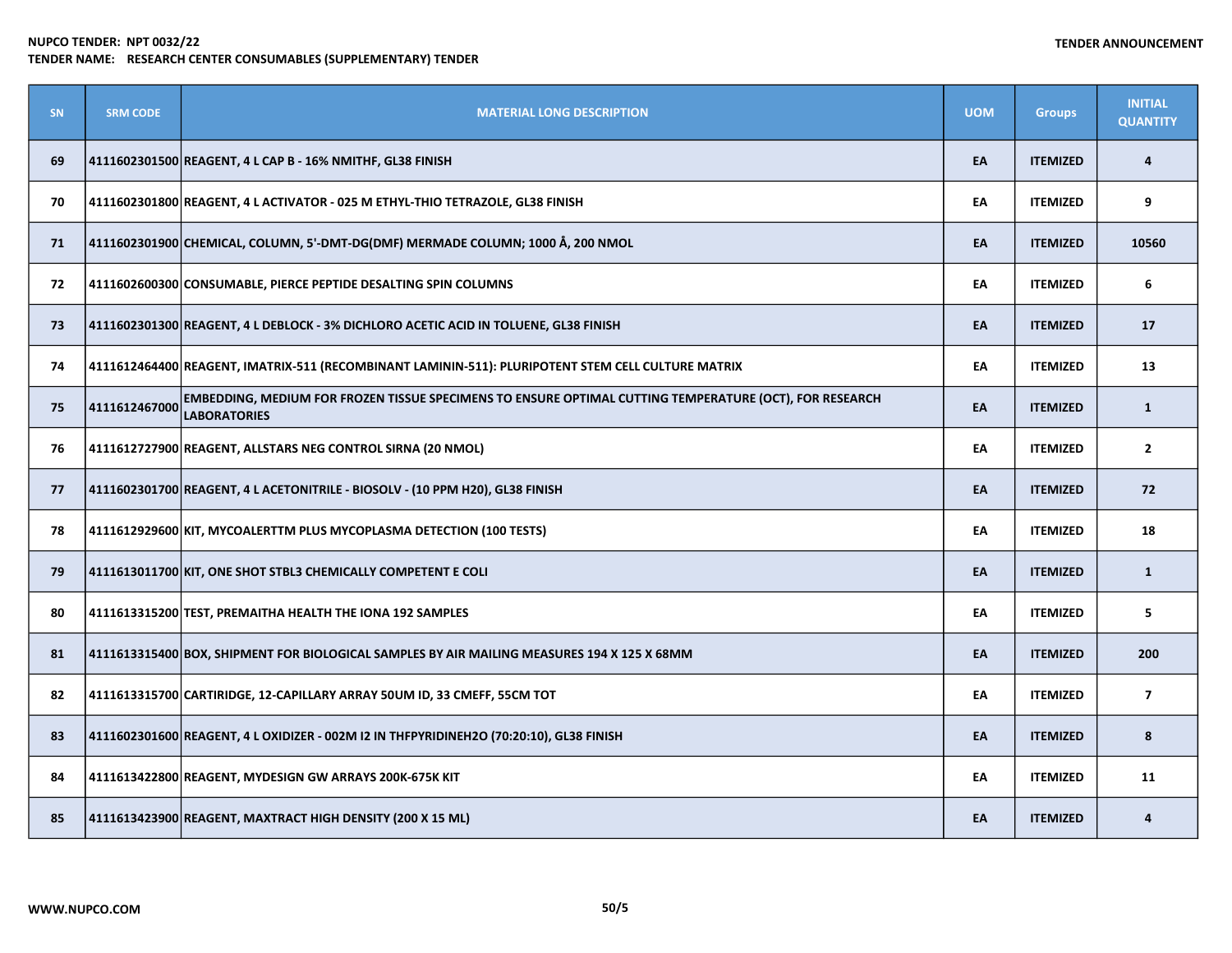| <b>SN</b> | <b>SRM CODE</b> | <b>MATERIAL LONG DESCRIPTION</b>                                                         | <b>UOM</b> | <b>Groups</b>   | <b>INITIAL</b><br><b>QUANTITY</b> |
|-----------|-----------------|------------------------------------------------------------------------------------------|------------|-----------------|-----------------------------------|
| 86        |                 | 4110630100300 REAGENT, BIOTIN-14-DATP 50NMOL                                             | EA         | <b>ITEMIZED</b> | 10                                |
| 87        |                 | 4111612929500 BOTTLE,, MEDIUM, CHANG MEDIUM D                                            | EA         | <b>ITEMIZED</b> | 20                                |
| 88        |                 | 4111613426200 KIT, T7 MSCRIPT STANDARD MRNA PRODUCTION SYSTEM                            | EA         | <b>ITEMIZED</b> | 10                                |
| 89        |                 | 4111613426400 KIT, SCRIPTCAP CAP 1 CAPPING SYSTEM                                        | EA         | <b>ITEMIZED</b> | 10                                |
| 90        |                 | 4111613428400 VIAL, IRDYE 680RD DONKEY ANTI-MOUSE IGG SECONDARY ANTIBODY 500UL           | EA         | <b>ITEMIZED</b> | 8                                 |
| 91        |                 | 4111613430100 REAGENT, HU RECOM BFGF 1000 UG                                             | EA         | <b>ITEMIZED</b> | 8                                 |
| 92        |                 | 4111613430300 KIT, CHROMATIN ACCESSIBILITY ASSAY                                         | EA         | <b>ITEMIZED</b> | 3                                 |
| 93        |                 | 4111613435800 KIT, MIRCURY LNA UNIVERSAL RT MICRORNA PCR                                 | EA         | <b>ITEMIZED</b> | $\overline{\mathbf{3}}$           |
| 94        |                 | 4111613437800 REAGENT, 10 G BZ-DA-CE PHOSPHORAMIDITE (250 ML BOTTLE, 28- 400 NECK SIZE)  | EA         | <b>ITEMIZED</b> | 37                                |
| 95        |                 | 4111613437900 REAGENT, 10 G AC-DC-CE PHOSPHORAMIDITE (250 ML BOTTLE, 28- 400 NECK SIZE)  | EA         | <b>ITEMIZED</b> | 37                                |
| 96        |                 | 4111613438000 REAGENT, 10 G DMF-DG-CE PHOSPHORAMIDITE (250 ML BOTTLE, 28- 400 NECK SIZE) | EA         | <b>ITEMIZED</b> | 37                                |
| 97        |                 | 4111613438100 REAGENT, 10 G DT-CE PHOSPHORAMIDITE (250 ML BOTTLE, 28-400 NECK SIZE)      | EA         | <b>ITEMIZED</b> | 37                                |
| 98        |                 | 4111614821300 REAGENT, FXCYCLE PIRNASE STAINING SOLUTION 100 ML                          | EA         | <b>ITEMIZED</b> | $\overline{\mathbf{3}}$           |
| 99        |                 | 4111614900600 CONSUMABLE, BOROSILICATE GLASS SCINTILLATION VIAL 7ML                      | EA         | <b>ITEMIZED</b> | 27                                |
| 100       |                 | 4111615501000 REAGENT, GENTAMICINAMPHOTERICIN SOLUTION 1 ML                              | EA         | <b>ITEMIZED</b> | 5                                 |
| 101       |                 | 4113162200200 SYRINGE, TERUMO SYRINGE (SLIP TIP) - 3 ML                                  | EA         | <b>ITEMIZED</b> | 11                                |
| 102       |                 | 4114170023400 CHEMICAL, CHLOROFORM:ISOAMYL ALCOHOL 24:2                                  | EA         | <b>ITEMIZED</b> | $\overline{2}$                    |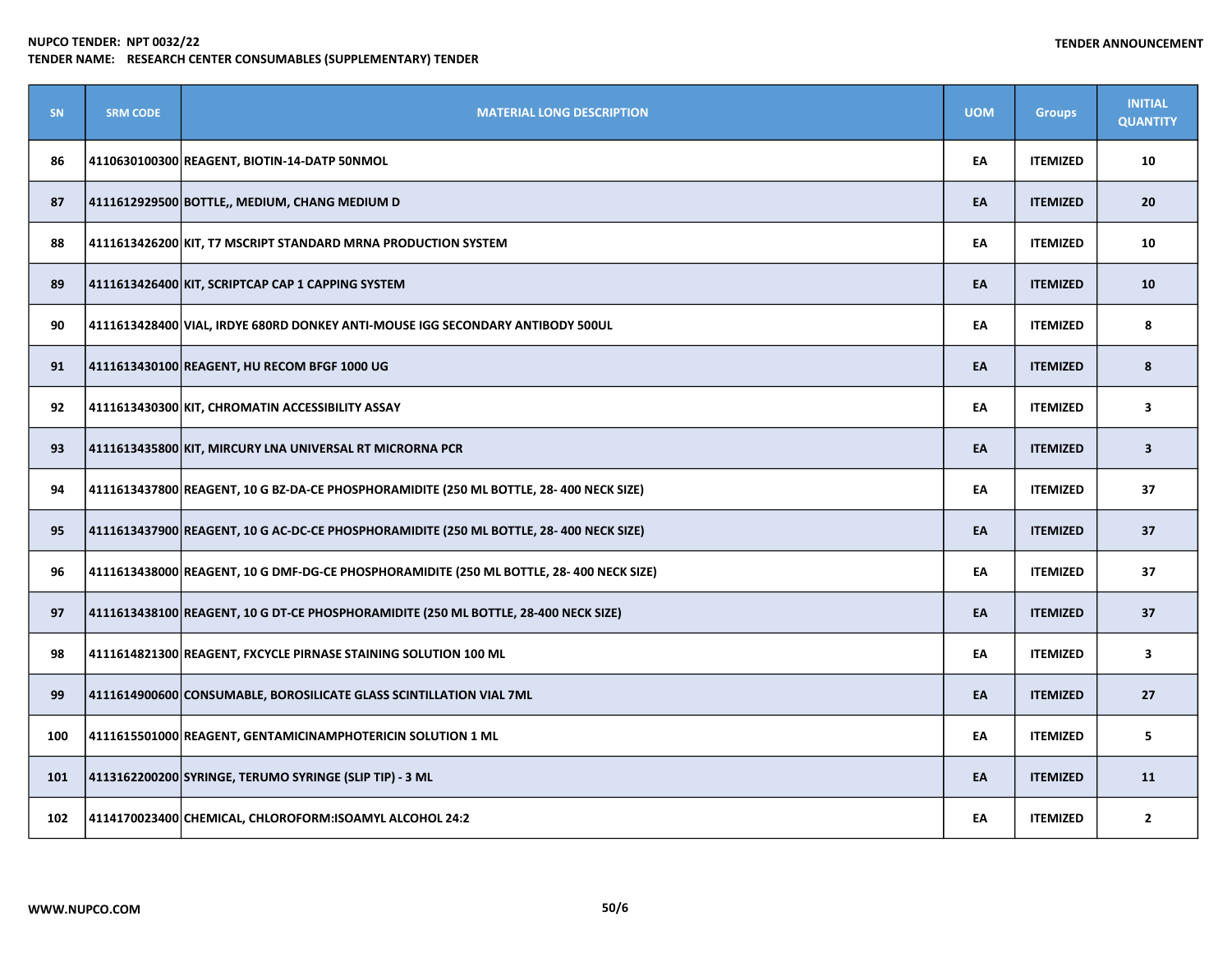| SN  | <b>SRM CODE</b> | <b>MATERIAL LONG DESCRIPTION</b>                                             | <b>UOM</b> | <b>Groups</b>   | <b>INITIAL</b><br><b>QUANTITY</b> |
|-----|-----------------|------------------------------------------------------------------------------|------------|-----------------|-----------------------------------|
| 103 |                 | 4114170024300 REAGENT, DEUTERIUM OXIDE (D2O) 20G                             | EA         | <b>ITEMIZED</b> | $\overline{2}$                    |
| 104 |                 | 4114170029000 REAGENT, HES 6% SOLUTION, BOX (50ML*20 EA) BOX                 | EA         | <b>ITEMIZED</b> | 31                                |
| 105 |                 | 4116150202500 REAGENT, AMPICILLIN, 5G                                        | EA         | <b>ITEMIZED</b> | $\mathbf{1}$                      |
| 106 |                 | 4116150202600 SLIDE, 15 UL SLIDES 8 WL=ELL                                   | EA         | <b>ITEMIZED</b> | 10                                |
| 107 |                 | 4220341121300 QIAAMP CIRCULATING NUCLEIC ACID KIT, FOR RESEARCH LABORATORIES | EA         | <b>ITEMIZED</b> | 13                                |
| 108 |                 | 4220341121500 KIT, PHIX CONTROL V3                                           | EA         | <b>ITEMIZED</b> | $\mathbf{3}$                      |
| 109 |                 | 4110631327500 PCR DNA DEGRADATION SOLUTIONS 2X250ML                          | EA         | <b>ITEMIZED</b> | 5                                 |
| 110 |                 | 4110631327600 ORAGENE DNA, FOR COLLECTION OF HUMAN DNA                       | EA         | <b>ITEMIZED</b> | 39                                |
| 111 |                 | 4110631327900 REAGENT, PURE LINK GENOMIC WASH BUFFER 3                       | EA         | <b>ITEMIZED</b> | $\overline{\mathbf{3}}$           |
| 112 |                 | 4111583401900 REAGENT, BD DISINFECTANT SOLUTION                              | EA         | <b>ITEMIZED</b> | 3                                 |
| 113 |                 | 4111583402300 REAGENT, BD CLEAN SOLUTION, FOR RESEARCH LABORATORIES          | EA         | <b>ITEMIZED</b> | $\overline{\mathbf{3}}$           |
| 114 |                 | 4111613321800 LIQUID MOUNTANT, PROLONG GOLD CONTAIN DAPI                     | EA         | <b>ITEMIZED</b> | 4                                 |
| 115 |                 | 4111613321900 REAGENT, TRYPTONE                                              | EA         | <b>ITEMIZED</b> | $\overline{\mathbf{3}}$           |
| 116 |                 | 4111613322200 VIAL, XL1 BLUE SUPERCOMPETENT E COLI CELLS                     | EA         | <b>ITEMIZED</b> | $\mathbf{1}$                      |
| 117 |                 | 4111613322300 VIAL, Q100 GOLD SUPERCOMPETENT E COLI                          | EA         | <b>ITEMIZED</b> | $\mathbf{1}$                      |
| 118 |                 | 4111613322400 VIAL, TG1 SUPERCOMPETENT CELLS E COLI                          | EA         | <b>ITEMIZED</b> | $\mathbf{1}$                      |
| 119 |                 | 4111613322500 VIAL, LB21 COMPETENT CELLS E COLI                              | EA         | <b>ITEMIZED</b> | $\mathbf{1}$                      |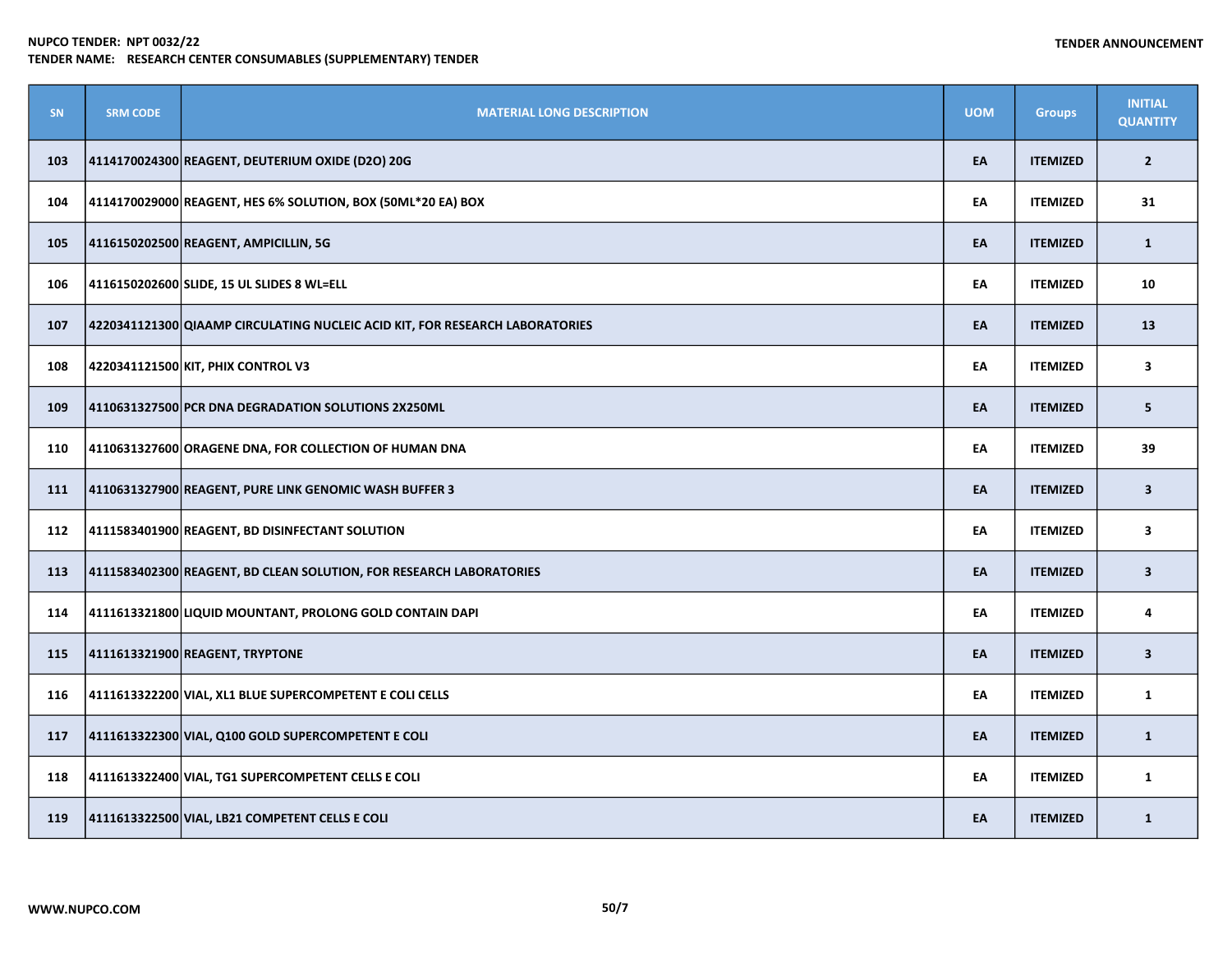| <b>SN</b> | <b>SRM CODE</b> | <b>MATERIAL LONG DESCRIPTION</b>                                                                 | <b>UOM</b> | <b>Groups</b>   | <b>INITIAL</b><br><b>QUANTITY</b> |
|-----------|-----------------|--------------------------------------------------------------------------------------------------|------------|-----------------|-----------------------------------|
| 120       |                 | 4111614748800 KIT, TURBO DNA-FREE KIT                                                            | EA         | <b>ITEMIZED</b> | 10                                |
| 121       |                 | 4111614821600 TUBE, FLOW CYTMETRY COLLECTION TUBE (200 UL) PLASTIC                               | EA         | <b>ITEMIZED</b> | $\overline{2}$                    |
| 122       |                 | 4229551320200 REAGENT, POLYETHYLENE GLYCOL (PRG) 6001                                            | EA         | <b>ITEMIZED</b> | 1                                 |
| 123       |                 | 4110260045700 VIAL, ANTIBODY RECOMBINANT ANTI-FHL1 [EPR22842-95] RABBIT MONOCLONAL 100UL         | <b>VIA</b> | <b>ITEMIZED</b> | 6                                 |
| 124       |                 | 4110260034300 VIAL, ANTI-GPX1 ANTIBODY PICOBAND <sup>a</sup> (MONOCLONAL, 8B10)                  | <b>VIA</b> | <b>ITEMIZED</b> | 4                                 |
| 125       |                 | 4110260026800 VIAL, ANTI-BCL-XL ANTIBODY, MOUSE MONOCLONAL                                       | <b>VIA</b> | <b>ITEMIZED</b> | $\overline{2}$                    |
| 126       |                 | 4110260024400 KIT, HIF-1 ALPHA (HIF1A) HUMAN SHRNA PLASMID                                       | EA         | <b>ITEMIZED</b> | $\overline{2}$                    |
| 127       |                 | 4110260023500 VIAL, P62/SQSTM1 POLYCLONAL ANTIBODY 150UL                                         | <b>VIA</b> | <b>ITEMIZED</b> | $\overline{2}$                    |
| 128       |                 | 4110260032900 CHEMICAL, FURIN INHIBITOR II ≥95% (HPLC) LYOPHILIZED                               | EA         | <b>ITEMIZED</b> | 16                                |
| 129       |                 | 4110630015900 VIAL, MONOCLONAL ANTI-DYNEIN (HEAVY CHAIN) ANTIBODY MOUSE                          | <b>VIA</b> | <b>ITEMIZED</b> | $\overline{2}$                    |
| 130       |                 | 4110260033800 VIAL, ANTIBODY RABBIT POLYCLONAL ANTI NTRK1 ANTIBODY                               | VIA        | <b>ITEMIZED</b> | $\mathbf{2}$                      |
| 131       |                 | 4110610002400 BOTTLE, DNASE/RNASE-FREE DISTILLED WATER                                           | EA         | <b>ITEMIZED</b> | 6                                 |
| 132       |                 | 4110260016700 VIAL, CHD4 (D4B7) RABBIT MAB #12011                                                | <b>VIA</b> | <b>ITEMIZED</b> | 3                                 |
| 133       |                 | 4110260003000 VIAL, FURIN INHIBITOR II                                                           | <b>VIA</b> | <b>ITEMIZED</b> | $\overline{\mathbf{3}}$           |
| 134       |                 | 4110260039300 VIAL, FURIN CONVERTASE (HUMAN) MONOCLONAL ANTIBODY (MON-152)                       | <b>VIA</b> | <b>ITEMIZED</b> | 3                                 |
| 135       |                 | 4110260047200 VIAL, CYTOKERATIN 7 ANTIBODY (OV-TL12/30), HU, MUSPECIES GLOSSARY MONOCLONAL MOUSE | <b>VIA</b> | <b>ITEMIZED</b> | $\overline{\mathbf{3}}$           |
| 136       |                 | 4110260034500 VIAL, CD324 (E-CADHERIN) MONOCLONAL ANTIBODY (DECMA-1)                             | <b>VIA</b> | <b>ITEMIZED</b> | 3                                 |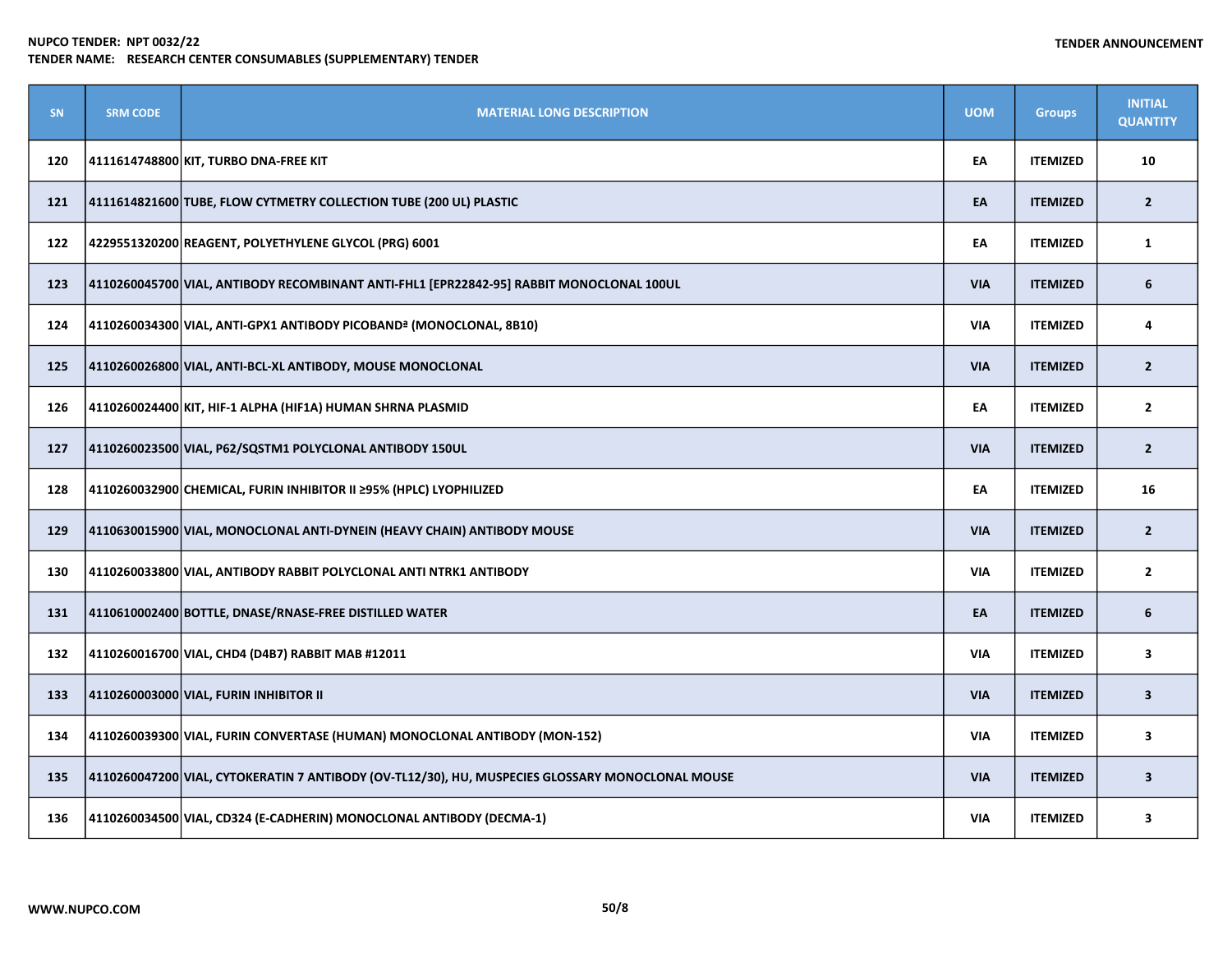| <b>SN</b> | <b>SRM CODE</b> | <b>MATERIAL LONG DESCRIPTION</b>                                                                            | <b>UOM</b> | <b>Groups</b>   | <b>INITIAL</b><br><b>QUANTITY</b> |
|-----------|-----------------|-------------------------------------------------------------------------------------------------------------|------------|-----------------|-----------------------------------|
| 137       |                 | 4110260040400 VIAL, MRP2 POLYCLONAL ANTIBODY HUMAN, MOUSE, RAT, UNCONJUGATED                                | <b>VIA</b> | <b>ITEMIZED</b> | $\overline{\mathbf{3}}$           |
| 138       |                 | 4110260048900 TUBE, MAXTRACT HIGH DENSITY SIMPLIFIES THE EXTRACTION OF NUCLEIC ACIDS FROM ORGANIC SOLVENTS  | KIT        | <b>ITEMIZED</b> | $\mathbf{2}$                      |
| 139       |                 | 4110260025500 KIT, REAGENT CD31 POLYCLONAL ANTIBODY 500UL                                                   | <b>KIT</b> | <b>ITEMIZED</b> | 2 <sup>1</sup>                    |
| 140       |                 | 4110260046100 PACK, REAGENT C5AR1 / CD88 / C5A RECEPTOR ANTIBODY MONOCLONAL FIO IF IHC 50UG                 | <b>PAC</b> | <b>ITEMIZED</b> | $\mathbf{2}$                      |
| 141       |                 | 4110260031600 VIAL, PURIFIED RAT ANTI-MOUSE CD31 CLONE MEC 13.3                                             | <b>VIA</b> | <b>ITEMIZED</b> | 4                                 |
| 142       |                 | 4110260026500 VIAL, RECOMBINANT MOUSE R-SPONDIN 3 PROTEIN                                                   | <b>VIA</b> | <b>ITEMIZED</b> | 4                                 |
| 143       |                 | 4110260003100 VIAL, REDUCING AGENT 20X                                                                      | <b>VIA</b> | <b>ITEMIZED</b> | $\overline{2}$                    |
| 144       |                 | 4110260011300 KIT, TRICINE RUNNING BUFFER 20X                                                               | EA         | <b>ITEMIZED</b> | $\overline{2}$                    |
| 145       |                 | 4110260024500 KIT, FOR SILVER STAINING POLYACRYLAMIDE GELS                                                  | <b>KIT</b> | <b>ITEMIZED</b> | $\overline{2}$                    |
| 146       |                 | 4110260040200 KIT, ANTI-BAK/BAK1 ANTIBODY/FULL SIZE+FREE SECONDARY AB BA1054                                | KIT        | <b>ITEMIZED</b> | 4                                 |
| 147       |                 | 4110260005700 VIAL, EGFP MRNA, RNA CONTROLS                                                                 | <b>VIA</b> | <b>ITEMIZED</b> | $\overline{2}$                    |
| 148       |                 | 4110260049100 REAGENT, CLEANCAP REAGENT AG FOR CO-TRANSCRIPTIONAL CAPPING OF MRNA, M7G(5')PPP(5')(2'OMEA)PG | EA         | <b>ITEMIZED</b> | 4                                 |
| 149       |                 | $\vert$ 4110260034700 $\vert$ VIAL, PURIFIED ANTI-MOUSE CD4 ANTIBODY, RAT MONOCLONAL                        | <b>VIA</b> | <b>ITEMIZED</b> | $\mathbf{1}$                      |
| 150       |                 | 4110260035400 VIAL, PURIFIED ANTI-MOUSE CD8A ANTIBODY, MONOCLONAL RAT                                       | <b>VIA</b> | <b>ITEMIZED</b> | $\mathbf{1}$                      |
| 151       |                 | 4110260043900 VIAL, MONOCLONAL RAT ANTI-MOUSE C5AR1 / CD88 / C5A RECEPTOR ANTIBODY                          | <b>VIA</b> | <b>ITEMIZED</b> | $\overline{2}$                    |
| 152       |                 | 4110260046400 VIAL, MONOCLONAL RAT ANTI-MOUSE C3AR / C3A RECEPTOR ANTIBODY (CLONE 14D4, IHC)                | <b>VIA</b> | <b>ITEMIZED</b> | 3                                 |
| 153       |                 | 4110260036500 VIAL, PURIFIED ANTI-MOUSE CD105 ANTIBODY, MONOCLONAL RAT                                      | <b>VIA</b> | <b>ITEMIZED</b> | $\mathbf{1}$                      |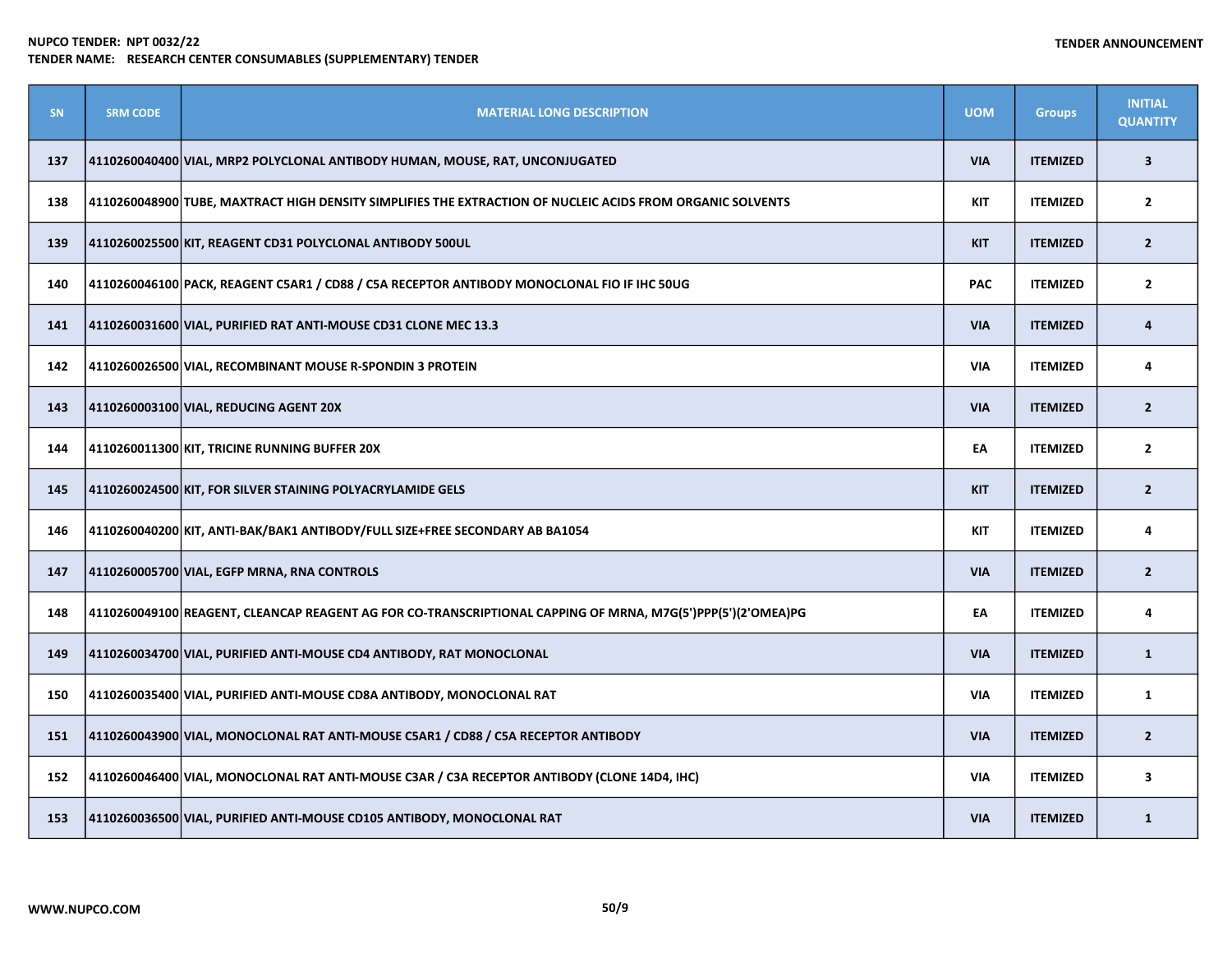| SN  | <b>SRM CODE</b> | <b>MATERIAL LONG DESCRIPTION</b>                                                           | <b>UOM</b> | <b>Groups</b>   | <b>INITIAL</b><br><b>QUANTITY</b> |
|-----|-----------------|--------------------------------------------------------------------------------------------|------------|-----------------|-----------------------------------|
| 154 |                 | 4110260039200 VIAL, PURIFIED ANTI-MOUSE/HUMAN CD44 ANTIBODY NON CONJUGATED                 | <b>VIA</b> | <b>ITEMIZED</b> | 1                                 |
| 155 |                 | 4110260037600 VIAL, CD68 MONOCLONAL ANTIBODY (FA-11), RAT / IGG2A, KAPPA                   | <b>VIA</b> | <b>ITEMIZED</b> | $\overline{2}$                    |
| 156 |                 | 4110260045200 VIAL, MMR/CD206/MANNOSE RECEPTOR ANTIBODY UNCONJUGATED, POLYCLONAL, GOAT     | <b>VIA</b> | <b>ITEMIZED</b> | $\overline{2}$                    |
| 157 |                 | 4110260026300 VIAL, PE/CYANINE7 ANTI-MOUSE CD163 ANTIBODY                                  | <b>VIA</b> | <b>ITEMIZED</b> | $\overline{2}$                    |
| 158 |                 | 4110260023200 VIAL, ALEXA FLUOR 647 RAT ANTI-MOUSE CD206                                   | <b>VIA</b> | <b>ITEMIZED</b> | $\mathbf{2}$                      |
| 159 |                 | 4110260015100 VIAL, FITC HAMSTER ANTI-MOUSE CD80                                           | <b>VIA</b> | <b>ITEMIZED</b> | $\overline{2}$                    |
| 160 |                 | 4110260020900 VIAL, PE RAT ANTI-MOUSE MONOCLONAL CD68                                      | <b>VIA</b> | <b>ITEMIZED</b> | $\mathbf{2}$                      |
| 161 |                 | 4110260012300 VIAL, MONOCLONAL ANTI-MOUSE CD3E                                             | <b>VIA</b> | <b>ITEMIZED</b> | $\mathbf{1}$                      |
| 162 |                 | 4110260045900 VIAL, FOXP3 MONOCLONAL ANTIBODY (FJK-16S), BOVINE, DOG, CAT, MOUSE, PIG, RAT | <b>VIA</b> | <b>ITEMIZED</b> | $\mathbf{2}$                      |
| 163 |                 | 4110610002600 VIAL, PURIFIED ANTI-MOUSE CD226 (DNAM-1) ANTIBODY                            | <b>VIA</b> | <b>ITEMIZED</b> | $\mathbf{1}$                      |
| 164 |                 | 4110260030500 VIAL, TSG6 ANTIBODY HUMAN, MOUSE, RAT POLYCLONAL                             | <b>VIA</b> | <b>ITEMIZED</b> | $\mathbf{1}$                      |
| 165 |                 | 4110260042400 KIT, REAGENT KIT MAXI FAST-ION PLASMID KIT ENDOTOXIN FREE 25 PREP            | <b>KIT</b> | <b>ITEMIZED</b> | 5                                 |
| 166 |                 | 4110260029800 VIAL, INVIVOMAB RECOMBINANT CTLA-4-IG (HUM/HUM)                              | <b>VIA</b> | <b>ITEMIZED</b> | $\mathbf{1}$                      |
| 167 |                 | 4110260011200 VIAL, PE MOUSE ANTI-HUMAN CD184                                              | <b>VIA</b> | <b>ITEMIZED</b> | $\overline{2}$                    |
| 168 |                 | 4110260040500 VIAL, PE MOUSE MONOCLONAL ANTI-HUMAN CD88 CLONE D53-1473 (RUO)               | <b>VIA</b> | <b>ITEMIZED</b> | $\mathbf{2}$                      |
| 169 |                 | 4110260020800 VIAL, PE MOUSE ANTI-HUMAN C3A RECEPTOR                                       | <b>VIA</b> | <b>ITEMIZED</b> | $\overline{2}$                    |
| 170 |                 | 4110260033700 VIAL, ANTIBODY ANTI-HUMAN CD127 MOUSE MONOCLONAL IGG                         | <b>VIA</b> | <b>ITEMIZED</b> | $\mathbf{2}$                      |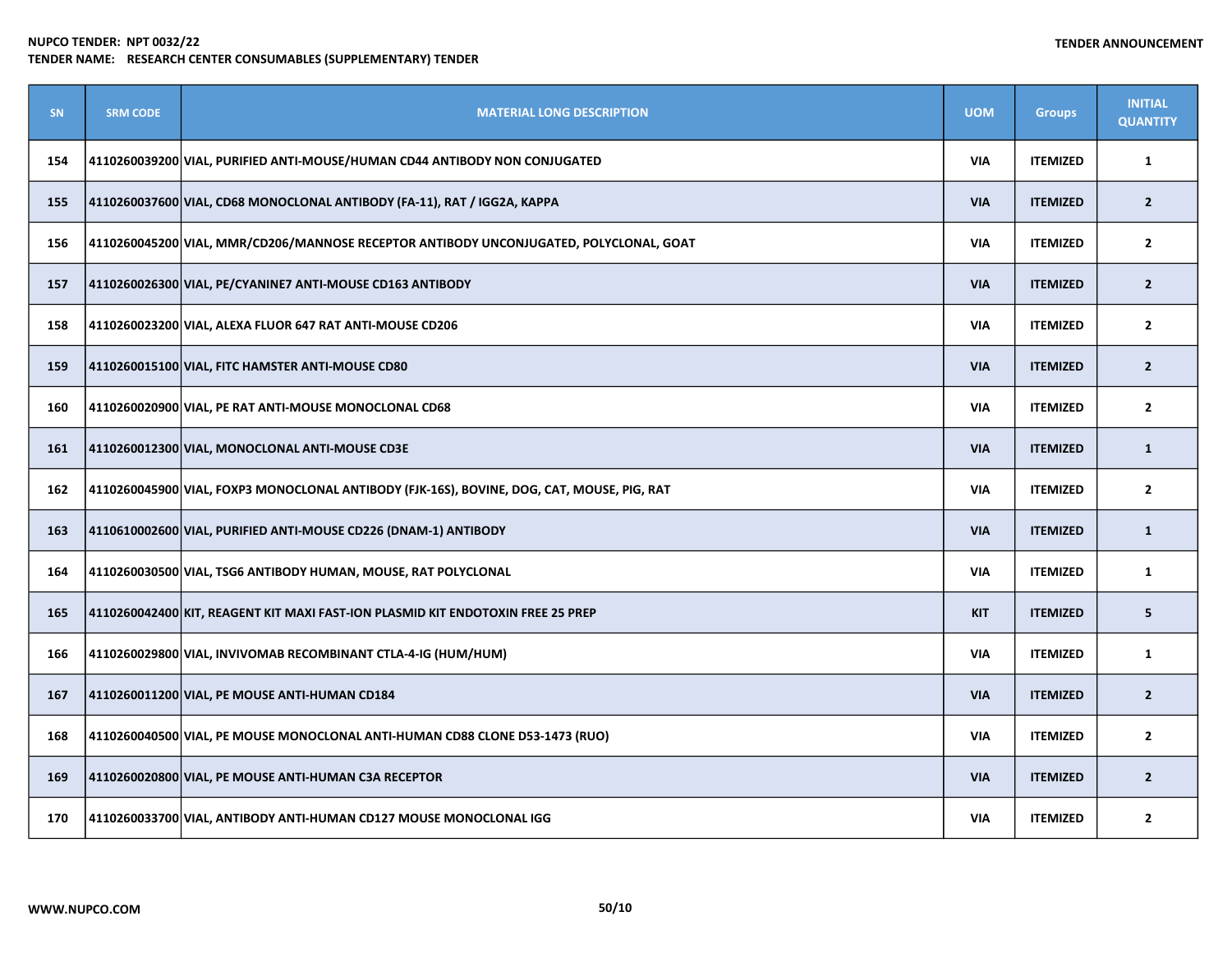| SN  | <b>SRM CODE</b> | <b>MATERIAL LONG DESCRIPTION</b>                                          | <b>UOM</b> | <b>Groups</b>   | <b>INITIAL</b><br><b>QUANTITY</b> |
|-----|-----------------|---------------------------------------------------------------------------|------------|-----------------|-----------------------------------|
| 171 |                 | 4110260032400 KIT, LTB4 ELISA APPLICATION COLORIMETRIC DETECTION          | <b>KIT</b> | <b>ITEMIZED</b> | $\overline{2}$                    |
| 172 |                 | 4110260017800 KIT, PGE2 HIGH SENSITIVITY ELISA KIT                        | KIT        | <b>ITEMIZED</b> | $\overline{2}$                    |
| 173 |                 | 4110260018800 KIT, SHEEP ANTI-HUMAN HYALURONIC ACID                       | <b>KIT</b> | <b>ITEMIZED</b> | $\overline{2}$                    |
| 174 |                 | 4110260021000 VIAL, IN VIVO MAB ANTI-MOUSE/HUMAN CD44                     | <b>VIA</b> | <b>ITEMIZED</b> | $\mathbf{1}$                      |
| 175 |                 | 4110260018700 VIAL, CD44 MONOCLONAL ANTIBODY (IM7)                        | <b>VIA</b> | <b>ITEMIZED</b> | $\overline{2}$                    |
| 176 |                 | 4110260020200 BUFFER, SDS SAMPLE LOADING (4X) 250 ML                      | EA         | <b>ITEMIZED</b> | 8                                 |
| 177 |                 | 4110260026100 VIAL, BAK (D4E4) RABBIT MONOCLONAL ANTIBODY                 | <b>VIA</b> | <b>ITEMIZED</b> | $\overline{2}$                    |
| 178 |                 | 4110260037000 REAGENT, ANTIBODY PURIFIED GOAT ANTI-RAT IGG HRP-LINKED 1ML | EA         | <b>ITEMIZED</b> | 9                                 |
| 179 |                 | 4110260012800 VIAL, P53 (1C12) MOUSE MAB 100UL                            | <b>VIA</b> | <b>ITEMIZED</b> | 4                                 |
| 180 |                 | 4110260001700 VIAL, C2ORF37 ANTIBODY                                      | <b>VIA</b> | <b>ITEMIZED</b> | 8                                 |
| 181 |                 | 4110260031400 VIAL, CASPASE 3/P17/P19 POLYCLONAL ANTIBODY 150UL           | <b>VIA</b> | <b>ITEMIZED</b> | 5                                 |
| 182 |                 | 4110260020400 VIAL, CASPASE 8/P43/P18 ANTIBODY 150UL                      | <b>VIA</b> | <b>ITEMIZED</b> | 5                                 |
| 183 |                 | 4110260031500 VIAL, CASPASE 9/P35/P10 POLYCLONAL ANTIBODY 150UL           | <b>VIA</b> | <b>ITEMIZED</b> | 5                                 |
| 184 |                 | 4110260019100 VIAL, LAMP2 MONOCLONAL ANTIBODY 150UL                       | <b>VIA</b> | <b>ITEMIZED</b> | 6                                 |
| 185 |                 | 4110260016100 VIAL, LC3 POLYCLONAL ANTIBODY 150UL                         | <b>VIA</b> | <b>ITEMIZED</b> | 6                                 |
| 186 |                 | 4110260019400 VIAL, PARP1 POLYCLONAL ANTIBODY 150UL                       | <b>VIA</b> | <b>ITEMIZED</b> | 5                                 |
| 187 |                 | 4110260034900  VIAL, ANTIBODY PHOSPHO-CDC2 (TYR15) (10A11) RABBIT MAB     | <b>VIA</b> | <b>ITEMIZED</b> | $\overline{2}$                    |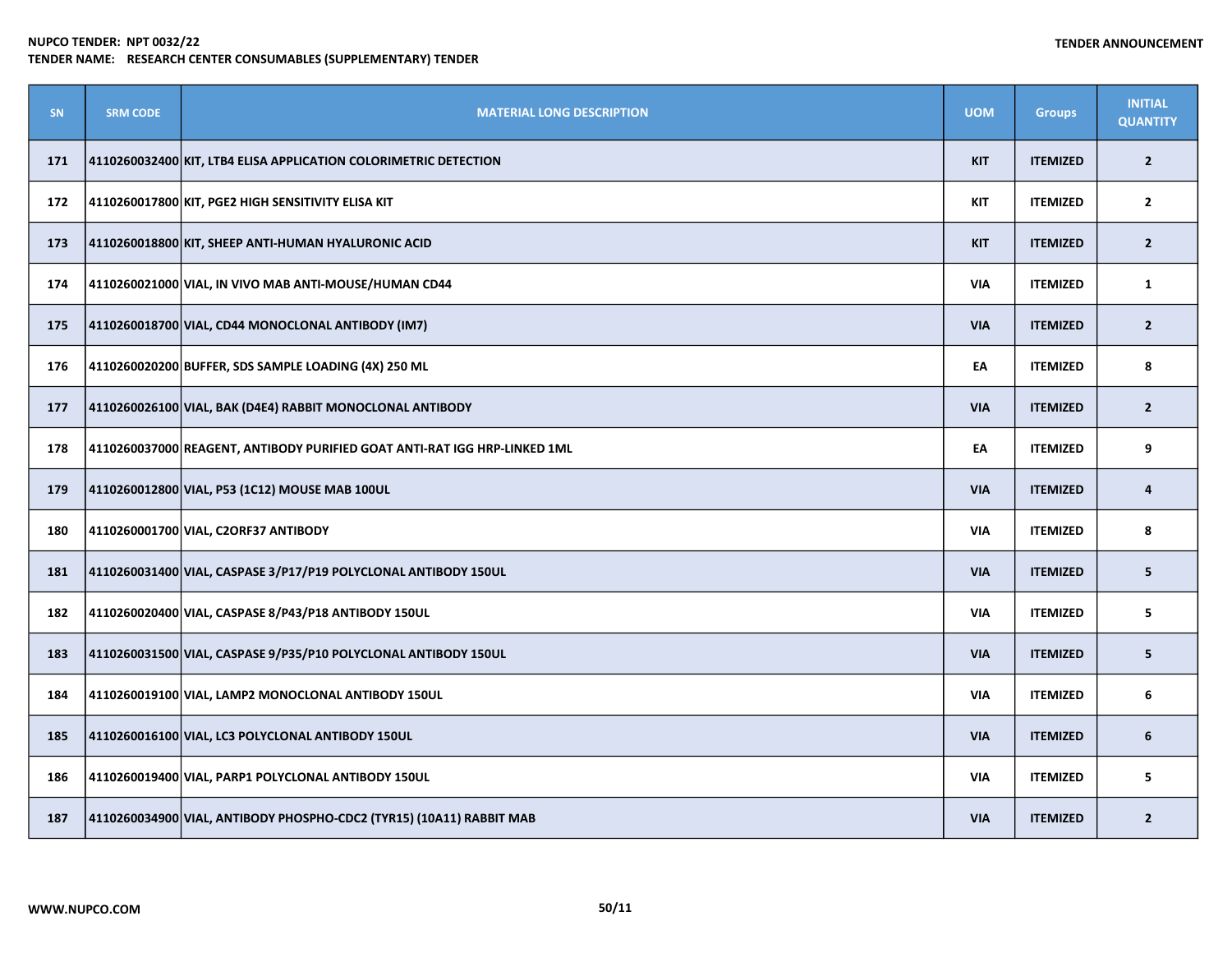| SN  | <b>SRM CODE</b> | <b>MATERIAL LONG DESCRIPTION</b>                                                   | <b>UOM</b> | <b>Groups</b>   | <b>INITIAL</b><br><b>QUANTITY</b> |
|-----|-----------------|------------------------------------------------------------------------------------|------------|-----------------|-----------------------------------|
| 188 |                 | 4110260035800 REAGENT, ANTIBODY ANTI-MLH-1 PURIFIED MOUSE WITH CONTROL             | EA         | <b>ITEMIZED</b> | $\overline{2}$                    |
| 189 |                 | 4110260010900 VIAL, ANTIBODY PSMA8 POLYCLONAL                                      | <b>VIA</b> | <b>ITEMIZED</b> | $\overline{2}$                    |
| 190 |                 | 4110260023100 REAGENT, ANTIBODY SPATA22 POLYCLONAL 150ML                           | EA         | <b>ITEMIZED</b> | $\overline{2}$                    |
| 191 |                 | 4110260001800 VIAL, PLASMID MINI KIT                                               | <b>VIA</b> | <b>ITEMIZED</b> | $\overline{2}$                    |
| 192 |                 | 4110260025600 KIT, LIPID EXTRACTION (CHLOROFORM FREE)                              | <b>KIT</b> | <b>ITEMIZED</b> | $\mathbf{2}$                      |
| 193 |                 | $\vert$ 4110260033900 $\vert$ KIT, LDH ASSAY KIT / LACTATE DEHYDROGENASE ASSAY KIT | <b>KIT</b> | <b>ITEMIZED</b> | $\overline{2}$                    |
| 194 |                 | 4110260022700 VIAL, NOSPINTM HEPARGTM (8.0M CELLS/VIAL)                            | <b>VIA</b> | <b>ITEMIZED</b> | $\overline{2}$                    |
| 195 |                 | 4110260013300 KIT, CHOLESTEROL QUANTITATION KIT                                    | <b>KIT</b> | <b>ITEMIZED</b> | $\mathbf 2$                       |
| 196 |                 | 4110260015500 KIT, HIGH SENSITIVITY GLUCOSE ASSAY                                  | <b>KIT</b> | <b>ITEMIZED</b> | $\mathbf{2}$                      |
| 197 |                 | 4110260037200 CHEMICAL, PHALLOIDIN-TETRAMETHYLRHODAMINE B ISOTHIOCYANATE           | EA         | <b>ITEMIZED</b> | $\overline{2}$                    |
| 198 |                 | 4110260014300 CHEMICAL, 3-CYANO-7-ETHOXYCOUMARIN                                   | EA         | <b>ITEMIZED</b> | $\mathbf{2}$                      |
| 199 |                 | 4110260013000 BOTTLE, ANTHRONE ACS REAGENT, 97%                                    | EA         | <b>ITEMIZED</b> | $\overline{2}$                    |
| 200 |                 | 4110260003400 CHEMICAL, SODIUM L-LACTATE                                           | EA         | <b>ITEMIZED</b> | $\mathbf{2}$                      |
| 201 |                 | 4110260005100 CHEMICAL, LOVASTATIN C24H36O5                                        | EA         | <b>ITEMIZED</b> | $\overline{\mathbf{3}}$           |
| 202 |                 | 4110260013100 CHEMICAL, METFORMIN HYDROCHLORIDE                                    | EA         | <b>ITEMIZED</b> | $\mathbf{2}$                      |
| 203 |                 | 4110260003500 CHEMICAL, B-NAPHTHOFLAVONE                                           | EA         | <b>ITEMIZED</b> | $\overline{2}$                    |
| 204 |                 | 4110260029600 VIAL, P-GLYCOPROTEIN MONOCLONAL ANTIBODY (C219)                      | <b>VIA</b> | <b>ITEMIZED</b> | $\mathbf{2}$                      |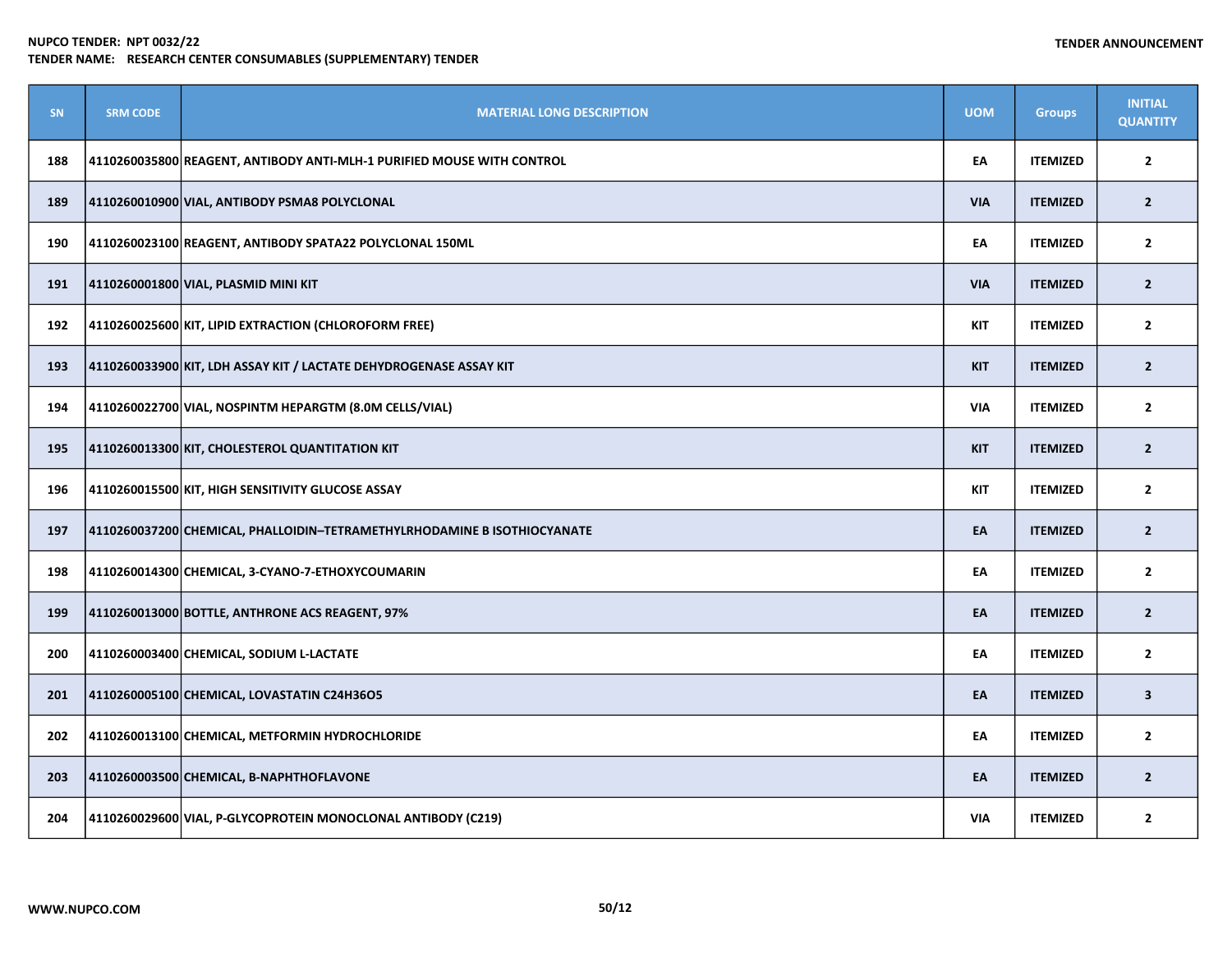| <b>SN</b> | <b>SRM CODE</b> | <b>MATERIAL LONG DESCRIPTION</b>                                                                                               | <b>UOM</b> | <b>Groups</b>   | <b>INITIAL</b><br><b>QUANTITY</b> |
|-----------|-----------------|--------------------------------------------------------------------------------------------------------------------------------|------------|-----------------|-----------------------------------|
| 205       |                 | 4110260007700 VIAL, MRP2 POLYCLONAL ANTIBODY                                                                                   | <b>VIA</b> | <b>ITEMIZED</b> | $\overline{2}$                    |
| 206       |                 | 4110260032200 KIT, RED NEUTRAL LIPID STAIN, FOR CELLULAR IMAGING                                                               | EA         | <b>ITEMIZED</b> | $\overline{2}$                    |
| 207       |                 | 4110260050700 KIT, HCS LIPIDTOX PHOSPHOLIPIDOSIS AND STEATOSIS DETECTION KIT, FOR HIGH-CONTENT SCREENING, FOR CELLULAR IMAGING | <b>KIT</b> | <b>ITEMIZED</b> | $\mathbf{2}$                      |
| 208       |                 | 4110260049700 BOTTLE, COLLAGEN I, RAT TAIL STERILE LYOPHILIZED (CLEAR, COLORLESS SOLUTION AFTER RECONSTITUTION)                | EA         | <b>ITEMIZED</b> | 5                                 |
| 209       |                 | 4110260015900 VIAL, CASPASE 3 POLYCLONAL ANTIBODY                                                                              | <b>VIA</b> | <b>ITEMIZED</b> | $\overline{2}$                    |
| 210       |                 | 4110260019600 VIAL, VWF MONOCLONAL ANTIBODY (F8/86)                                                                            | <b>VIA</b> | <b>ITEMIZED</b> | $\overline{2}$                    |
| 211       |                 | 4110260007500 VIAL, ENOS POLYCLONAL ANTIBODY                                                                                   | <b>VIA</b> | <b>ITEMIZED</b> | $\overline{2}$                    |
| 212       |                 | 4110260010100 VIAL, ANTI-CYP3A ANTIBODY (D-2)                                                                                  | <b>VIA</b> | <b>ITEMIZED</b> | $\overline{2}$                    |
| 213       |                 | 4110260033200 VIAL, CYP2A/CYTOCHROME P450 2A6 POLYCLONAL ANTIBODY                                                              | <b>VIA</b> | <b>ITEMIZED</b> | $\overline{2}$                    |
| 214       |                 | 4110260005600 VIAL, SOX17 ANTIBODY (OTI2B6)                                                                                    | <b>VIA</b> | <b>ITEMIZED</b> | $\overline{2}$                    |
| 215       |                 | 4110260041400 VIAL, ANTI-LECTIN, ULEX EUROPAEUS-I ANTIBODY PRODUCED IN RABBIT                                                  | <b>VIA</b> | <b>ITEMIZED</b> | $\overline{2}$                    |
| 216       |                 | 4110260021100 VIAL, PCNA (D3H8P) XP RABBIT MAB #13110                                                                          | <b>VIA</b> | <b>ITEMIZED</b> | $\mathbf{2}$                      |
| 217       |                 | 4110260012400 VIAL, PDGFBB POLYCLONAL ANTIBODY                                                                                 | <b>VIA</b> | <b>ITEMIZED</b> | $\overline{2}$                    |
| 218       |                 | 4110260016400 VIAL, RABBIT POLYCLONAL ANTI-PDGF B                                                                              | <b>VIA</b> | <b>ITEMIZED</b> | $\mathbf{1}$                      |
| 219       |                 | 4110260048300 CHEMICAL, POLYDIMETHYLSILOXANE, SILICONE, VINYL-TERMINATED PDMS, CURING AGENT SYLGARD 184                        | EA         | <b>ITEMIZED</b> | $\mathbf{2}$                      |
| 220       |                 | $ $ 4110260005300 $ $ KIT, PAPAIN FROM PAPAYA LATEX                                                                            | EA         | <b>ITEMIZED</b> | 4                                 |
| 221       |                 | 4112310400200 PACK, SPECTRA/POR BIOTECH CE, 31 MM DIALYSIS-MEMBRANE, MWCO 500-1000, PACK OF 10 MTR.                            | <b>PAC</b> | <b>ITEMIZED</b> | $\mathbf{1}$                      |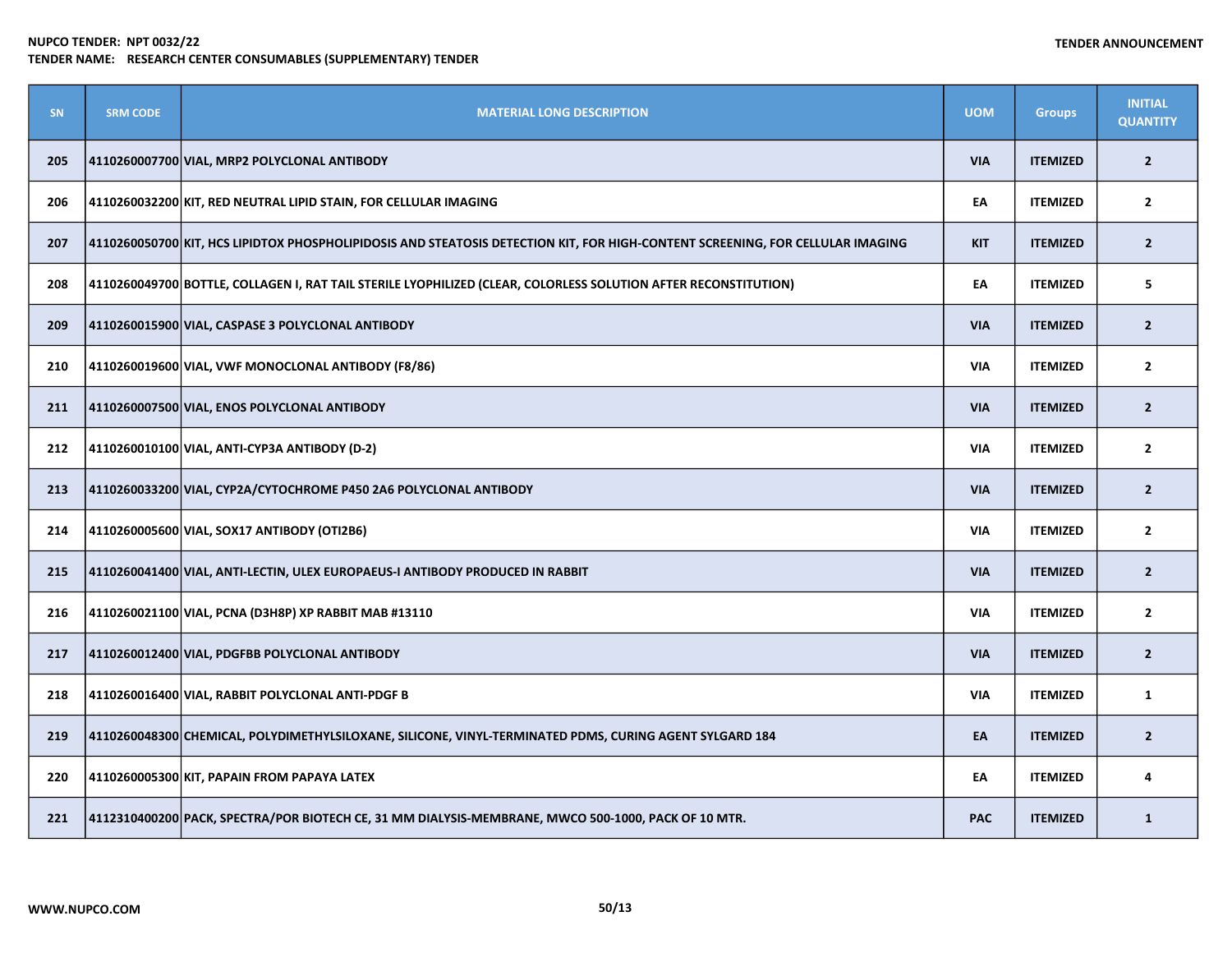| <b>SN</b> | <b>SRM CODE</b> | <b>MATERIAL LONG DESCRIPTION</b>                                                                        | <b>UOM</b> | <b>Groups</b>   | <b>INITIAL</b><br><b>QUANTITY</b> |
|-----------|-----------------|---------------------------------------------------------------------------------------------------------|------------|-----------------|-----------------------------------|
| 222       |                 | 4112310400300 PACK, DIALYSIS MEMBRANE SPECTRA/POR 1 TO 4 SPECTRA/POR 2 - MWCO 12, 000 TO 14, 000, 45 MM | <b>PAC</b> | <b>ITEMIZED</b> | $\mathbf{2}$                      |
| 223       |                 | 4112310400000 PACK, DIALYSIS MEMBRANE SPECTRA/POR 6 MWCO 8000, 40 MM                                    | <b>PAC</b> | <b>ITEMIZED</b> | $\overline{2}$                    |
| 224       |                 | 4112310400100 PACK, DIALYSIS MEMBRANE SPECTRA/POR 1 TO 4 SPECTRA/POR 3 - MWCO 3500, 45 MM               | <b>PAC</b> | <b>ITEMIZED</b> | $\mathbf{2}$                      |
| 225       |                 | 4110260005900 VIAL, GEL SPECIMEN PROCESSING                                                             | <b>VIA</b> | <b>ITEMIZED</b> | 4                                 |
| 226       |                 | 4110260044400 VIAL, ANTIBODY RECOMBINANT ANTI-FHL1 [EPR22842-95] RABBIT MONOCLONAL                      | <b>VIA</b> | <b>ITEMIZED</b> | 5                                 |
| 227       |                 | 4110260028600 BOTTLE, HBE135-E6E7 HUMAN CELLS EPITHELIAL CELL                                           | EA         | <b>ITEMIZED</b> | $\overline{2}$                    |
| 228       |                 | 4110260045100 BOTTLE, HULEC-5A CELL LINES, HUMAN CELLS, MICROVASCULAR ENDOTHELIAL CELL                  | EA         | <b>ITEMIZED</b> | $\mathbf{2}$                      |
| 229       |                 | 4110260002000 VIAL, HUV-EC-C [HUVEC]                                                                    | <b>VIA</b> | <b>ITEMIZED</b> | $\overline{2}$                    |
| 230       |                 | 4111612931100 REAGENT HAM'S F-12 NUTRIENT MIX                                                           | EA         | <b>ITEMIZED</b> | 10                                |
| 231       |                 | 4110260034600 VIAL, PERCP/CYANINE5.5 ANTI-MOUSE CD88 (C5AR) ANTIBODY                                    | <b>VIA</b> | <b>ITEMIZED</b> | $\overline{2}$                    |
| 232       |                 | 4110260022200 VIAL, PE ANTI-MOUSE CD278 (ICOS) ANTIBODY                                                 | <b>VIA</b> | <b>ITEMIZED</b> | $\overline{2}$                    |
| 233       |                 | 4110260029400 VIAL, ALEXA FLUOR 488 ANTI-MOUSE FOXP3 ANTIBODY                                           | <b>VIA</b> | <b>ITEMIZED</b> | $\overline{2}$                    |
| 234       |                 | 4110260019900 VIAL, CD11C (D1V9Y) RABBIT MAB #97585                                                     | <b>VIA</b> | <b>ITEMIZED</b> | $\overline{2}$                    |
| 235       |                 | 4110260045500 VIAL, MOUSE COMPLEMENT COMPONENT C3AR ALEXA FLUOR 488-CONJUGATED ANTIBODY                 | <b>VIA</b> | <b>ITEMIZED</b> | $\overline{2}$                    |
| 236       |                 | 4110260016000 VIAL, CD8 ALPHA POLYCLONAL ANTIBODY                                                       | <b>VIA</b> | <b>ITEMIZED</b> | $\mathbf{2}$                      |
| 237       |                 | 4110260007100 VIAL, CD19 POLYCLONAL ANTIBODY                                                            | <b>VIA</b> | <b>ITEMIZED</b> | $\overline{2}$                    |
| 238       |                 | 4110260007300 VIAL, CD80 POLYCLONAL ANTIBODY                                                            | <b>VIA</b> | <b>ITEMIZED</b> | 4                                 |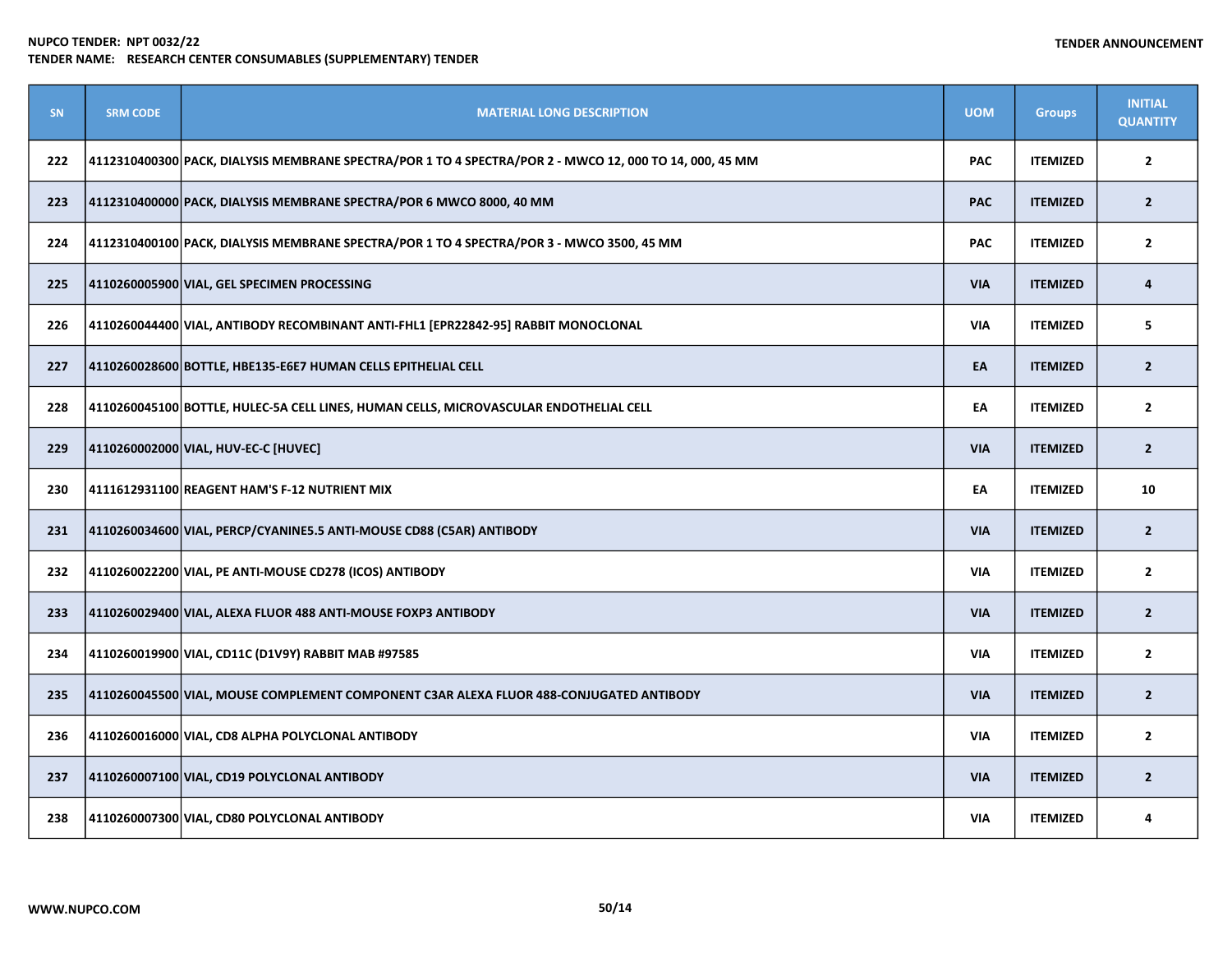| SN  | <b>SRM CODE</b> | <b>MATERIAL LONG DESCRIPTION</b>                                                                  | <b>UOM</b> | <b>Groups</b>   | <b>INITIAL</b><br><b>QUANTITY</b> |
|-----|-----------------|---------------------------------------------------------------------------------------------------|------------|-----------------|-----------------------------------|
| 239 |                 | 4110260007400 VIAL, CD83 POLYCLONAL ANTIBODY                                                      | <b>VIA</b> | <b>ITEMIZED</b> | $\overline{2}$                    |
| 240 |                 | 4110260009700 VIAL, HIF1A POLYCLONAL ANTIBODY                                                     | <b>VIA</b> | <b>ITEMIZED</b> | 4                                 |
| 241 |                 | 4110260007200 VIAL, CD55 POLYCLONAL ANTIBODY                                                      | <b>VIA</b> | <b>ITEMIZED</b> | $\overline{2}$                    |
| 242 |                 | 4110260022100 VIAL, LY-6C MONOCLONAL ANTIBODY (ER-MP20)                                           | <b>VIA</b> | <b>ITEMIZED</b> | $\overline{2}$                    |
| 243 |                 | 4110260001600 KIT, IL-18 MOUSE ELISA                                                              | <b>KIT</b> | <b>ITEMIZED</b> | $\overline{\mathbf{3}}$           |
| 244 |                 | 4110260001500 KIT, IL-17 MOUSE ELISA                                                              | <b>KIT</b> | <b>ITEMIZED</b> | 3                                 |
| 245 |                 | 4110260021900 KIT, IL-15/IL-15R COMPLEX MOUSE ELISA KIT                                           | <b>KIT</b> | <b>ITEMIZED</b> | $\overline{\mathbf{3}}$           |
| 246 |                 | 4110260027200 KIT, NAIVE CD4+ T CELL ISOLATION, MOUSE                                             | EA         | <b>ITEMIZED</b> | 3                                 |
| 247 |                 | 4110260039800 RACK, MACSIMAG SEPARATOR WITH EIGHT TUBES FROM 0.5 ML TO 5 ML                       | EA         | <b>ITEMIZED</b> | $\mathbf{1}$                      |
| 248 |                 | 4110260047500 KIT, CLICK-IT PLUS TUNEL ASSAY FOR IN SITU APOPTOSIS DETECTION, ALEXA FLUOR 488 DYE | <b>KIT</b> | <b>ITEMIZED</b> | $\mathbf{2}$                      |
| 249 |                 | 4110260005500 VIAL, ANTI-IL-1 BETA ANTIBODY                                                       | <b>VIA</b> | <b>ITEMIZED</b> | $\overline{2}$                    |
| 250 |                 | 4110260019300 VIAL, MOUSE IL-18 POLYCLONAL ANTIBODY                                               | <b>VIA</b> | <b>ITEMIZED</b> | $\overline{2}$                    |
| 251 |                 | 4110260006000 VIAL, PE RAT ANTI-MOUSE IFN-F                                                       | <b>VIA</b> | <b>ITEMIZED</b> | $\overline{2}$                    |
| 252 |                 | 4110260021200 VIAL, PERCP-CY5.5 RAT ANTI-MOUSE IL-17A                                             | <b>VIA</b> | <b>ITEMIZED</b> | $\overline{2}$                    |
| 253 |                 | 4110260025900 VIAL, ANTI-TNF RECEPTOR II ANTIBODY [HM102]                                         | <b>VIA</b> | <b>ITEMIZED</b> | $\overline{2}$                    |
| 254 |                 | 4110260024200 VIAL, TOTAL OXPHOS HUMAN WB ANTIBODY COCKTAIL                                       | <b>VIA</b> | <b>ITEMIZED</b> | $\overline{7}$                    |
| 255 |                 | 4110260045000 VIAL, RECOMBINANT ANTI-FHL1 ANTIBODY [EPR22842-95] - BSA AND AZIDE FREE             | <b>VIA</b> | <b>ITEMIZED</b> | $\overline{\mathbf{3}}$           |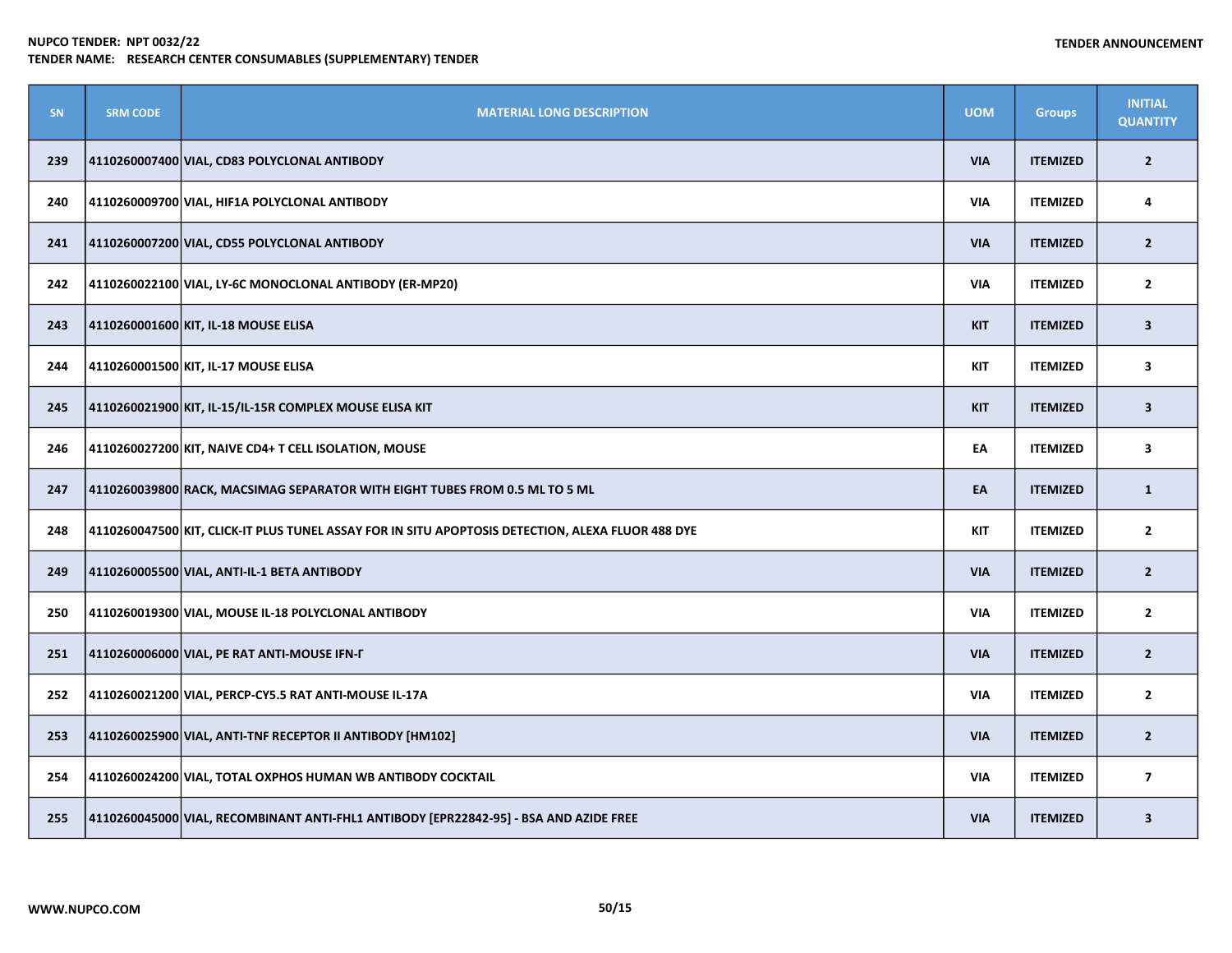| SN  | <b>SRM CODE</b> | <b>MATERIAL LONG DESCRIPTION</b>                                                                                           | <b>UOM</b> | <b>Groups</b>   | <b>INITIAL</b><br><b>QUANTITY</b> |
|-----|-----------------|----------------------------------------------------------------------------------------------------------------------------|------------|-----------------|-----------------------------------|
| 256 |                 | 4110260044100 VIAL, RECOMBINANT ANTI-PRO CASPASE-1 + P10 + P12 ANTIBODY [EPR16883]                                         | <b>VIA</b> | <b>ITEMIZED</b> | 3                                 |
| 257 |                 | 4110260028300 VIAL, RECOMBINANT ANTI-ATG7 ANTIBODY [EPR6251]                                                               | <b>VIA</b> | <b>ITEMIZED</b> | 5                                 |
| 258 |                 | 4110260002900 VIAL, ANTI-BMP4 ANTIBODY                                                                                     | <b>VIA</b> | <b>ITEMIZED</b> | 3                                 |
| 259 |                 | 4110260010400 VIAL, ANTI-OXA1L ANTIBODY (A-6)                                                                              | <b>VIA</b> | <b>ITEMIZED</b> | $\overline{2}$                    |
| 260 |                 | 4110260018900 VIAL, ANTI-VDAC1/PORIN ANTIBODY (B-6)                                                                        | <b>VIA</b> | <b>ITEMIZED</b> | $\mathbf{1}$                      |
| 261 |                 | 4110260009400 VIAL, ANTI-FHL-1 ANTIBODY (H-4)                                                                              | <b>VIA</b> | <b>ITEMIZED</b> | $\overline{\mathbf{3}}$           |
| 262 |                 | 4110260020700 VIAL, ANTI-CASPASE-1 ANTIBODY (14F468)                                                                       | <b>VIA</b> | <b>ITEMIZED</b> | $\overline{2}$                    |
| 263 |                 | 4110260008200 VIAL, ANTI-P2X7 ANTIBODY (D-1)                                                                               | <b>VIA</b> | <b>ITEMIZED</b> | $\mathbf{3}$                      |
| 264 |                 | 4110260006900 VIAL, ANTI-ATG7 ANTIBODY (B-9)                                                                               | <b>VIA</b> | <b>ITEMIZED</b> | $\mathbf{2}$                      |
| 265 |                 | 4110260000800 VIAL, PTCD1 ANTIBODY                                                                                         | <b>VIA</b> | <b>ITEMIZED</b> | $\overline{7}$                    |
| 266 |                 | 4110260019700 VIAL, XBP1 ANTIBODY POLYCLONAL RABBIT                                                                        | <b>VIA</b> | <b>ITEMIZED</b> | 3                                 |
| 267 |                 | 4110260004300 VIAL, GADD153/CHOP ANTIBODY                                                                                  | <b>VIA</b> | <b>ITEMIZED</b> | $\overline{\mathbf{3}}$           |
| 268 |                 | 4110260038300 VIAL, CPT2 RECOMBINANT RABBIT MONOCLONAL ANTIBODY (SN06-70)                                                  | <b>VIA</b> | <b>ITEMIZED</b> | $\overline{\mathbf{3}}$           |
| 269 |                 | 4110260050600 VIAL, 581/591 C11 (LIPID PEROXIDATION SENSOR) TO DETECT REACTIVE OXYGEN SPECIES (ROS) IN CELLS AND MEMBRANES | <b>VIA</b> | <b>ITEMIZED</b> | 8                                 |
| 270 |                 | 4110260034000 BOTTLE, H9C2(2-1) ANIMAL CELLS RATTUS NORVEGICUS, RAT                                                        | EA         | <b>ITEMIZED</b> | $\mathbf{1}$                      |
| 271 |                 | 4110260024800 VIAL, ANTI-OTUD1 ANTIBODY PRODUCED IN RABBIT                                                                 | <b>VIA</b> | <b>ITEMIZED</b> | $\overline{\mathbf{3}}$           |
| 272 |                 | 4110260029000 CHEMICAL, MG-132 - CAS 133407-82-6 - CALBIOCHEM                                                              | EA         | <b>ITEMIZED</b> | 3                                 |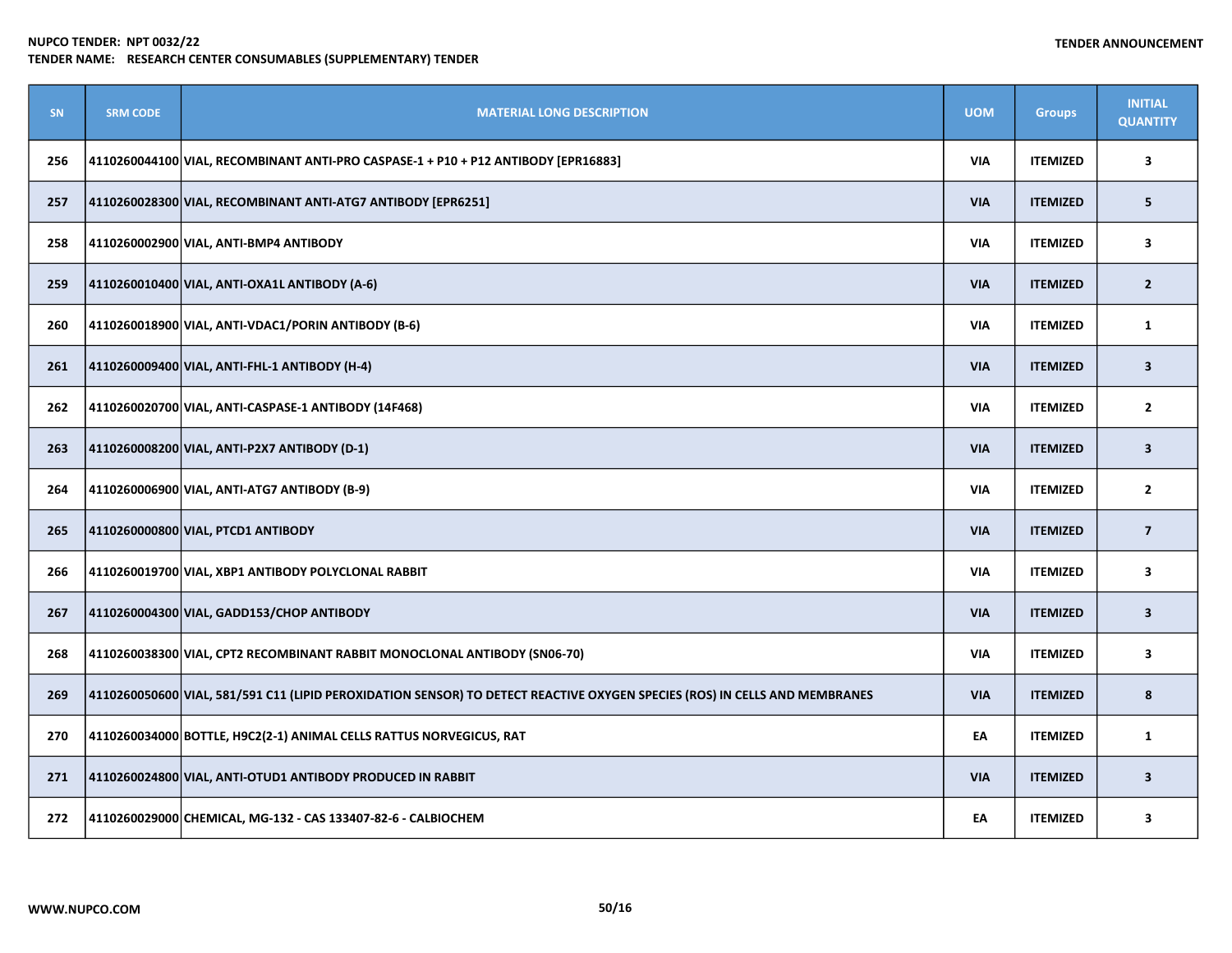| SN  | <b>SRM CODE</b> | <b>MATERIAL LONG DESCRIPTION</b>                                      | <b>UOM</b> | <b>Groups</b>   | <b>INITIAL</b><br><b>QUANTITY</b> |
|-----|-----------------|-----------------------------------------------------------------------|------------|-----------------|-----------------------------------|
| 273 |                 | 4110260027000 CHEMICAL, DEFEROXAMINE MESYLATE SALT, POWDER            | EA         | <b>ITEMIZED</b> | $\overline{\mathbf{z}}$           |
| 274 |                 | 4110260006500 REAGENT, ATP-RED LIVE CELL DYE                          | EA         | <b>ITEMIZED</b> | 3                                 |
| 275 |                 | 4110260027100 CHEMICAL, 2, 7-DICHLOROFLUORESCIN DIACETATE             | EA         | <b>ITEMIZED</b> | $\mathbf{1}$                      |
| 276 |                 | 4110260028000 VIAL, ANTI-CIAS1/NALP3/NLRP3 ANTIBODY PICOBAND          | <b>VIA</b> | <b>ITEMIZED</b> | 4                                 |
| 277 |                 | 4110260033500 VIAL, ANTI-GPX1 ANTIBODY PICOBAND (MONOCLONAL, 8B10)    | <b>VIA</b> | <b>ITEMIZED</b> | 5                                 |
| 278 |                 | 4110260025700 VIAL, ANTI-BNIP3 RABBIT MONOCLONAL ANTIBODY             | <b>VIA</b> | <b>ITEMIZED</b> | $\overline{\mathbf{3}}$           |
| 279 |                 | 4110260012000 VIAL, ANTI-CDC6 ANTIBODY (180.2)                        | <b>VIA</b> | <b>ITEMIZED</b> | $\mathbf{1}$                      |
| 280 |                 | 4110260018200 VIAL, ANTI-CYCLIN B1 ANTIBODY (GNS1)                    | <b>VIA</b> | <b>ITEMIZED</b> | $\mathbf{1}$                      |
| 281 |                 | 4110260007000 VIAL, ANTI-JNK ANTIBODY (D-2)/                          | <b>VIA</b> | <b>ITEMIZED</b> | $\mathbf{1}$                      |
| 282 |                 | 4110260010500 VIAL, ANTI-P-JNK ANTIBODY (G-7)                         | <b>VIA</b> | <b>ITEMIZED</b> | $\mathbf{1}$                      |
| 283 |                 | 4110260028100 VIAL, PHOSPHO-CDC6 (SER54) POLYCLONAL ANTIBODY          | <b>VIA</b> | <b>ITEMIZED</b> | $\mathbf{1}$                      |
| 284 |                 | 4110260007900 VIAL, TLE3 POLYCLONAL ANTIBODY                          | <b>VIA</b> | <b>ITEMIZED</b> | $\mathbf{1}$                      |
| 285 |                 | 4110260003200 BOTTLE, ERASTIN ≥98% HPLC                               | EA         | <b>ITEMIZED</b> | 4                                 |
| 286 |                 | 4110260018600 CHEMICAL, N-ACETYL-L-CYSTEINE POWDER                    | EA         | <b>ITEMIZED</b> | $\mathbf{2}$                      |
| 287 |                 | 4110260015200 CHEMICAL, FERROSTATIN-1 ≥95% (HPLC)                     | EA         | <b>ITEMIZED</b> | $\overline{2}$                    |
| 288 |                 | 4110260023600 VIAL, DEFEROXAMINE MESYLATE, IRON CHELATOR              | <b>VIA</b> | <b>ITEMIZED</b> | $\mathbf{2}$                      |
| 289 |                 | 4110260035700 KIT, GLUTATHIONE PEROXIDASE (GSH-PX) ACTIVITY ASSAY KIT | <b>KIT</b> | <b>ITEMIZED</b> | $\mathbf{3}$                      |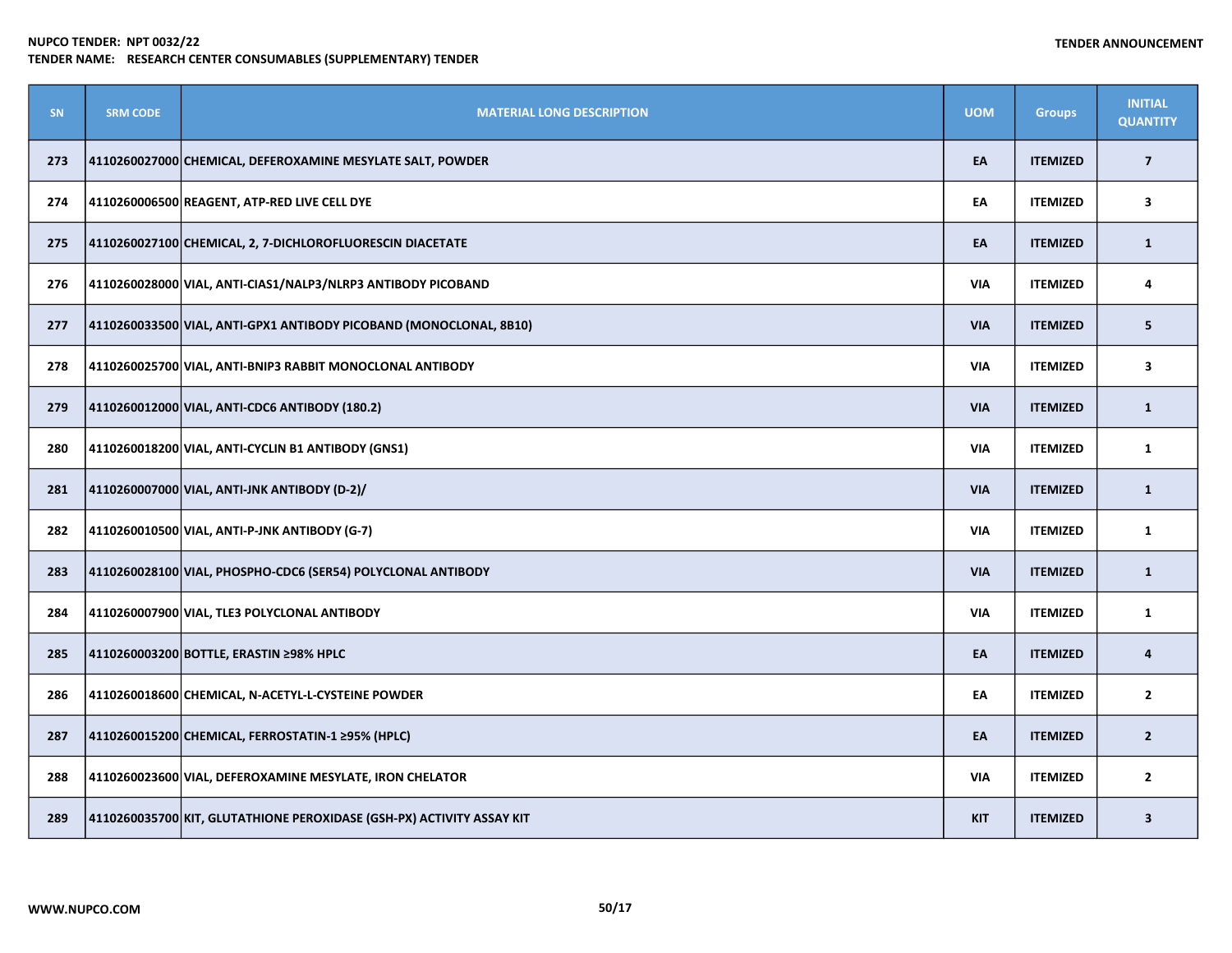| SN  | <b>SRM CODE</b> | <b>MATERIAL LONG DESCRIPTION</b>                                                                       | <b>UOM</b> | <b>Groups</b>   | <b>INITIAL</b><br><b>QUANTITY</b> |
|-----|-----------------|--------------------------------------------------------------------------------------------------------|------------|-----------------|-----------------------------------|
| 290 |                 | 4110260044500 VIAL, CPT2 RABBIT ANTI-HUMAN, MOUSE, RAT, CLONE: SN06-70, INVITROGEN                     | <b>VIA</b> | <b>ITEMIZED</b> | 3                                 |
| 291 |                 | 4110260036800 VIAL, ANTI-OTUD1 (C-TERMINAL) ANTIBODY PRODUCED IN RABBIT                                | <b>VIA</b> | <b>ITEMIZED</b> | 4                                 |
| 292 |                 | 4110260022600 VIAL, RECOMBINANT ANTI-BIM ANTIBODY [Y36]                                                | <b>VIA</b> | <b>ITEMIZED</b> | 3                                 |
| 293 |                 | 4110260047800 KIT, CAYMAN CHEMICAL SUPPLIER DIVERSITY PARTNER TBARS (TCA METHOD) ASSAY KIT, 96 WELLS   | <b>KIT</b> | <b>ITEMIZED</b> | 5                                 |
| 294 |                 | 4110260048100 VIAL, CELL SIGNALING TECHNOLOGY SUPPLIER DIVERSITY PARTNER HISTONE H2A.X ANTIBODY 100 µL | <b>VIA</b> | <b>ITEMIZED</b> | $\overline{2}$                    |
| 295 |                 | 4110260040600 VIAL, PHOSPHO-HISTONE H2A.X (SER139) MONOCLONAL ANTIBODY (3F2)                           | <b>VIA</b> | <b>ITEMIZED</b> | $\overline{2}$                    |
| 296 |                 | 4110260011700 KIT, IRON COLORIMETRIC ASSAY KIT                                                         | <b>KIT</b> | <b>ITEMIZED</b> | 5                                 |
| 297 |                 | 4110260018000 VIAL, ANTI-MAP LC3A/B ANTIBODY (G-4)                                                     | <b>VIA</b> | <b>ITEMIZED</b> | $\mathbf{3}$                      |
| 298 |                 | 4110260020300 VIAL, ANTI-CREB-2/ATF-4 ANTIBODY (B-3)                                                   | <b>VIA</b> | <b>ITEMIZED</b> | $\mathbf{2}$                      |
| 299 |                 | 4110260024600 VIAL, ANTI-DDIT3/CHOP/GADD153 ANTIBODY (B-3)                                             | <b>VIA</b> | <b>ITEMIZED</b> | $\overline{2}$                    |
| 300 |                 | 4110260010800 VIAL, ANTI-ARA70 ANTIBODY (C-4)                                                          | <b>VIA</b> | <b>ITEMIZED</b> | $\mathbf{2}$                      |
| 301 |                 | 4110260037100 CHEMICAL, CARBONYL CYANIDE M-CHLOROPHENYLHYDRAZONE, 250 MG                               | EA         | <b>ITEMIZED</b> | $\overline{\mathbf{3}}$           |
| 302 |                 | 4110260009600 VIAL, ANTI-TOM40 ANTIBODY (D-2)                                                          | <b>VIA</b> | <b>ITEMIZED</b> | 3                                 |
| 303 |                 | 4110260013400 VIAL, ANTI-ISCU1/2 ANTIBODY (D-6)                                                        | <b>VIA</b> | <b>ITEMIZED</b> | $\mathbf{1}$                      |
| 304 |                 | 4110260011800 VIAL, ANTI-HA-TAG ANTIBODY (F-7)                                                         | <b>VIA</b> | <b>ITEMIZED</b> | $\mathbf{1}$                      |
| 305 |                 | 4110260018400 VIAL, ANTI-OCTA-PROBE ANTIBODY (H-5)                                                     | <b>VIA</b> | <b>ITEMIZED</b> | $\mathbf{1}$                      |
| 306 |                 | 4110260036700 VIAL, ANTI-GLUTATHIONE PEROXIDASE 4/GPX4 ANTIBODY (E-12)                                 | <b>VIA</b> | <b>ITEMIZED</b> | $\overline{2}$                    |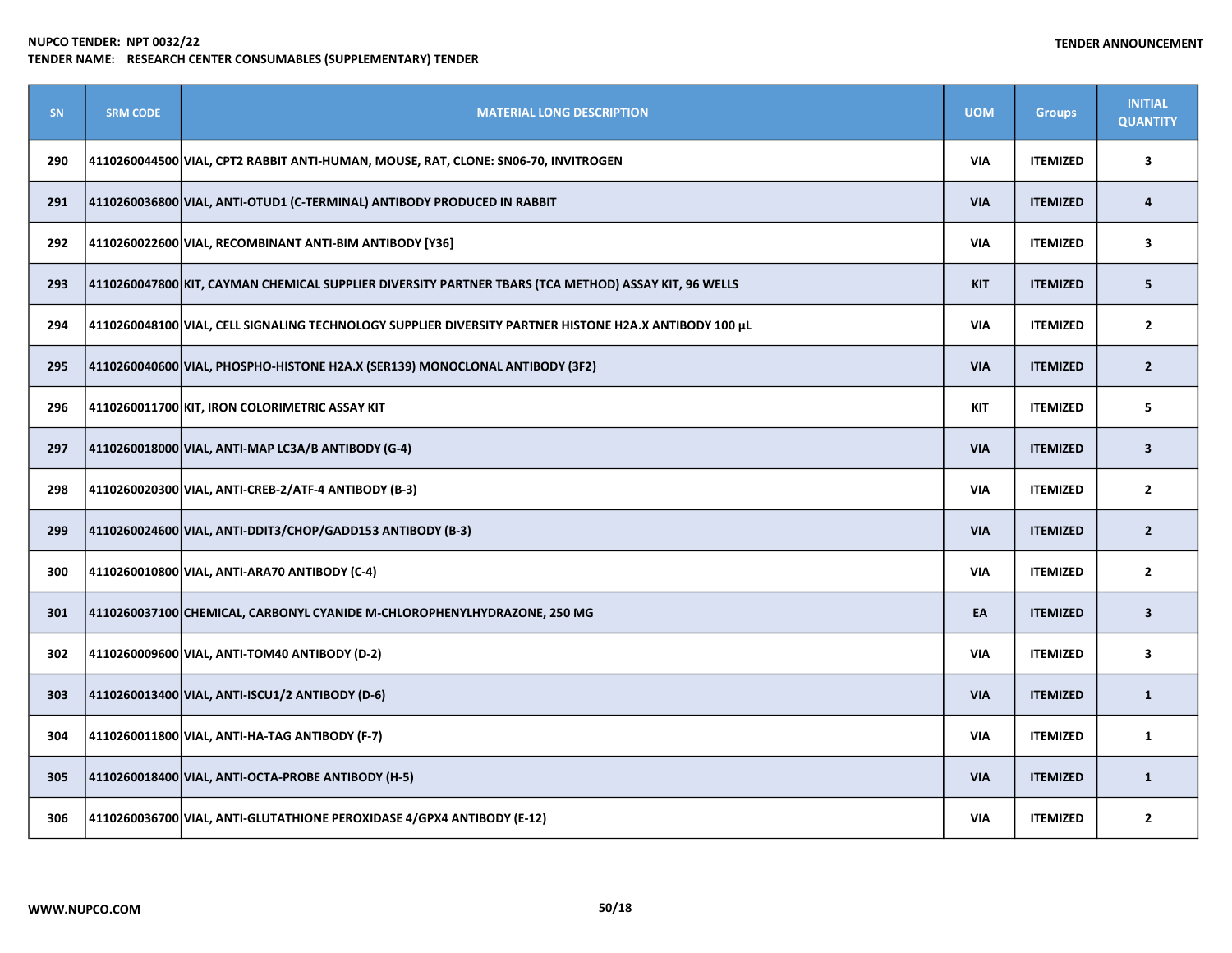| <b>SN</b> | <b>SRM CODE</b> | <b>MATERIAL LONG DESCRIPTION</b>                                           | <b>UOM</b> | <b>Groups</b>   | <b>INITIAL</b><br><b>QUANTITY</b> |
|-----------|-----------------|----------------------------------------------------------------------------|------------|-----------------|-----------------------------------|
| 307       |                 | 4110260010700 VIAL, ANTI-ACSL4 ANTIBODY (F-4)                              | <b>VIA</b> | <b>ITEMIZED</b> | $\overline{2}$                    |
| 308       |                 | 4110260020600 VIAL, ANTI-PINK1 ANTIBODY (38CT20.8.5)                       | <b>VIA</b> | <b>ITEMIZED</b> | $\mathbf{1}$                      |
| 309       |                 | 4110260034400 VIAL, ANTI-TIM23 ANTIBODY (H-8) MOUSE MONOCLONAL IGG2B       | <b>VIA</b> | <b>ITEMIZED</b> | $\overline{2}$                    |
| 310       |                 | 4110260009300 VIAL, ANTI-15-LO ANTIBODY (B-7)                              | <b>VIA</b> | <b>ITEMIZED</b> | $\mathbf{2}$                      |
| 311       |                 | 4110260039100 VIAL, LAMP2 RECOMBINANT RABBIT MONOCLONAL ANTIBODY (ARC0274) | <b>VIA</b> | <b>ITEMIZED</b> | 3                                 |
| 312       |                 | 4110260009800 VIAL, NCOA4 POLYCLONAL ANTIBODY                              | VIA        | <b>ITEMIZED</b> | 3                                 |
| 313       |                 | 4110260012500 VIAL, TOMM20 POLYCLONAL ANTIBODY                             | <b>VIA</b> | <b>ITEMIZED</b> | $\overline{\mathbf{3}}$           |
| 314       |                 | 4110260034800 VIAL, TRANSFERRIN RECEPTOR MONOCLONAL ANTIBODY (H68.4)       | <b>VIA</b> | <b>ITEMIZED</b> | $\overline{2}$                    |
| 315       |                 | 4110630015700 VIAL, FERRITIN HEAVY CHAIN ANTIBODY                          | <b>VIA</b> | <b>ITEMIZED</b> | $\overline{\mathbf{3}}$           |
| 316       |                 | 4110630015800 VIAL, FERRITIN LIGHT CHAIN ANTIBODY                          | <b>VIA</b> | <b>ITEMIZED</b> | 3                                 |
| 317       |                 | 4110260000400 VIAL, FXN ANTIBODY                                           | <b>VIA</b> | <b>ITEMIZED</b> | $\overline{\mathbf{3}}$           |
| 318       |                 | 4110260026900 VIAL, IREB2 POLYCLONAL ANTIBODY HUMAN, MOUSE                 | <b>VIA</b> | <b>ITEMIZED</b> | $\overline{2}$                    |
| 319       |                 | 4110260019500 VIAL, PHOSPHO-DNM1L (SER637) ANTIBODY                        | <b>VIA</b> | <b>ITEMIZED</b> | $\mathbf{1}$                      |
| 320       |                 | 4110260029700 VIAL, PHOSPHO-DRP1 (SER616) POLYCLONAL ANTIBODY              | <b>VIA</b> | <b>ITEMIZED</b> | 1                                 |
| 321       |                 | 4110260030400 VIAL, PHOSPHO-PARKIN (SER65) POLYCLONAL ANTIBODY             | <b>VIA</b> | <b>ITEMIZED</b> | $\mathbf{1}$                      |
| 322       |                 | 4110260010600 VIAL, AKAP4 POLYCLONAL ANTIBODY                              | <b>VIA</b> | <b>ITEMIZED</b> | 3                                 |
| 323       |                 | 4110260017400 KIT, CROSSLINK MAGNETIC IP/CO-IP KIT                         | EA         | <b>ITEMIZED</b> | $\overline{2}$                    |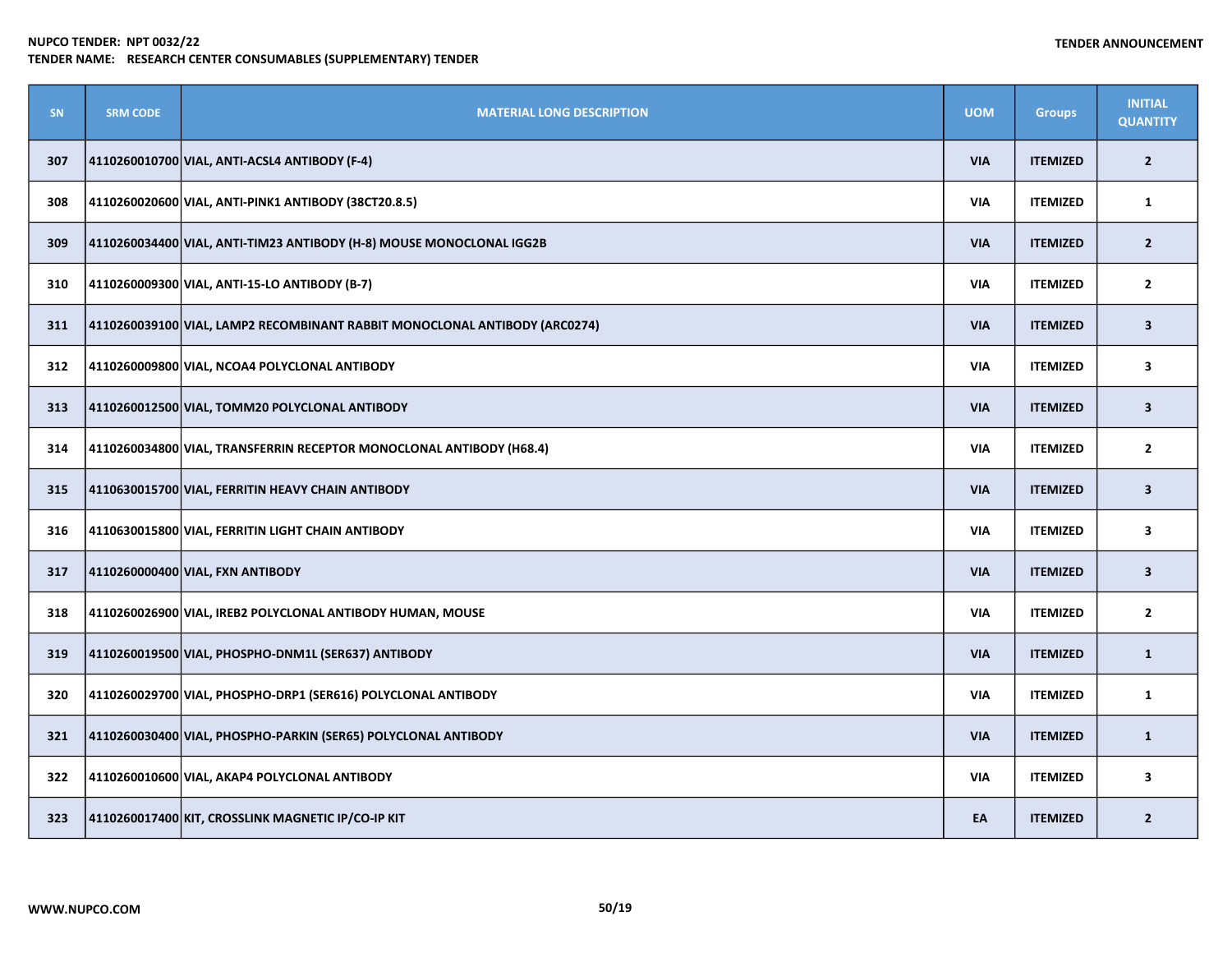| SN  | <b>SRM CODE</b> | <b>MATERIAL LONG DESCRIPTION</b>                                                                | <b>UOM</b> | <b>Groups</b>   | <b>INITIAL</b><br><b>QUANTITY</b> |
|-----|-----------------|-------------------------------------------------------------------------------------------------|------------|-----------------|-----------------------------------|
| 324 |                 | 4110260027500 CASSETTE, EMPTY GEL CASSETTES, MINI, 1.5 MM                                       | EA         | <b>ITEMIZED</b> | 8                                 |
| 325 |                 | 4110260021300 BOTTLE, M-280 SHEEP ANTI-MOUSE IGG /10ML                                          | EA         | <b>ITEMIZED</b> | $\overline{2}$                    |
| 326 |                 | 4110260021700 BOTTLE, M-280 SHEEP ANTI-RABBIT IGG /10ML                                         | EA         | <b>ITEMIZED</b> | $\overline{2}$                    |
| 327 |                 | 4110620000000 BOTTLE, ANTI-DYKDDDDK MAGNETIC AGAROSE / 5ML                                      | EA         | <b>ITEMIZED</b> | $\overline{2}$                    |
| 328 |                 | 4110260020500 VIAL, DDB1 MONOCLONAL ANTIBODY (ZD001)                                            | <b>VIA</b> | <b>ITEMIZED</b> | 5                                 |
| 329 |                 | 4110260014900 VIAL, FERROPORTIN/SLC40A1 ANTIBODY                                                | <b>VIA</b> | <b>ITEMIZED</b> | 5                                 |
| 330 |                 | 4110260025200 VIAL, NLRP3/NALP3 ANTIBODY POLYCLONAL, RABBIT                                     | <b>VIA</b> | <b>ITEMIZED</b> | 1                                 |
| 331 |                 | 4110260040000 VIAL, ANTI-MITOCHONDRIAL FERRITIN ANTIBODY, RABBIT POLYCLONAL                     | <b>VIA</b> | <b>ITEMIZED</b> | $\overline{2}$                    |
| 332 |                 | 4110260045300 VIAL, RECOMBINANT ANTI-IREB2/IRP2 + ACONITASE 1/ACO1 ANTIBODY [EPR13854]          | <b>VIA</b> | <b>ITEMIZED</b> | $\mathbf{2}$                      |
| 333 |                 | 4110260018100 VIAL, ANTI-4 HYDROXYNONENAL ANTIBODY                                              | <b>VIA</b> | <b>ITEMIZED</b> | $\overline{2}$                    |
| 334 |                 | 4110260032600 VIAL, ANTI-CYTOCHROME B REDUCTASE 1/DCYTB ANTIBODY                                | <b>VIA</b> | <b>ITEMIZED</b> | $\overline{2}$                    |
| 335 |                 | 4110260042900 VIAL, RECOMBINANT ANTI-XCT ANTIBODY [EPR8290(2)] RABBIT MONOCLONAL                | <b>VIA</b> | <b>ITEMIZED</b> | 4                                 |
| 336 |                 | 4110260021600 VIAL, OXPHOS RODENT WB ANTIBODY COCKTAIL                                          | <b>VIA</b> | <b>ITEMIZED</b> | 5                                 |
| 337 |                 | 4110260047000 VIAL, ANTI-XCT RABBIT MONOCLONAL ANTIBODY/ FULL SIZE+FREE SECONDARY AB-HRP BA1054 | <b>VIA</b> | <b>ITEMIZED</b> | $\overline{2}$                    |
| 338 |                 | 4110260038200 VIAL, ANTI-SLC11A2 ANTIBODY/ 100UL+FREE SECONDARY AB BA1054                       | <b>VIA</b> | <b>ITEMIZED</b> | $\overline{2}$                    |
| 339 |                 | 4110260041600 VIAL, ANTI-BAK/BAK1 ANTIBODY/FULL SIZE+FREE SECONDARY AB BA1054                   | <b>VIA</b> | <b>ITEMIZED</b> | $\mathbf{1}$                      |
| 340 |                 | 4110260002700 CHEMICAL, ACETYLCYSTEINE                                                          | EA         | <b>ITEMIZED</b> | $\overline{2}$                    |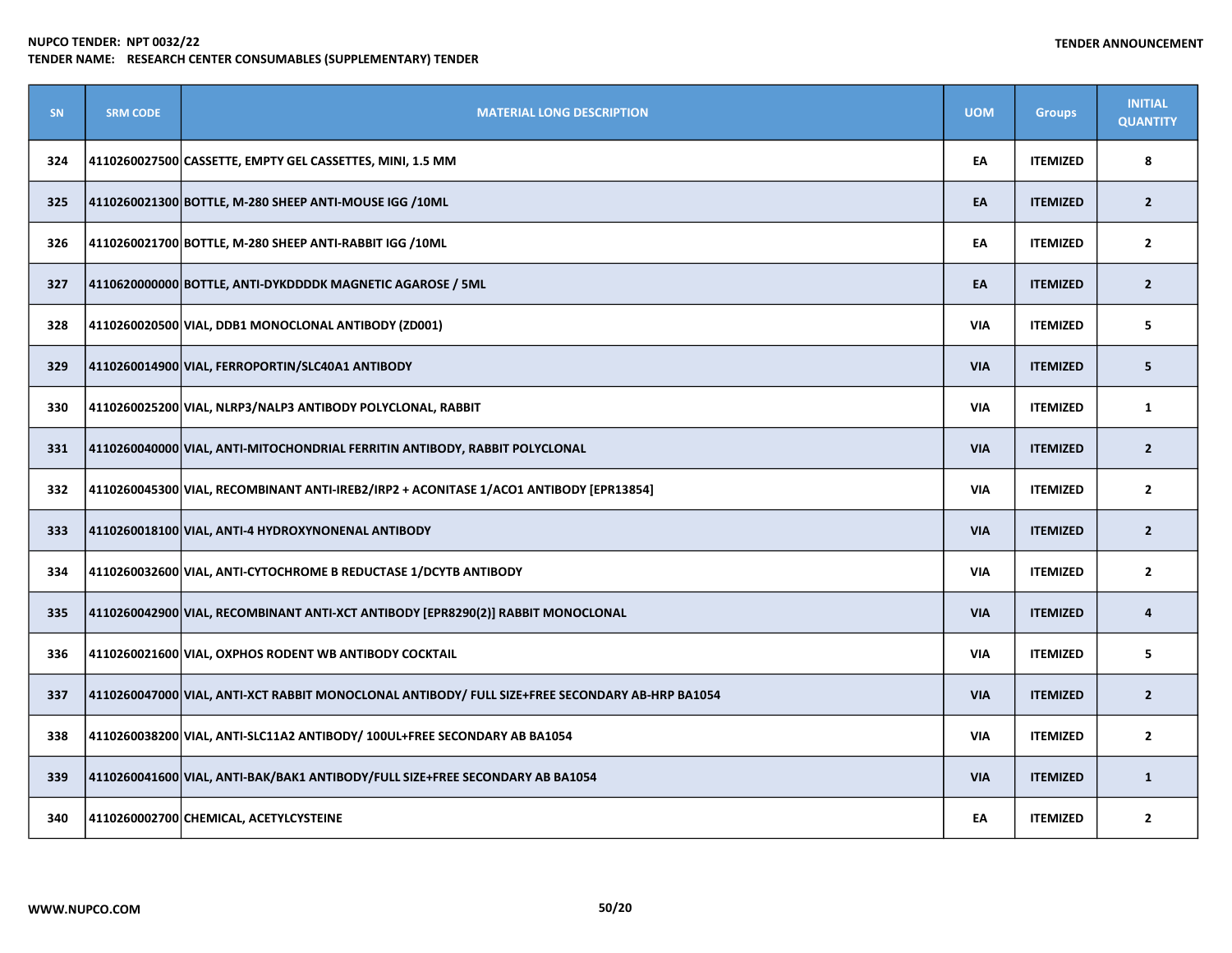| SN  | <b>SRM CODE</b> | <b>MATERIAL LONG DESCRIPTION</b>                                                                              | <b>UOM</b> | <b>Groups</b>   | <b>INITIAL</b><br><b>QUANTITY</b> |
|-----|-----------------|---------------------------------------------------------------------------------------------------------------|------------|-----------------|-----------------------------------|
| 341 |                 | 4110260031900 CHEMICAL, BAFILOMYCIN A1 FROM STREPTOMYCES GRISEUS                                              | EA         | <b>ITEMIZED</b> | $\overline{2}$                    |
| 342 |                 | 4110260032300 KIT, VENOR GEM MYCOPLASMA DETECTION KIT, PCR-BASED                                              | EA         | <b>ITEMIZED</b> | 5                                 |
| 343 |                 | 4110260030100 CHEMICAL, ERASTIN - CAS 571203-78-6 - CALBIOCHEM                                                | EA         | <b>ITEMIZED</b> | 3                                 |
| 344 |                 | 4110260006200 CHEMICAL, (R)-MG132 C26H41N3O5                                                                  | EA         | <b>ITEMIZED</b> | $\mathbf{2}$                      |
| 345 |                 | 4110620000100 AGAR, POWDER SUITABLE FOR MICROBIOLOGY AGAR                                                     | EA         | <b>ITEMIZED</b> | $\overline{2}$                    |
| 346 |                 | 4110260027600 BOTTLE, LIPID MIXTURE 1, CHEMICALLY DEFINED                                                     | EA         | <b>ITEMIZED</b> | 6                                 |
| 347 |                 | 4110260004400 CHEMICAL, BORIC ACID POWDER                                                                     | EA         | <b>ITEMIZED</b> | $\mathbf{1}$                      |
| 348 |                 | 4110260042000 CHEMICAL, BORAX ANHYDROUS, PURISS. P.A., ANHYDROUS, >=98.0% (T)                                 | EA         | <b>ITEMIZED</b> | $\mathbf{1}$                      |
| 349 |                 | 4110260014100 BOTTLE, LENTI-X CONCENTRATOR 500ML                                                              | EA         | <b>ITEMIZED</b> | 4                                 |
| 350 |                 | 4110260009900 VIAL, VDAC2 POLYCLONAL ANTIBODY                                                                 | <b>VIA</b> | <b>ITEMIZED</b> | $\overline{2}$                    |
| 351 |                 | 4110260026000 VIAL, CASPASE 9/P35/P10 MONOCLONAL ANTIBODY                                                     | <b>VIA</b> | <b>ITEMIZED</b> | $\overline{2}$                    |
| 352 |                 | 4110260010000 VIAL, VDAC3 POLYCLONAL ANTIBODY                                                                 | <b>VIA</b> | <b>ITEMIZED</b> | $\overline{2}$                    |
| 353 |                 | 4110260013500 VIAL, ANTI-ACO1 ANTIBODY (A15939)                                                               | <b>VIA</b> | <b>ITEMIZED</b> | $\overline{2}$                    |
| 354 |                 | 4110260013600 VIAL, ANTI-FTMT ANTIBODY (A87557)                                                               | <b>VIA</b> | <b>ITEMIZED</b> | $\overline{2}$                    |
| 355 |                 | 4110260049200 VIAL, DYKDDDDK TAG (D6W5B) RABBIT MAB (BINDS TO SAME EPITOPE AS SIGMA'S ANTI-FLAG M2 ANTIBODY)/ | <b>VIA</b> | <b>ITEMIZED</b> | 4                                 |
| 356 |                 | 4110260009500 VIAL, CASPASE-9 (C9) MOUSE MAB                                                                  | <b>VIA</b> | <b>ITEMIZED</b> | 5                                 |
| 357 |                 | 4112210202700 PLATE, PHARMA 96 DEEP-WELL TIP COMBS                                                            | EA         | <b>ITEMIZED</b> | $\mathbf{2}$                      |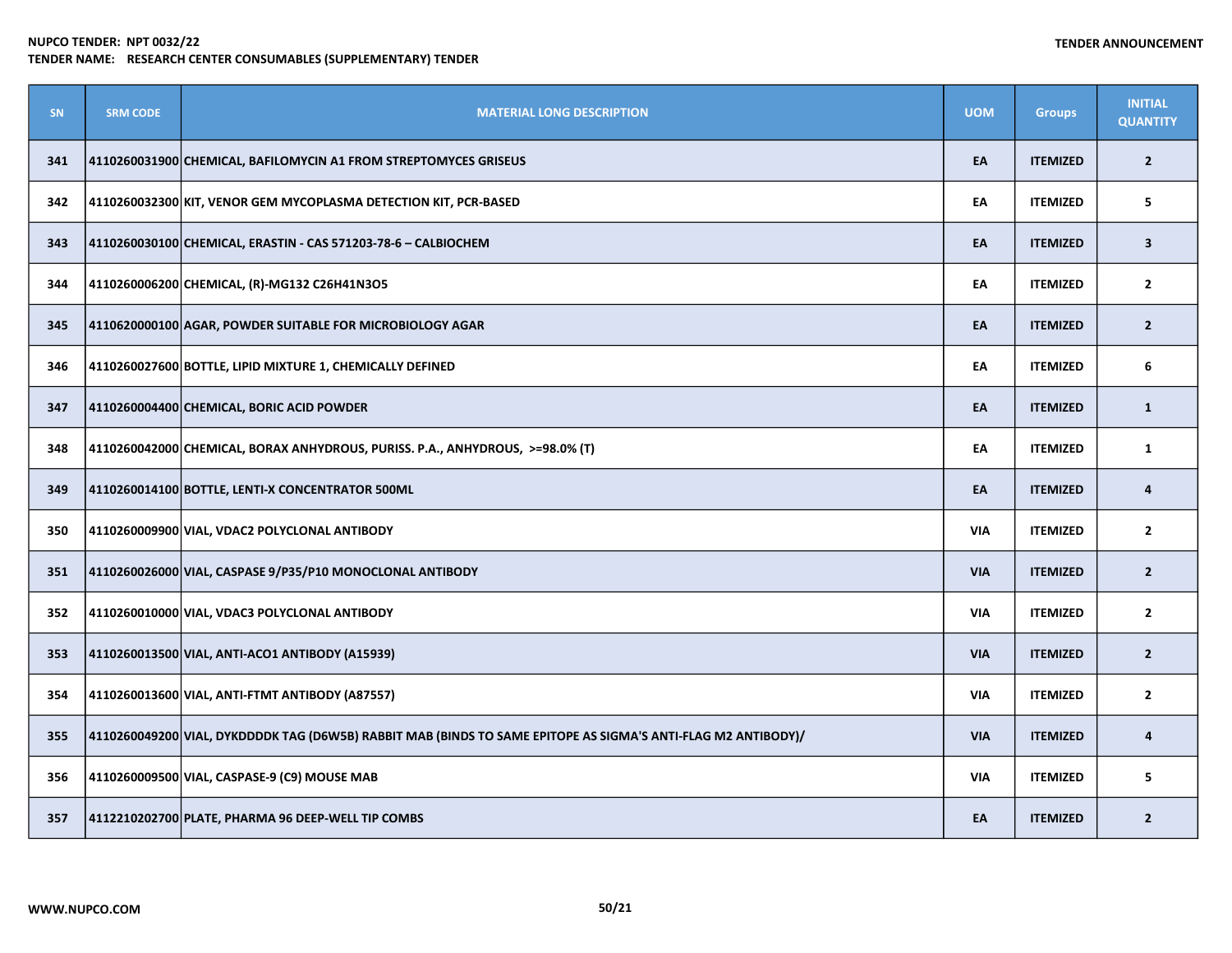| SN  | <b>SRM CODE</b> | <b>MATERIAL LONG DESCRIPTION</b>                                                                                 | <b>UOM</b> | <b>Groups</b>   | <b>INITIAL</b><br><b>QUANTITY</b> |
|-----|-----------------|------------------------------------------------------------------------------------------------------------------|------------|-----------------|-----------------------------------|
| 358 |                 | 4228191601700 BAG, AUTOCLAVABLE BIOHAZARD WASTE ORANGE BAGS 89 X 63 CM OR EQUIVALENT                             | EA         | <b>ITEMIZED</b> | $\mathbf{2}$                      |
| 359 |                 | 4110260050100 DISPOSABLE, DISPOSABLE POLYPROPYLENE SPATULA WITH SPOON AND SCOOP 210 MM NON-STERILE 210 MM X 7 MM | EA         | <b>ITEMIZED</b> | $\overline{2}$                    |
| 360 |                 | 4110260016600 VIAL, PE ANTI-HUMAN IL-17A ANTIBODY                                                                | <b>VIA</b> | <b>ITEMIZED</b> | 3                                 |
| 361 |                 | 4110260018300 VIAL, FITC ANTI-HUMAN IFN-F ANTIBODY                                                               | <b>VIA</b> | <b>ITEMIZED</b> | $\overline{\mathbf{3}}$           |
| 362 |                 | 4110260013700 VIAL, APC ANTI-HUMAN CD4 ANTIBODY                                                                  | <b>VIA</b> | <b>ITEMIZED</b> | 4                                 |
| 363 |                 | 4110260022300 VIAL, PE/CYANINE7 ANTI-HUMAN CD3 ANTIBODY                                                          | <b>VIA</b> | <b>ITEMIZED</b> | $\overline{2}$                    |
| 364 |                 | 4110260029300 VIAL, ALEXA FLUOR 488 ANTI-HUMAN FOXP3 ANTIBODY                                                    | <b>VIA</b> | <b>ITEMIZED</b> | 3                                 |
| 365 |                 | 4110260014000 VIAL, PE ANTI-HUMAN CD25 ANTIBODY                                                                  | <b>VIA</b> | <b>ITEMIZED</b> | $\overline{\mathbf{3}}$           |
| 366 |                 | 4110260036600 VIAL, ALEXA FLUOR 647 ANTI-HUMAN CD127 (IL-7RA) ANTIBODY                                           | <b>VIA</b> | <b>ITEMIZED</b> | 3                                 |
| 367 |                 | 4110260022400 VIAL, PE/CYANINE7 ANTI-HUMAN CD4 ANTIBODY                                                          | <b>VIA</b> | <b>ITEMIZED</b> | 5                                 |
| 368 |                 | 4110260004200 KIT, BLYSCANS GAG ASSAY KIT                                                                        | <b>KIT</b> | <b>ITEMIZED</b> | $\mathbf{1}$                      |
| 369 |                 | 4110260041700 CHEMICAL, PEPSIN FROM PORCINE GASTRIC MUCOSA LYOPHILIZED POWDER                                    | EA         | <b>ITEMIZED</b> | $\overline{2}$                    |
| 370 |                 | 4110260014500 KIT, SOLUBLE COLLAGEN ASSAY SIRCOL                                                                 | <b>KIT</b> | <b>ITEMIZED</b> | $\mathbf{1}$                      |
| 371 |                 | 4110260012900 CHEMICAL, TYRAMINE HYDROCHLORIDE                                                                   | EA         | <b>ITEMIZED</b> | $\overline{2}$                    |
| 372 |                 | 4110260015300 CHEMICAL, N-HYDROXYSUCCINIMIDE, 98%                                                                | EA         | <b>ITEMIZED</b> | $\overline{2}$                    |
| 373 |                 | 4110260044600 CHEMICAL, N-(3-DIMETHYLAMINOPROPYL)-N'-ETHYLCARBODIIMIDE HYDROCHLORIDE                             | EA         | <b>ITEMIZED</b> | $\overline{2}$                    |
| 374 |                 | 4110260017000 BOTTLE, PEROXIDASE, FROM HORSERADISH                                                               | EA         | <b>ITEMIZED</b> | 3                                 |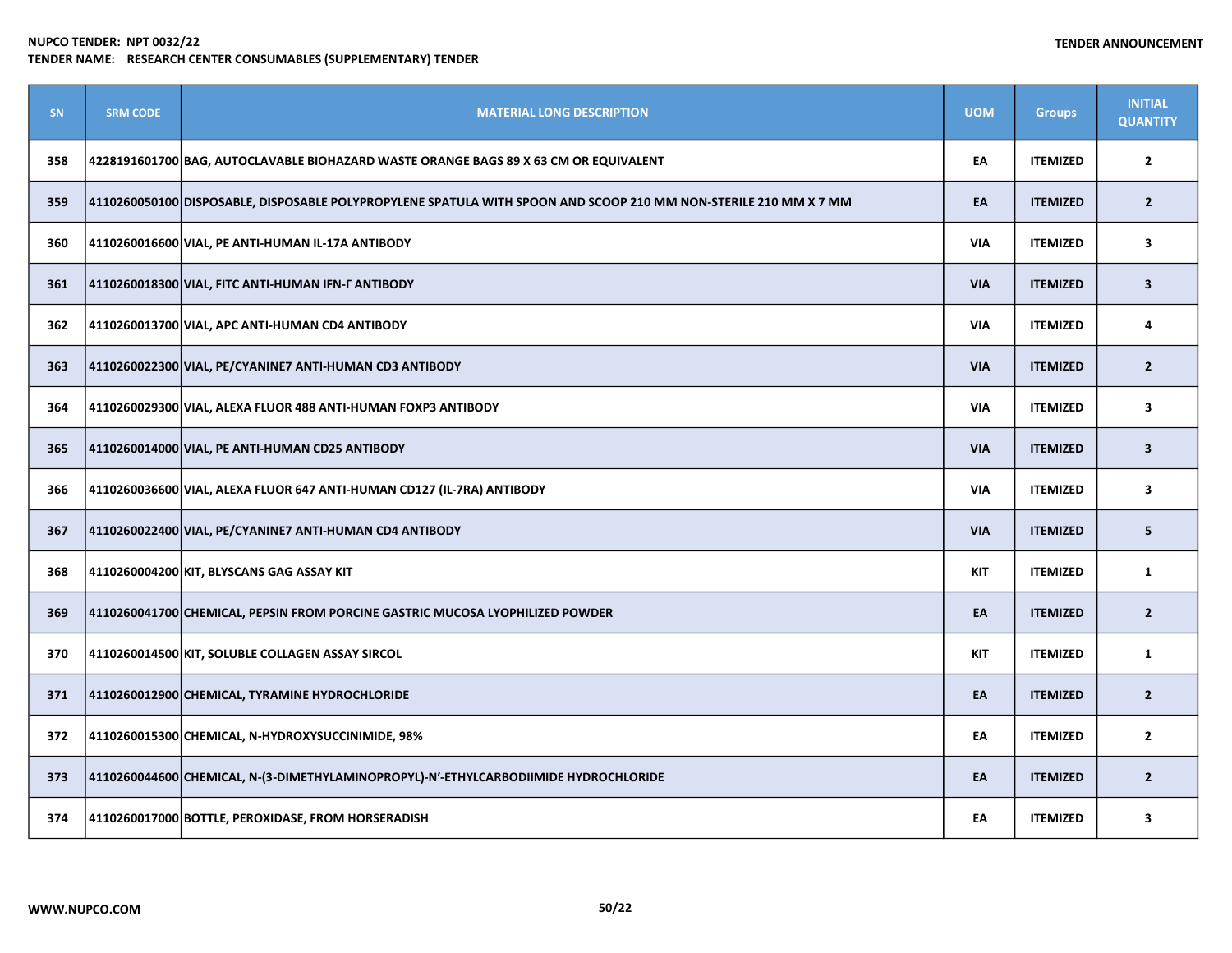| <b>SN</b> | <b>SRM CODE</b> | <b>MATERIAL LONG DESCRIPTION</b>                                                                           | <b>UOM</b> | <b>Groups</b>   | <b>INITIAL</b><br><b>QUANTITY</b> |
|-----------|-----------------|------------------------------------------------------------------------------------------------------------|------------|-----------------|-----------------------------------|
| 375       |                 | 4110260040900 BOTTLE, TRIS(2, 2'-BIPYRIDYL)RUTHENIUM(II) CHLORIDE HEXAHYDRATE                              | EA         | <b>ITEMIZED</b> | $\mathbf{1}$                      |
| 376       |                 | 4110260004100 CHEMICAL, SODIUM PERSULFATE                                                                  | EA         | <b>ITEMIZED</b> | $\mathbf{1}$                      |
| 377       |                 | 4112310100000 PACK, DIALYSIS TUBING CLOSURE                                                                | EA         | <b>ITEMIZED</b> | $\mathbf{1}$                      |
| 378       |                 | 4110260023900 REAGENT, GREEN FOR OXIDATIVE STRESS DETECTION                                                | EA         | <b>ITEMIZED</b> | $\overline{2}$                    |
| 379       |                 | 4110260006300 CHEMICAL, GELATIN METHACRYLOYL                                                               | EA         | <b>ITEMIZED</b> | $\overline{2}$                    |
| 380       |                 | 4110260037300 CHEMICAL, PLATINUM MESO-TETRA (PENTFLUOROPHENYL) PORPHYRIN                                   | EA         | <b>ITEMIZED</b> | 1                                 |
| 381       |                 | 4110260049000 VIAL, GREEN HYPOXIA FIXABLE FLUOROGENIC COMPOUND FOR MEASURING HYPOXIA IN LIVE CELLS REAGENT | <b>VIA</b> | <b>ITEMIZED</b> | $\overline{2}$                    |
| 382       |                 | 4110260030900 CHEMICAL, 1, 1, 1, 3, 3, 3-HEXAFLUORO-2-PROPANOL                                             | EA         | <b>ITEMIZED</b> | 1                                 |
| 383       |                 | 4110260015400 PLATE, CORNING SPHEROID MICROPLATES                                                          | EA         | <b>ITEMIZED</b> | $\overline{\mathbf{3}}$           |
| 384       |                 | 4110260006100 CHEMICAL, POLYDIMETHYLSILOXANE                                                               | EA         | <b>ITEMIZED</b> | $\overline{2}$                    |
| 385       |                 | 4110260016800 BOTTLE, OIL RED O STAINING SOLUTION                                                          | EA         | <b>ITEMIZED</b> | $\mathbf{1}$                      |
| 386       |                 | 4110260029200 KIT, GAMMA GLUTAMYL TRANSFERASE (GGT) ASSAY KIT                                              | <b>KIT</b> | <b>ITEMIZED</b> | $\overline{2}$                    |
| 387       |                 | 4110260015700 KIT, PERIODIC ACID-SCHIFF (PAS) KIT                                                          | <b>KIT</b> | <b>ITEMIZED</b> | $\overline{2}$                    |
| 388       |                 | 4110260011600 KIT, CELLTRACKER GREEN CMFDA DYE                                                             | EA         | <b>ITEMIZED</b> | $\overline{2}$                    |
| 389       |                 | 4110260042800 CHEMICAL, FLUORESCEIN ISOTHIOCYANATE ISOMER I >=90% (HPLC), POWDER                           | EA         | <b>ITEMIZED</b> | $\overline{2}$                    |
| 390       |                 | 4110260046200 CHEMICAL, 2-HYDROXY-4'-(2-HYDROXYETHOXY)-2-METHYLPROPIOPHENONE (IRGACURE 2959)               | EA         | <b>ITEMIZED</b> | $\overline{2}$                    |
| 391       |                 | 4110260031300 VIAL, ANTI-CYTOCHROME P450 ENZYME CYP3A4 ANTIBODY                                            | <b>VIA</b> | <b>ITEMIZED</b> | $\mathbf{3}$                      |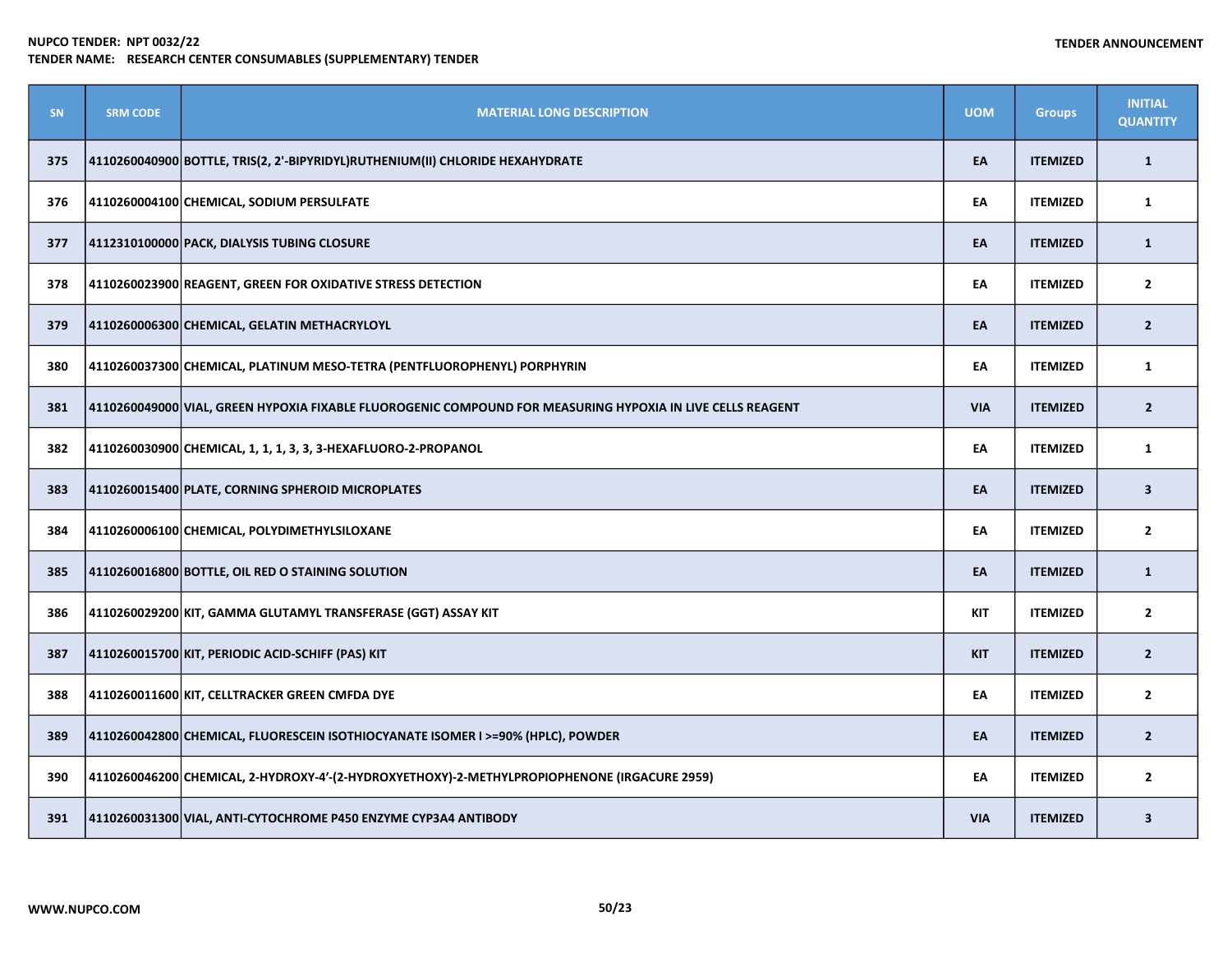| <b>SN</b> | <b>SRM CODE</b> | <b>MATERIAL LONG DESCRIPTION</b>                                                                                                               | <b>UOM</b> | <b>Groups</b>   | <b>INITIAL</b><br><b>QUANTITY</b> |
|-----------|-----------------|------------------------------------------------------------------------------------------------------------------------------------------------|------------|-----------------|-----------------------------------|
| 392       |                 | 4110260012200 VIAL, CYP7A1 POLYCLONAL ANTIBODY                                                                                                 | VIA        | <b>ITEMIZED</b> | 3                                 |
| 393       |                 | 4110260042100 VIAL, MOUSE IGG1 KAPPA ISOTYPE CONTROL (P3.6.2.8.1), PE-CYANINE7                                                                 | <b>VIA</b> | <b>ITEMIZED</b> | $\overline{2}$                    |
| 394       |                 | 4110260035300 VIAL, MOUSE IGG1 KAPPA ISOTYPE CONTROL (P3.6.2.8.1), PE                                                                          | VIA        | <b>ITEMIZED</b> | $\overline{2}$                    |
| 395       |                 | 4110260044000 VIAL, MOUSE IGG1 KAPPA ISOTYPE CONTROL (P3.6.2.8.1), ALEXA FLUOR 488                                                             | <b>VIA</b> | <b>ITEMIZED</b> | $\overline{2}$                    |
| 396       |                 | 4110260019200 VIAL, MOUSE IGG1 ISOTYPE CONTROL, APC                                                                                            | <b>VIA</b> | <b>ITEMIZED</b> | $\overline{2}$                    |
| 397       |                 | 4110260003300 CHEMICAL, 2-VINYLPYRIDINE                                                                                                        | EA         | <b>ITEMIZED</b> | $\mathbf{1}$                      |
| 398       |                 | 4110260004600 KIT, IRON ASSAY COLORIMETRIC                                                                                                     | EA         | <b>ITEMIZED</b> | $\overline{7}$                    |
| 399       |                 | 4110260006400 CHEMICAL, META-PHOSPHORIC ACID                                                                                                   | EA         | <b>ITEMIZED</b> | $\mathbf{1}$                      |
| 400       |                 | 4110260006700 KIT, UNIVERSAL PROBES SUPERMIX                                                                                                   | EA         | <b>ITEMIZED</b> | $\mathbf{1}$                      |
| 401       |                 | 4110610002500 KIT, ISCRIPT CDNA SYNTHESIS KIT, 500 X 20 µL RXNS                                                                                | <b>KIT</b> | <b>ITEMIZED</b> | $\mathbf{1}$                      |
| 402       |                 | 4110260040300 KIT, UNIVERSAL SYBR GREEN SUPERMIX, 1, 000 X 20 µL RXNS, 10 ML                                                                   | <b>KIT</b> | <b>ITEMIZED</b> | $\mathbf{1}$                      |
| 403       |                 | 4110260003700 PACK, CELL COUNTING SLIDES                                                                                                       | <b>PAC</b> | <b>ITEMIZED</b> | 5                                 |
| 404       |                 | 4110260008800 KIT, HUMAN CYTOKINE ARRAY C2000                                                                                                  | EA         | <b>ITEMIZED</b> | 5                                 |
| 405       | 4110610003200   | KIT, GENEREAD DNA FFPE FOR EFFICIENT RECOVERY OF HIGH-QUALITY GENOMIC DNA (GDNA) FROM FORMALIN-FIXED PARAFFIN<br><b>EMBEDDED (FFPE) TISSUE</b> | <b>KIT</b> | <b>ITEMIZED</b> | 14                                |
| 406       |                 | 4112210204000 PACK, MICROSEAL 96-WELL PCR PLATES, LOW PROFILE, SKIRTED, CLEAR                                                                  | <b>PAC</b> | <b>ITEMIZED</b> | 10                                |
| 407       |                 | 4110610002200 KIT, MAGMAX FFPE DNA/RNA ULTRA KIT                                                                                               | <b>KIT</b> | <b>ITEMIZED</b> | $\overline{2}$                    |
| 408       |                 | 4110260023000 KIT, HUMAN IL-29/IFN-LAMBDA 1 DUOSET ELISA                                                                                       | EA         | <b>ITEMIZED</b> | $\mathbf{1}$                      |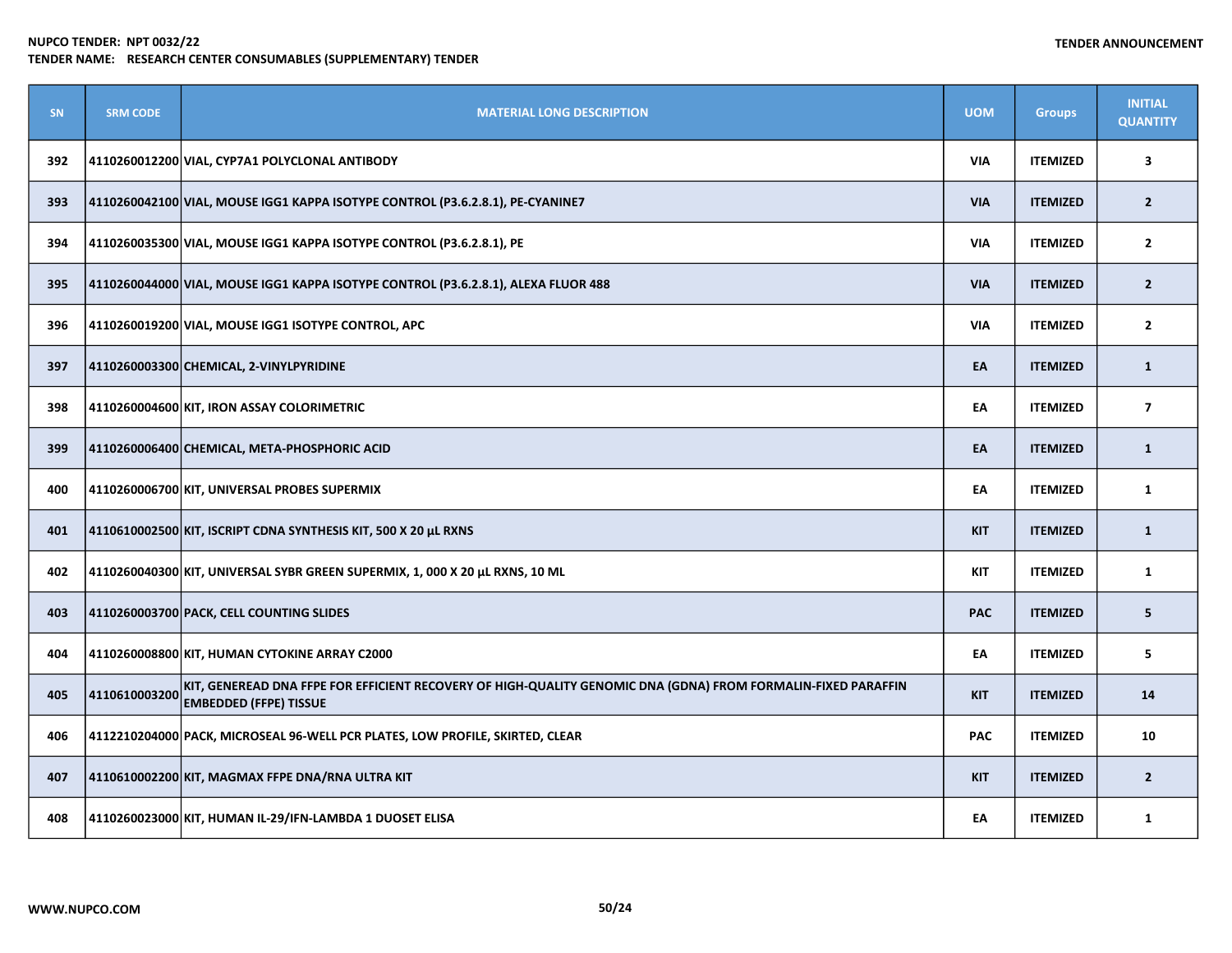| <b>SN</b> | <b>SRM CODE</b> | <b>MATERIAL LONG DESCRIPTION</b>                                                                                                                                        | <b>UOM</b> | <b>Groups</b>   | <b>INITIAL</b><br><b>QUANTITY</b> |
|-----------|-----------------|-------------------------------------------------------------------------------------------------------------------------------------------------------------------------|------------|-----------------|-----------------------------------|
| 409       |                 | 4110260017900 KIT, DUOSET ANCILLARY REAGENT KIT 20                                                                                                                      | <b>KIT</b> | <b>ITEMIZED</b> | $\overline{2}$                    |
| 410       |                 | 4110630600400 KIT, EBIOSCIENCE ELISA WASH BUFFER, 1L PACKETS                                                                                                            | <b>KIT</b> | <b>ITEMIZED</b> | $\mathbf{1}$                      |
| 411       |                 | 4110260041300 KIT, H586 TMB (3, 3', 5, 5'-TETRAMETHYLBENZIDINE) SOLUTION (1X)                                                                                           | <b>KIT</b> | <b>ITEMIZED</b> | $\mathbf{1}$                      |
| 412       |                 | 4110260015600 KIT, IL-37 HUMAN UNCOATED ELISA KIT                                                                                                                       | <b>KIT</b> | <b>ITEMIZED</b> | $\mathbf{1}$                      |
| 413       |                 | 4112210202900 PLATE, FLAT BOTTOM CELL CULTURE PLATES 12 WELL                                                                                                            | EA         | <b>ITEMIZED</b> | 11                                |
| 414       |                 | 4110260008700 PROBE, TAQMAN QSY 20, 000 PMOLE                                                                                                                           | EA         | <b>ITEMIZED</b> | 100                               |
| 415       |                 | 4110260042300 KIT, PRIMER SEQUENCE DETECTION 10, 000 PMOLE REAL TIME PCR (QPCR)                                                                                         | EA         | <b>ITEMIZED</b> | 200                               |
| 416       |                 | 4110260050200 KIT, HIGH RESOLUTION MELTING(HRM) MASTER MIX TO IDENTIFY GENETIC VARIATION IN NUCLEIC ACID SEQUENCES                                                      | EA         | <b>ITEMIZED</b> | 8                                 |
| 417       |                 | 4112210203500 PLATE, CALIBRATION, HRM MELTDOCTOR, FAST 96-WELL                                                                                                          | EA         | <b>ITEMIZED</b> | $\overline{2}$                    |
| 418       |                 | 4110260040800 BOTTLE, STANDARD CALIBRATION, HRM MELTDOCTOR, FAST 96-WELL, 1ML                                                                                           | EA         | <b>ITEMIZED</b> | $\mathbf{2}$                      |
| 419       |                 | 4110260043600 KIT, KIT MICROBIOME HEALTH RESEARCH, ION AMPLISEQ, LIBRARY PREP ONLY                                                                                      | <b>KIT</b> | <b>ITEMIZED</b> | 10                                |
| 420       | 4112210204100   | KIT, BARCODE ADAPTERS 1-96 KIT IN 96-WELL PCR PLATE OPTIMAL PERFORMANCE WITH PRECISION ID LIBRARY KITS AND PANELS<br><b>COMPATIBLE WITH ION S5 OR ION S5 XL SYSTEMS</b> | EA         | <b>ITEMIZED</b> | 5                                 |
| 421       |                 | 4110260050300 KIT, ASSAY SARS-COV-2 NGS INSIGHT RESEARCH COMPATIBLE WITH ION AMPLISEQ - GS CHEF READY, 32 REACTIONS                                                     | <b>KIT</b> | <b>ITEMIZED</b> | 20                                |
| 422       |                 | 4110260050000 KIT, ASSAY SARS-COV-2 NGS INSIGHT RESEARCH COMPATIBLE WITH ION AMPLISEQ - GS MANUAL, 96 REACTIONS                                                         | KIT        | <b>ITEMIZED</b> | 10                                |
| 423       |                 | 4110260033000 KIT, AFFYMETRIX PARAFORMALDEHYDE SOLUTION 4% IN PBS                                                                                                       | EA         | <b>ITEMIZED</b> | $\mathbf{1}$                      |
| 424       |                 | 4110260006800  PACK, U6 SNRNA (50 RT/150 PCR)                                                                                                                           | <b>PAC</b> | <b>ITEMIZED</b> | 8                                 |
| 425       |                 | 4110260030300 PACK, RT <sup>2</sup> PROFILER PCR ARRAY HUMAN BREAST CANCER                                                                                              | <b>PAC</b> | <b>ITEMIZED</b> | $\mathbf{1}$                      |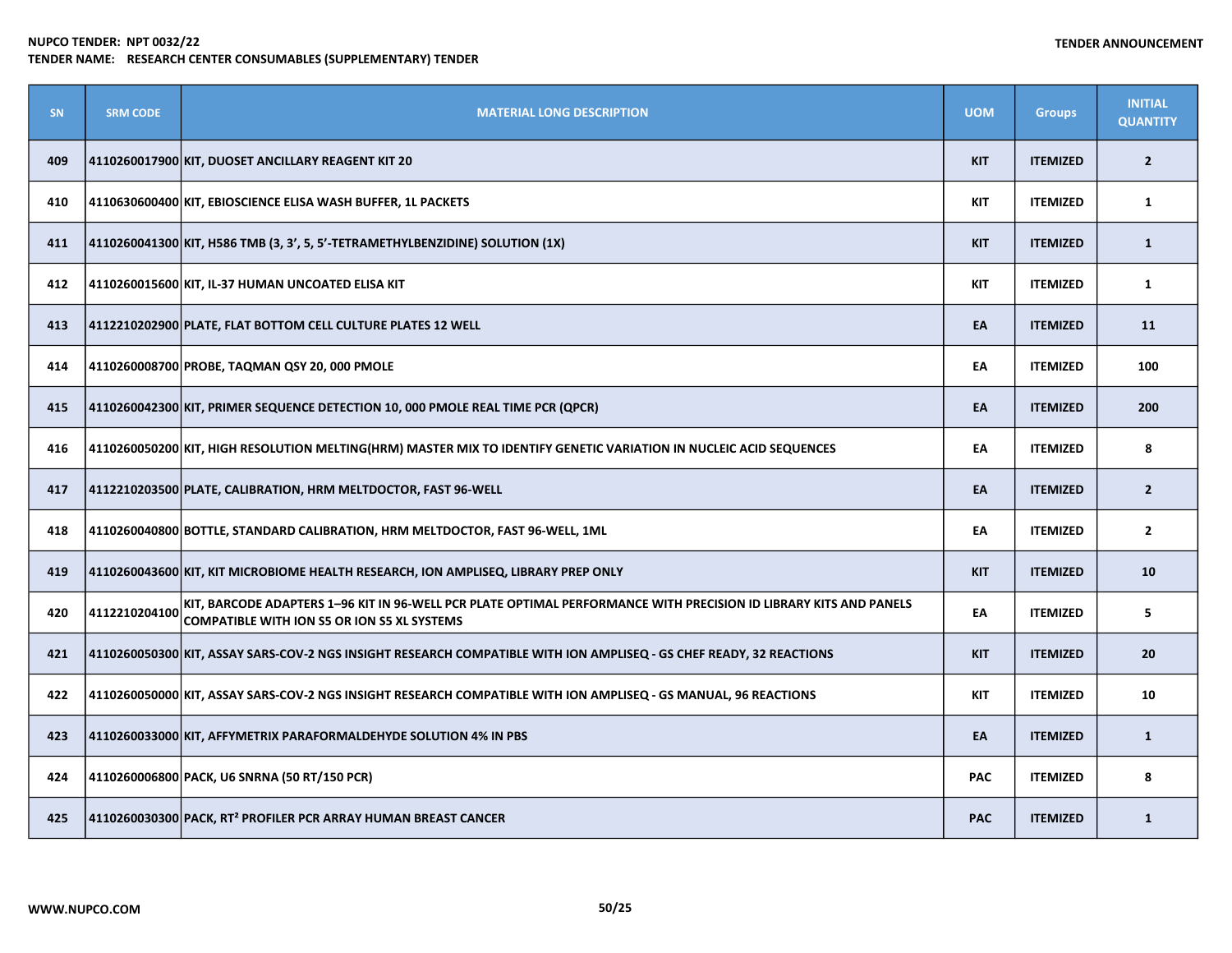| <b>SN</b> | <b>SRM CODE</b> | <b>MATERIAL LONG DESCRIPTION</b>                                           | <b>UOM</b> | <b>Groups</b>   | <b>INITIAL</b><br><b>QUANTITY</b> |
|-----------|-----------------|----------------------------------------------------------------------------|------------|-----------------|-----------------------------------|
| 426       |                 | 4110260037400 KIT, MISCRIPT MIRNA PCR ARRAY HUMAN TUMOR SUPPRESSOR MIRNA   | <b>PAC</b> | <b>ITEMIZED</b> | $\mathbf{1}$                      |
| 427       |                 | 4110260008500 KIT, RT2 FIRST STRAND KIT (12)                               | <b>KIT</b> | <b>ITEMIZED</b> | $\overline{2}$                    |
| 428       |                 | 4110260004900 KIT, MISCRIPT II RT KIT (12)                                 | <b>KIT</b> | <b>ITEMIZED</b> | $\overline{2}$                    |
| 429       |                 | 4110260038400 BOTTLE, (R)-2-(2-AMINO-3-(TRITYLTHIO)PROPANAMIDO)ACETIC ACID | <b>BT</b>  | <b>ITEMIZED</b> | 5                                 |
| 430       |                 | 4110260009200 PACK, PHOSPHATE BUFFERED SALINE                              | <b>PAC</b> | <b>ITEMIZED</b> | 100                               |
| 431       |                 | 4110260008000 VIAL, BOVINE PITUITARY EXTRACT                               | <b>VIA</b> | <b>ITEMIZED</b> | 10                                |
| 432       |                 | 4110260001100 KIT, HUMEC SUPPLEMENT                                        | <b>KIT</b> | <b>ITEMIZED</b> | 10                                |
| 433       |                 | 4112210202500 PLATE, NUNC 12-WELL PLATE, ROUND                             | EA         | <b>ITEMIZED</b> | $\overline{2}$                    |
| 434       |                 | 4110260020000 KIT, TRIZOL PLUS RNA PURIFICATION KIT                        | KIT        | <b>ITEMIZED</b> | 5                                 |
| 435       |                 | 4110610002100 KIT, GENERULER 100BP DNA LADDER                              | <b>KIT</b> | <b>ITEMIZED</b> | 5                                 |
| 436       |                 | 4110260003900 KIT, 10X RIPA LYSIS BUFFER                                   | <b>KIT</b> | <b>ITEMIZED</b> | 5                                 |
| 437       |                 | 4110260008900 KIT, AKT (PAN) (40D4) MOUSE MAB                              | <b>KIT</b> | <b>ITEMIZED</b> | $\overline{\mathbf{3}}$           |
| 438       |                 | 4111616152800 REAGENT PHOSPHO-AKT (THR308) ANTIBODY                        | EA         | <b>ITEMIZED</b> | 3                                 |
| 439       |                 | 4110260002800 KIT, ANTI-P-TYR ANTIBODY                                     | <b>KIT</b> | <b>ITEMIZED</b> | 5                                 |
| 440       |                 | 4110260033400 KIT, ANTI-P13 KINASE ANTIBODY, P85, N-SH3, CLONE AB6         | <b>KIT</b> | <b>ITEMIZED</b> | 5                                 |
| 441       |                 | 4110260017500 KIT, 96W FST CALIBRATOR W/ABY DYE EA                         | <b>KIT</b> | <b>ITEMIZED</b> | $\mathbf{1}$                      |
| 442       |                 | 4112210203000 KIT, FAST 96-WELL CALIBRATION PLATE W/ FAM DYE               | KIT        | <b>ITEMIZED</b> | $\mathbf{1}$                      |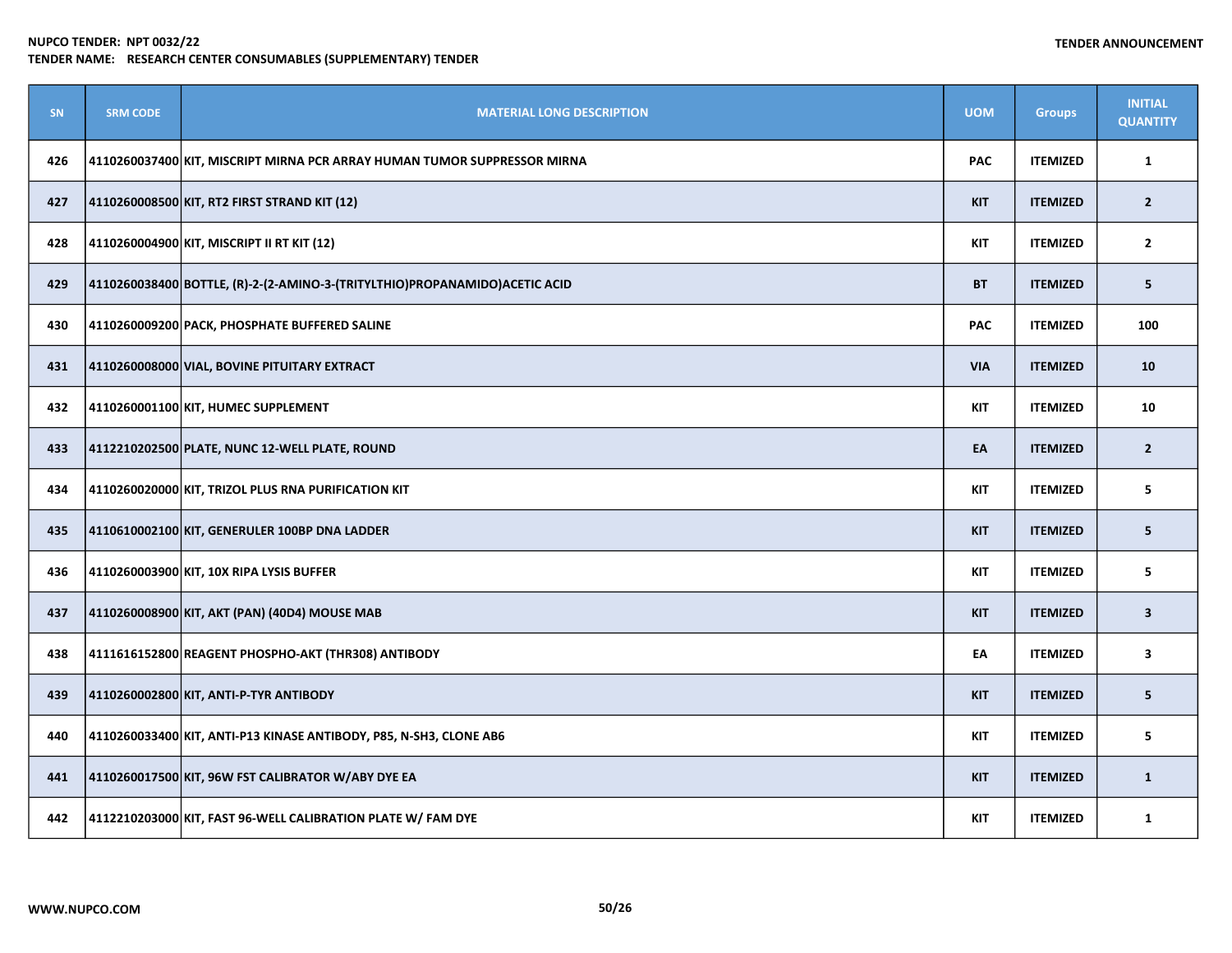| <b>SN</b> | <b>SRM CODE</b> | <b>MATERIAL LONG DESCRIPTION</b>                                                         | <b>UOM</b> | <b>Groups</b>   | <b>INITIAL</b><br><b>QUANTITY</b> |
|-----------|-----------------|------------------------------------------------------------------------------------------|------------|-----------------|-----------------------------------|
| 443       |                 | 4112210203700 KIT, MELTDOCTOR HRM CALIBRATION PLATE FAST 96- WELL                        | <b>KIT</b> | <b>ITEMIZED</b> | $\mathbf{1}$                      |
| 444       |                 | 4110260017600 KIT, 96W FST CALIBRATOR W/JUN DYE EA                                       | <b>KIT</b> | <b>ITEMIZED</b> | $\mathbf{1}$                      |
| 445       |                 | 4110260021500 KIT, FAST96 WELL CALIBRATION INSTALL COMPATIBLE WITH ViiA 7 System         | <b>KIT</b> | <b>ITEMIZED</b> | $\mathbf{1}$                      |
| 446       |                 | 4112210203100 KIT, FAST 96-WELL CALIBRATION PLATE W/ NED DYE                             | <b>KIT</b> | <b>ITEMIZED</b> | $\mathbf{1}$                      |
| 447       |                 | 4112210202600 KIT, FAST 96WELL NORMALIZATN PLATES                                        | <b>KIT</b> | <b>ITEMIZED</b> | $\mathbf{1}$                      |
| 448       |                 | 4112210202800 KIT, FAST 96WELL ROI AND BCKGRND PLATES EACH                               | <b>KIT</b> | <b>ITEMIZED</b> | $\mathbf{1}$                      |
| 449       |                 | 4112210203200 KIT, FAST 96-WELL CALIBRATION PLATE W/ ROX DYE                             | <b>KIT</b> | <b>ITEMIZED</b> | $\mathbf{1}$                      |
| 450       |                 | 4112210203400 KIT, FAST 96-WELL CALIBRATION PLATE W/ SYBR DYE                            | <b>KIT</b> | <b>ITEMIZED</b> | $\mathbf{1}$                      |
| 451       |                 | 4112210203600 KIT, FAST 96-WELL CALIBRATION PLATE W/ TAMRA DYE                           | <b>KIT</b> | <b>ITEMIZED</b> | $\mathbf{1}$                      |
| 452       |                 | 4112210203300 KIT, FAST 96-WELL CALIBRATION PLATE W/ VIC DYE                             | <b>KIT</b> | <b>ITEMIZED</b> | $\mathbf{1}$                      |
| 453       |                 | 4110260036200 KIT, COMPATIBLE WITH AB-RTPCR-VIIA7-CRITICAL PARTS AND UNLIMITED BREAKDOWN | <b>KIT</b> | <b>ITEMIZED</b> | $\overline{2}$                    |
| 454       |                 | 4110260035200 VIAL, 8305C CELL LINE HUMAN THYROID CARCINOMA CELL LINE                    | <b>VIA</b> | <b>ITEMIZED</b> | $\mathbf{1}$                      |
| 455       |                 | 4110260035500 VIAL, 8505C CELL LINE HUMAN THYROID CARCINOMA CELL LINE                    | <b>VIA</b> | <b>ITEMIZED</b> | $\mathbf{1}$                      |
| 456       |                 | 4110260001900 VIAL, HTC/C3 CELL LINE                                                     | <b>VIA</b> | <b>ITEMIZED</b> | $\mathbf{1}$                      |
| 457       |                 | 4110260000500 VIAL, K1 CELL LINE                                                         | <b>VIA</b> | <b>ITEMIZED</b> | $\mathbf{1}$                      |
| 458       |                 | 4110260037900 VIAL, FTC-133 CELL LINE HUMAN FOLLICULAR THYROID CARCINOMA                 | <b>VIA</b> | <b>ITEMIZED</b> | $\mathbf{1}$                      |
| 459       |                 | 4110260014800 VIAL, 293T HUMAN KIDNEY CELL LINES                                         | <b>VIA</b> | <b>ITEMIZED</b> | $\mathbf{1}$                      |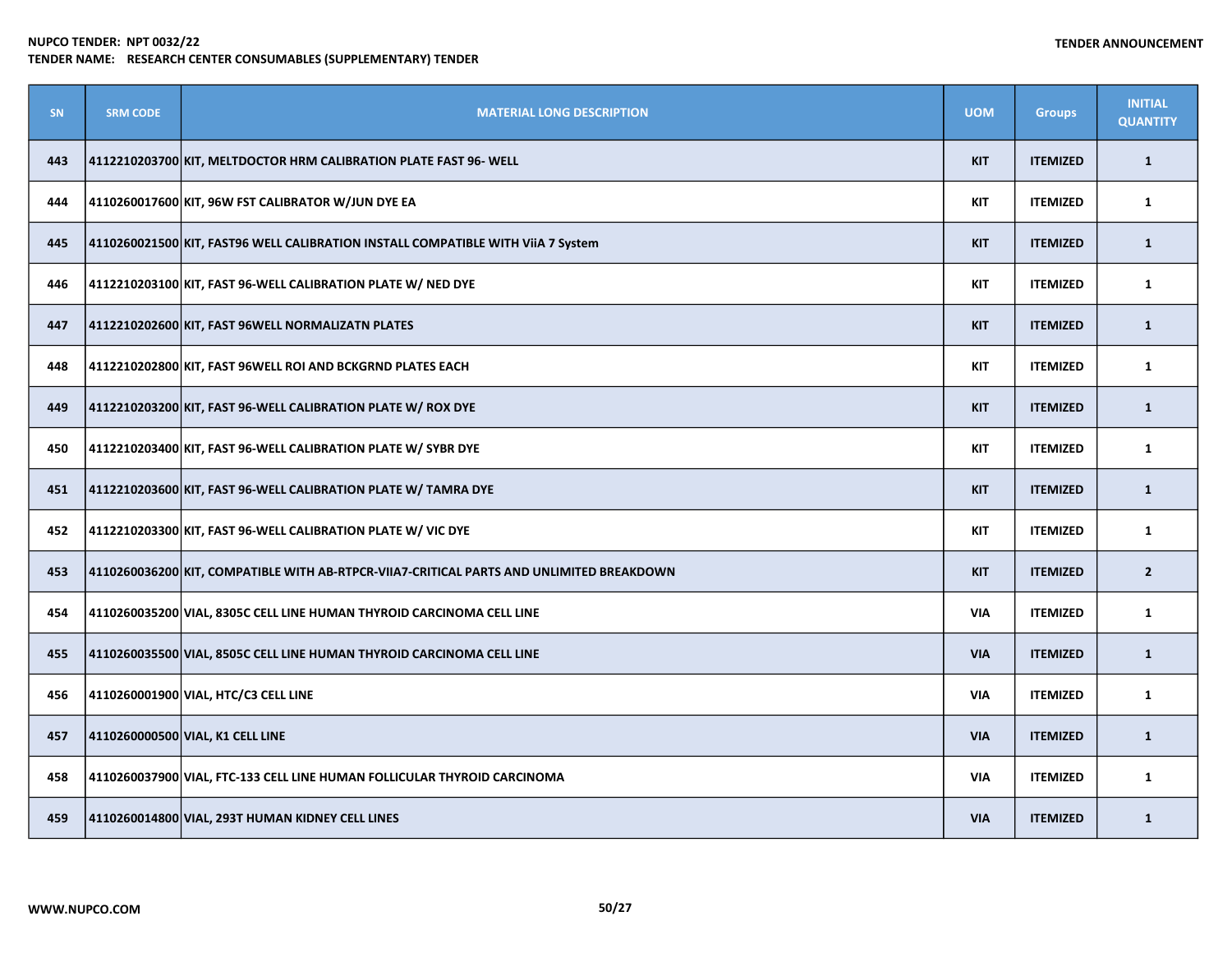| <b>SN</b> | <b>SRM CODE</b> | <b>MATERIAL LONG DESCRIPTION</b>                                                                                                                             | <b>UOM</b> | <b>Groups</b>   | <b>INITIAL</b><br><b>QUANTITY</b> |
|-----------|-----------------|--------------------------------------------------------------------------------------------------------------------------------------------------------------|------------|-----------------|-----------------------------------|
| 460       |                 | 4111611309000 REAGENT CYTOLOGY HANKS BALANCED SALT SOLUTION TISSUE CULTURE                                                                                   | EA         | <b>ITEMIZED</b> | $\mathbf{1}$                      |
| 461       |                 | 4110260030600 VIAL, CYP11A1 (NM_000781) HUMAN TAGGED ORF CLONE                                                                                               | <b>VIA</b> | <b>ITEMIZED</b> | $\mathbf{1}$                      |
| 462       | 4110260051600   | KIT, PERFORM POINT MUTATION IN RC207121 [CYP11A1 (NM_000781) HUMAN TAGGED ORF CLONE] NUCLEOTIDE POSITION: 566 C TO<br><b>T RESULTING PEPTIDE: 189 A TO V</b> | EA         | <b>ITEMIZED</b> | $\mathbf{1}$                      |
| 463       |                 | 4110260030200 KIT, QCI INTERPRET TRANSLATIONAL, 1, 000 SAMPLES                                                                                               | EA         | <b>ITEMIZED</b> | $\mathbf{1}$                      |
| 464       |                 | 4110260035600 VIAL, TPC-1 HUMAN PAPILLARY THYROID CARCINOMA CELL LINE                                                                                        | <b>VIA</b> | <b>ITEMIZED</b> | $\mathbf{1}$                      |
| 465       |                 | 4110620200000 KIT, BL21(DE3) COMPETENT CELLA                                                                                                                 | EA         | <b>ITEMIZED</b> | $\overline{2}$                    |
| 466       |                 | 4110260027700 CONSUMABLE, 8-WELLS PER COVERSLIP CHAMBERED                                                                                                    | <b>BOX</b> | <b>ITEMIZED</b> | $\overline{\mathbf{3}}$           |
| 467       |                 | 4110260009000 KIT, EPITECT BISULFITE KIT (48)                                                                                                                | <b>KIT</b> | <b>ITEMIZED</b> | 20                                |
| 468       |                 | 4110260005200 KIT, CORNING ICE PAN, MINI 1L                                                                                                                  | EA         | <b>ITEMIZED</b> | $\mathbf{1}$                      |
| 469       |                 | 4110260021800 CONSUMABLE, RECTANGULAR ICE PAN, MIDI 4 L                                                                                                      | EA         | <b>ITEMIZED</b> | $\mathbf{1}$                      |
| 470       |                 | 4112160104800 PIPETTE, FILTERS FOR OMEGAZEN PIPETTE CONTROLLERS                                                                                              | <b>BOX</b> | <b>ITEMIZED</b> | 4                                 |
| 471       |                 | 4110260025800 VIAL, ANTI-IL-8 ANTIBODY [EP1117Y] (AB52612                                                                                                    | <b>VIA</b> | <b>ITEMIZED</b> | 5                                 |
| 472       |                 | 4110260032700 VIAL, PURIFIED MOUSE ANTI-HUMAN C-MYC WITH CONTROL                                                                                             | <b>VIA</b> | <b>ITEMIZED</b> | $\mathbf{1}$                      |
| 473       |                 | 4111615842300 KIT, HUMAN/MOUSE/RAT/PORCINE/CANINE TGF-BETA 1 QUANTIKINE ELISA KIT                                                                            | EA         | <b>ITEMIZED</b> | $\overline{\mathbf{3}}$           |
| 474       |                 | 4111613426100 KIT, MEGACLEAR TRANSCRIPTION CLEAN-UP                                                                                                          | EA         | <b>ITEMIZED</b> | 4                                 |
| 475       |                 | 4110260044900 SOLUTION, COMPATIBLE WITH NOVOCLEAN SOLUTION FLUIDICS SYSTEM SOLUTIONS FOR FLOW CYTOMETRY                                                      | <b>BT</b>  | <b>ITEMIZED</b> | 10                                |
| 476       |                 | 4110260008400 PLATE, RTCA CIM PLATE 16 ROUND                                                                                                                 | <b>BOX</b> | <b>ITEMIZED</b> | 20                                |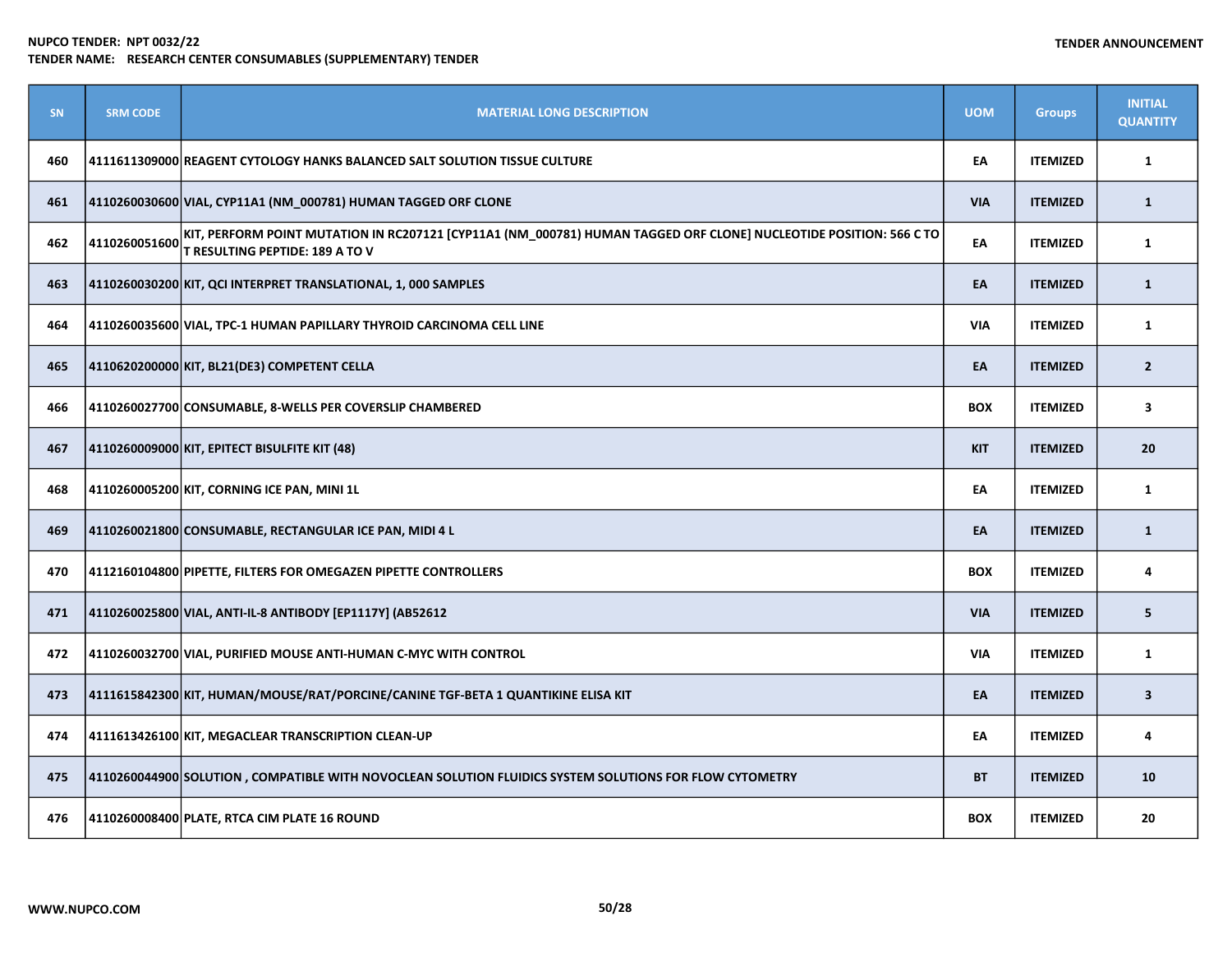| <b>SN</b> | <b>SRM CODE</b> | <b>MATERIAL LONG DESCRIPTION</b>                                                                                                                    | <b>UOM</b> | <b>Groups</b>   | <b>INITIAL</b><br><b>QUANTITY</b> |
|-----------|-----------------|-----------------------------------------------------------------------------------------------------------------------------------------------------|------------|-----------------|-----------------------------------|
| 477       |                 | 4110260002600 PLATE, E-PLATE INSERT 16                                                                                                              | <b>BOX</b> | <b>ITEMIZED</b> | 20                                |
| 478       |                 | 4110260004800 VIAL, CELL BASEMENT MEMBRANE                                                                                                          | <b>VIA</b> | <b>ITEMIZED</b> | 5                                 |
| 479       | 4110260051300   | REAGENT, CORNING EXTRACELLULAR MATRICES (ECMS) MEMBRANE MATRIX TO MIMIC IN VIVO ENVIRONMENTS FOR 2D AND 3D CELL<br><b>CULTURE APPLICATIONS</b>      | <b>BT</b>  | <b>ITEMIZED</b> | 5                                 |
| 480       |                 | 4110260024300 KIT, 5X HOT FIREPOL PROBE UNIVERSAL QPCR MIX                                                                                          | EA         | <b>ITEMIZED</b> | 40                                |
| 481       |                 | 4110260041900 KIT, TAQMANGENE EXPRESSION ASSAY (VIC-MGB-PL) 18S, HS99999901_S1                                                                      | EA         | <b>ITEMIZED</b> | 6                                 |
| 482       |                 | 4110260027400 BOTTLE, NANO-GLO(R) LUCIFERASE ASSAY, 100ML                                                                                           | EA         | <b>ITEMIZED</b> | 4                                 |
| 483       |                 | 4110260042200 KIT, NANO-GLO(R) DUAL-LUCIFERASE(R) REPORTER ASSAY SYSTEM, 100ML                                                                      | EA         | <b>ITEMIZED</b> | 4                                 |
| 484       |                 | 4112210203800 PLATE, 10%, BIS-TRIS, 1.0-1.5 MM, MINI PROTEIN GELS 15 WELL                                                                           | EA         | <b>ITEMIZED</b> | 10                                |
| 485       |                 | 4110260031200 KIT, RANDOM PRIMERS ARE OLIGODEOXYRIBONUCLEOTIDES                                                                                     | EA         | <b>ITEMIZED</b> | 10                                |
| 486       |                 | 4110260039700 KIT, DNTP MIX DEOXYNUCLEOTIDE TRIPHOSPHATE SOLUTIONS (2.5 MM)                                                                         | EA         | <b>ITEMIZED</b> | 10                                |
| 487       |                 | 4110260026400 VIAL, RABBIT MONOCLONAL [EPR20529] TO PD-L1                                                                                           | <b>VIA</b> | <b>ITEMIZED</b> | $\overline{\mathbf{3}}$           |
| 488       |                 | 4110260026200 VIAL, MOUSE MONOCLONAL [PDL1/2744] TO PD-L1                                                                                           | <b>VIA</b> | <b>ITEMIZED</b> | $\overline{\mathbf{3}}$           |
| 489       |                 | 4110260031700 TIPS, COMBITIPS ADVANCED, 0.1 ML, WHITE, COLORLESS                                                                                    | EA         | <b>ITEMIZED</b> | 20                                |
| 490       | 4110260051500   | VIAL, ENCORAFENIB (LGX818) HIGHLY POTENT RAF INHIBITOR WITH SELECTIVE ANTI-PROLIFERATIVE AND APOPTOTIC ACTIVITY IN<br>CELLS EXPRESSING B-RAF(V600E) | VIA        | <b>ITEMIZED</b> | 1                                 |
| 491       | 4110260051100   | VIAL, TRILACICLIB (G1T28, G1T28-1) IS A HIGHLY POTENT, SELECTIVE AND REVERSIBLE CYCLIN-DEPENDENT KINASE 4 AND 6<br>(CDK4/6) INHIBITOR               | <b>VIA</b> | <b>ITEMIZED</b> | $\mathbf{1}$                      |
| 492       |                 | 4110260005800 VIAL, FENEBRUTINIB (GDC 0853)                                                                                                         | <b>VIA</b> | <b>ITEMIZED</b> | $\mathbf{1}$                      |
| 493       |                 | 4110260046500 VIAL, AVAPRITINIB (BLU-285) SMALL MOLECULE KINASE INHIBITOR WITH PDGFRA D842V)                                                        | <b>VIA</b> | <b>ITEMIZED</b> | $\mathbf{1}$                      |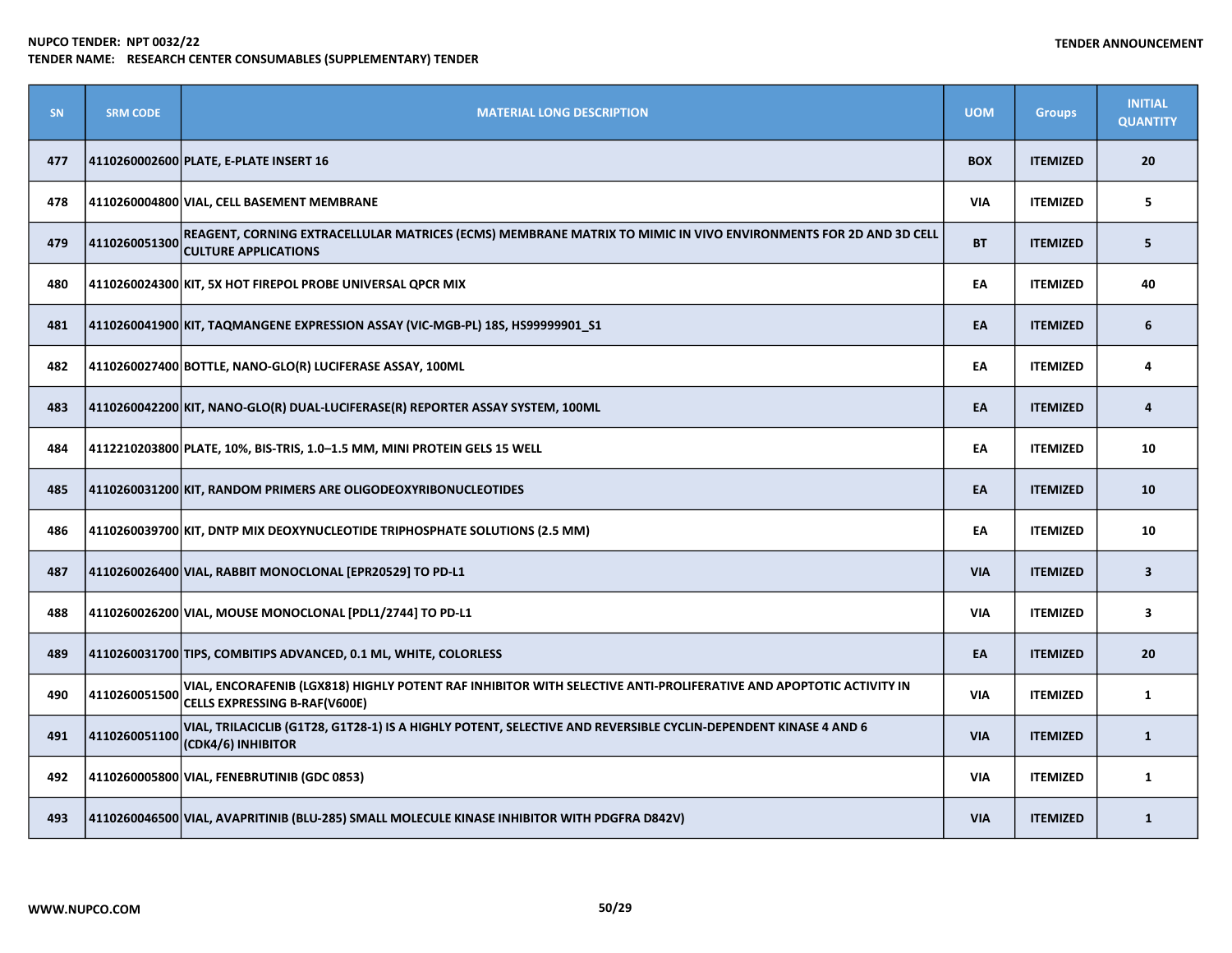| <b>SN</b> | <b>SRM CODE</b> | <b>MATERIAL LONG DESCRIPTION</b>                                                                                | <b>UOM</b> | <b>Groups</b>   | <b>INITIAL</b><br><b>QUANTITY</b> |
|-----------|-----------------|-----------------------------------------------------------------------------------------------------------------|------------|-----------------|-----------------------------------|
| 494       |                 | 4110260049800 BOTTLE, PRALSETINIB (BLU-667, CS 3009, GAVRETO) HIGHLY POTENT AND SELECTIVE RET (C-RET) INHIBITOR | EA         | <b>ITEMIZED</b> | 1                                 |
| 495       |                 | 4110260028900 TABLETS, PROTEASE INHIBITOR COCKTAIL, EDTA-FREE                                                   | EA         | <b>ITEMIZED</b> | $\mathbf{1}$                      |
| 496       |                 | 4110260022500 VIAL, PYROTINIB (SHR-1258) DIMALEATE BLTN                                                         | <b>VIA</b> | <b>ITEMIZED</b> | $\mathbf{1}$                      |
| 497       |                 | 4110260002500 CHEMICAL, 5-AZACYTIDINE                                                                           | EA         | <b>ITEMIZED</b> | $\mathbf{1}$                      |
| 498       |                 | 4110260000700 CHEMICAL, ZEBULARINE                                                                              | EA         | <b>ITEMIZED</b> | $\mathbf{1}$                      |
| 499       |                 | 4110260042600 ROLLER, ANDWIN SCIENTIFIC SUPPLIER DIVERSITY PARTNER PLATE ROLLER                                 | EA         | <b>ITEMIZED</b> | $\overline{2}$                    |
| 500       |                 | 4110260032100 HOLDER, MICROPLATE HOLDER DOUBLE MICROPLATE HOLDER                                                | EA         | <b>ITEMIZED</b> | $\overline{2}$                    |
| 501       |                 | 4110260032000 HOLDER, STACKABLE MICROPLATE HOLDER FOR MICROPLATE                                                | EA         | <b>ITEMIZED</b> | $\overline{2}$                    |
| 502       |                 | 4110260016900 STAND, ADJUSTABLE MICROPLATE TILTING                                                              | EA         | <b>ITEMIZED</b> | $\mathbf{1}$                      |
| 503       |                 | 4110260022800 BOX, 100-PLACE POLYPROPYLENE STORAGE BOXES                                                        | EA         | <b>ITEMIZED</b> | $\mathbf{1}$                      |
| 504       |                 | 4112210203900 PLATE, STERILE 96 DEEP WELL CONICAL BOTTOM 0.5ML STORAGE PLATE                                    | EA         | <b>ITEMIZED</b> | $\mathbf{1}$                      |
| 505       |                 | 4110260039600 FILM, MICROSEAL 'C' PCR PLATE SEALING FILM, ADHESIVE, OPTICAL                                     | EA         | <b>ITEMIZED</b> | 20                                |
| 506       |                 | 4110260041100 TUBE, 0.2 ML 8-TUBE PCR STRIPS WITHOUT CAPS, LOW PROFILE, WHITE                                   | EA         | <b>ITEMIZED</b> | 60                                |
| 507       |                 | 4110260004000 BOTTLE, SURAMIN SODIUM SALT                                                                       | EA         | <b>ITEMIZED</b> | $\mathbf{1}$                      |
| 508       |                 | 4110260021400 REAGENT, ENVIOMYCIN (TUBERACTINOMYCIN N)                                                          | EA         | <b>ITEMIZED</b> | $\mathbf{1}$                      |
| 509       |                 | 4110260013200 CHEMICAL, IDARUBICIN HYDROCHLORIDE                                                                | EA         | <b>ITEMIZED</b> | $\mathbf{1}$                      |
| 510       |                 | 4110260022900 CHEMICAL, PEMETREXED DISODIUM HEPTAHYDRATE                                                        | EA         | <b>ITEMIZED</b> | $\mathbf{1}$                      |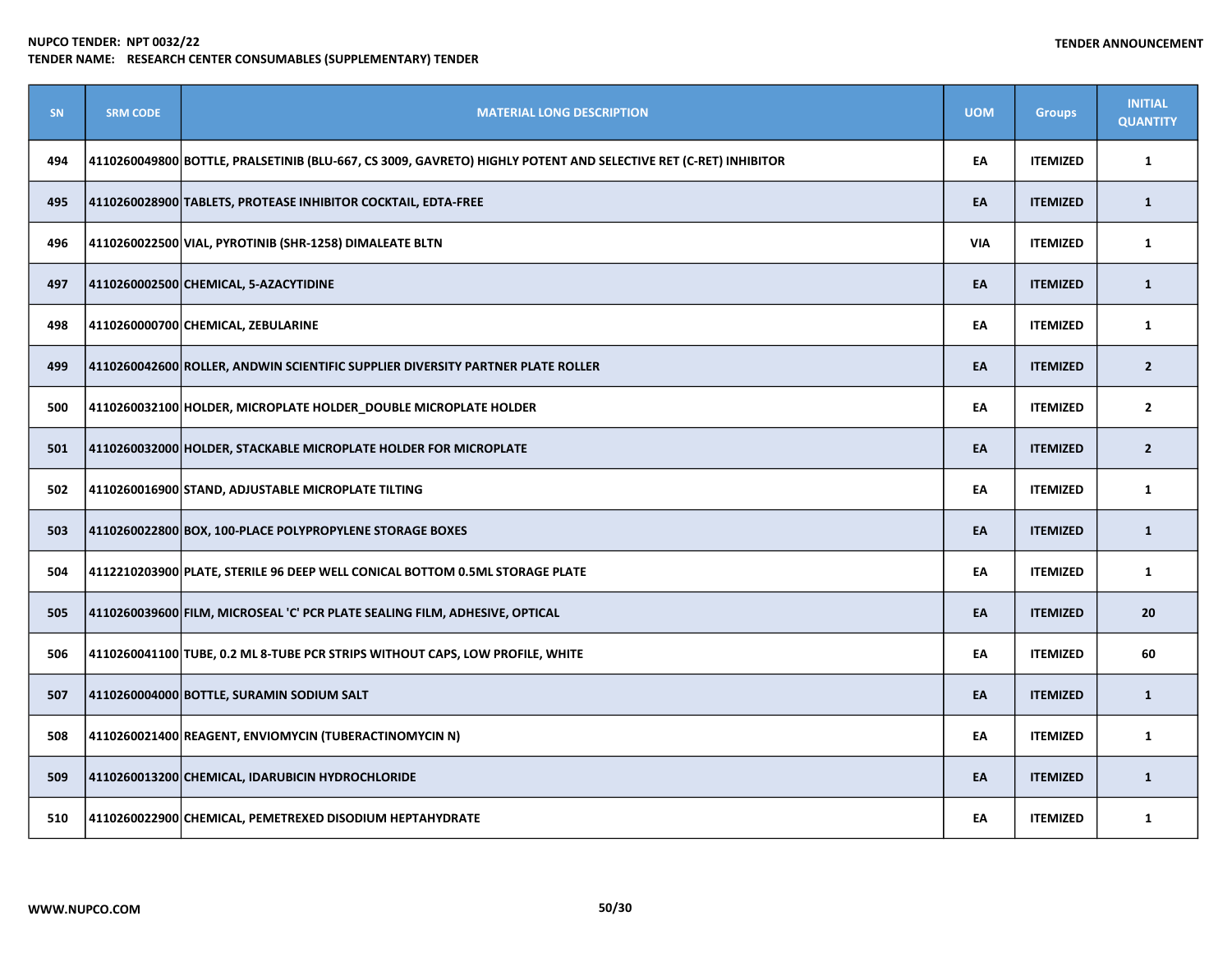| SN  | <b>SRM CODE</b> | <b>MATERIAL LONG DESCRIPTION</b>                                                                               | <b>UOM</b> | <b>Groups</b>   | <b>INITIAL</b><br><b>QUANTITY</b> |
|-----|-----------------|----------------------------------------------------------------------------------------------------------------|------------|-----------------|-----------------------------------|
| 511 |                 | 4110260000600 CHEMICAL, PAZOPANIB                                                                              | EA         | <b>ITEMIZED</b> | $\mathbf{1}$                      |
| 512 |                 | 4110260011500 CHEMICAL, PF-4708671 ≥98% (HPLC)                                                                 | EA         | <b>ITEMIZED</b> | 1                                 |
| 513 |                 | 4110260036300 VIAL, DLK1 ANTIBODY KNOWN AS PREF-1 (PREADIPOCITE MARKER)                                        | <b>VIA</b> | <b>ITEMIZED</b> | $\mathbf{1}$                      |
| 514 |                 | 4110260037700 VIAL, PRAS40 ANTIBODY HUMAN, MOUSE, RAT, MONKEY POLYCLONAL                                       | <b>VIA</b> | <b>ITEMIZED</b> | 1                                 |
| 515 |                 | 4110260030700 VIAL, PHOSPHO-PRAS40 (THR246) (C77D7) RABBIT MAB                                                 | <b>VIA</b> | <b>ITEMIZED</b> | $\mathbf{1}$                      |
| 516 |                 | 4110260049600 VIAL, A-P-IRS (S270) OR {07/247, 302/307, 632/636, 1097/1101} - PHOSPHO-IRS-1 (SER1101) ANTIBODY | <b>VIA</b> | <b>ITEMIZED</b> | $\mathbf{1}$                      |
| 517 |                 | 4110260019000 VIAL, IRS-1 ANTIBODY, HUMAN MOUSE RAT                                                            | <b>VIA</b> | <b>ITEMIZED</b> | $\mathbf{1}$                      |
| 518 |                 | 4110260002100 VIAL, IRS-1 (PSER 270)                                                                           | <b>VIA</b> | <b>ITEMIZED</b> | $\mathbf{1}$                      |
| 519 |                 | 4110260007800 VIAL, P70 S6 KINASE 2 ANTIBODY                                                                   | <b>VIA</b> | <b>ITEMIZED</b> | $\mathbf{1}$                      |
| 520 |                 | 4110260030000 VIAL, PHOSPHO-S6 RIBOSOMAL PROTEIN (SER240/244)                                                  | <b>VIA</b> | <b>ITEMIZED</b> | $\mathbf{1}$                      |
| 521 |                 | 4110260025100 VIAL, S6 RIBOSOMAL PROTEIN (5G10) RABBIT MAB                                                     | <b>VIA</b> | <b>ITEMIZED</b> | $\mathbf{1}$                      |
| 522 |                 | 4110260004700 VIAL, P70 S6 KINASE ANTIBODY                                                                     | <b>VIA</b> | <b>ITEMIZED</b> | $\mathbf{1}$                      |
| 523 |                 | 4110260024900  VIAL, PHOSPHO-P70 S6 KINASE (THR389) (D5U1O)                                                    | <b>VIA</b> | <b>ITEMIZED</b> | $\mathbf{1}$                      |
| 524 |                 | 4110260029900 VIAL, PHOSPHO-AMPKA1 (SER485) (45F5) RABBIT MAB                                                  | <b>VIA</b> | <b>ITEMIZED</b> | 1                                 |
| 525 |                 | 4110260011000 VIAL, AP-2A (C83E10) RABBIT MAB                                                                  | <b>VIA</b> | <b>ITEMIZED</b> | $\mathbf{1}$                      |
| 526 |                 | 4110260001000 CHEMICAL, CHEMBL71714                                                                            | <b>BT</b>  | <b>ITEMIZED</b> | $\mathbf{1}$                      |
| 527 |                 | 4110260002400 CHEMICAL, CHEMBL2448814                                                                          | <b>BT</b>  | <b>ITEMIZED</b> | $\mathbf{1}$                      |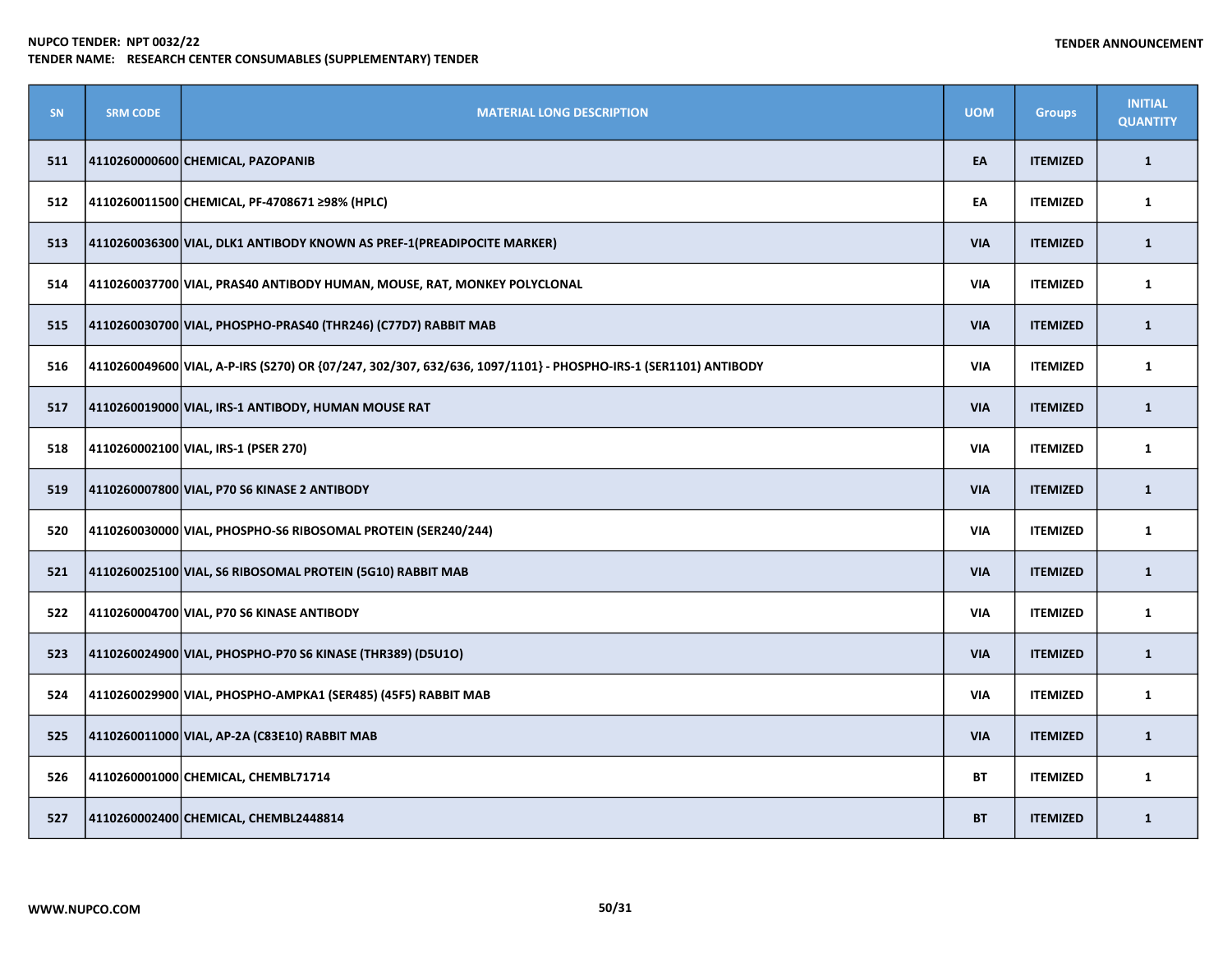| <b>SN</b> | <b>SRM CODE</b> | <b>MATERIAL LONG DESCRIPTION</b>                                                                                                                                                         | <b>UOM</b> | <b>Groups</b>   | <b>INITIAL</b><br><b>QUANTITY</b> |
|-----------|-----------------|------------------------------------------------------------------------------------------------------------------------------------------------------------------------------------------|------------|-----------------|-----------------------------------|
| 528       |                 | 4110260000900 CHEMICAL, CHEMBL58229                                                                                                                                                      | <b>BT</b>  | <b>ITEMIZED</b> | $\mathbf{1}$                      |
| 529       |                 | 4110260001200 CHEMICAL, CHEMBL344353                                                                                                                                                     | <b>BT</b>  | <b>ITEMIZED</b> | $\mathbf{1}$                      |
| 530       |                 | 4110260002300 CHEMICAL, CHEMBL2367905                                                                                                                                                    | <b>BT</b>  | <b>ITEMIZED</b> | $\mathbf{1}$                      |
| 531       |                 | 4110260006600 KIT, P70 S6 KINASE A SIRNA (H)                                                                                                                                             | EA         | <b>ITEMIZED</b> | $\mathbf{1}$                      |
| 532       |                 | 4110260011100 VIAL, P70 S6 KINASE B SIRNA (H)                                                                                                                                            | <b>VIA</b> | <b>ITEMIZED</b> | 1                                 |
| 533       |                 | 4110260017700 KIT, HUMAN IFN-GAMMA QUANIKINE ELISA                                                                                                                                       | <b>KIT</b> | <b>ITEMIZED</b> | $\mathbf{1}$                      |
| 534       |                 | 4110260034100 BOTTLE, RAJI CELL LINES, HUMAN CELLS, CANCER RESEARCH                                                                                                                      | EA         | <b>ITEMIZED</b> | 1                                 |
| 535       |                 | 4110260032500 KIT, INFLAMMATION 20-PLEX HUMAN PROCARTAPLEX PANEL                                                                                                                         | <b>KIT</b> | <b>ITEMIZED</b> | $\mathbf{1}$                      |
| 536       |                 | 4110260025400 CONSUMABLE, CONICAL COLUMN RESERVOIR 10 MLM                                                                                                                                | EA         | <b>ITEMIZED</b> | 1000                              |
| 537       | 4110260052300   | CHEMICAL, DOTA-D-PHE-CYS-TYR-D-TRP-LYS-THR-CYS-THR-OH, CYCLIC DISULFIDE DOTA = N-[[4, 7, 10-TRIS(CARBOXYMETHYL)-1, 4, 7, 10<br>TETRAAZACYCLODODEC-1-YL]ACETYL]- SUPPLIED AS ACETATE SALT | EA         | <b>ITEMIZED</b> | 15                                |
| 538       |                 | 4110260028800 CHEMICAL, DI SODIUM HYDROGEN CITRATE1.5-HYDRATE                                                                                                                            | EA         | <b>ITEMIZED</b> | $\overline{2}$                    |
| 539       |                 | 4110260028700 BOTTLE, STERILE WATER FOR INJECTION, USP, 250ML                                                                                                                            | EA         | <b>ITEMIZED</b> | 70                                |
| 540       |                 | 4110260043100 BOTTLE, CLEAR GLASS SERUM VIAL WITHOUT CLOSURE, 10ML, 20MM, 25X54MM                                                                                                        | EA         | <b>ITEMIZED</b> | 10000                             |
| 541       |                 | $\vert$ 4110260038500 $\vert$ BOTTLE, CLEAR, 30ML, BOROSILICATE GLASS USP TYPE 1B, 20MM OD                                                                                               | EA         | <b>ITEMIZED</b> | 5000                              |
| 542       |                 | 4110260032800 CHEMICAL, ACETONITRILE, 99.9+%, EXTRA DRY, ACROSEAL                                                                                                                        | EA         | <b>ITEMIZED</b> | 15                                |
| 543       |                 | 4110600400000 TAPE RADIOACTIVE                                                                                                                                                           | EA         | <b>ITEMIZED</b> | 100                               |
| 544       |                 | 4110260020100 BOTTLE, CONTEC STERILE 70% ISPPROPANOL                                                                                                                                     | EA         | <b>ITEMIZED</b> | 50                                |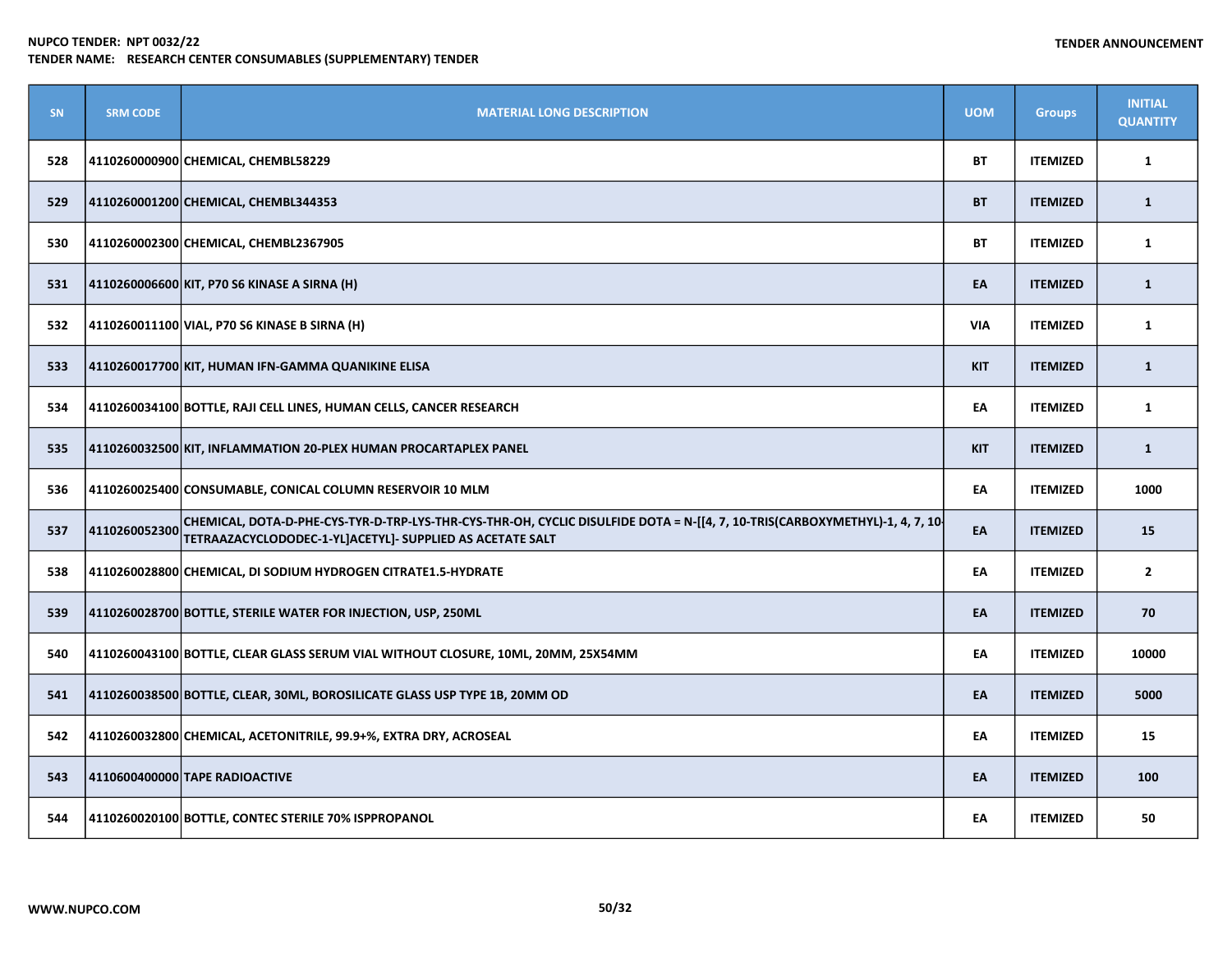| SN  | <b>SRM CODE</b> | <b>MATERIAL LONG DESCRIPTION</b>                                                                 | <b>UOM</b> | <b>Groups</b>   | <b>INITIAL</b><br><b>QUANTITY</b> |
|-----|-----------------|--------------------------------------------------------------------------------------------------|------------|-----------------|-----------------------------------|
| 545 |                 | 4110260047400 CONSUMABLE, FLANGELESS FERRULE TEFZEL(ETFE), 1/4-28 FLAT BOTTOM, FOR 1/16" OD BLUE | EA         | <b>ITEMIZED</b> | 5                                 |
| 546 |                 | 4110260040700 KIT, MEDIUM FLUID THIOGLYCOLATE 10 ML IN TUBES WITH SCREW CAPS                     | EA         | <b>ITEMIZED</b> | $\overline{2}$                    |
| 547 |                 | 4110260039000 CHEMICAL, PLATINUM (IV) CHLORIDE SOLUTION (10% W/V) CHEMICAL                       | EA         | <b>ITEMIZED</b> | $\mathbf{1}$                      |
| 548 |                 | 4110260038900 CHEMICAL, LUTETIUM (III) CHLORIDE, ANHYDROUS, POWDER, 99.99%                       | EA         | <b>ITEMIZED</b> | $\mathbf{1}$                      |
| 549 |                 | 4110260005000 RIBBONS, RESIN, 110 MM X 300M                                                      | EA         | <b>ITEMIZED</b> | 80                                |
| 550 |                 | 4110260017100 LABELS, DARK PURPLE LARGE, 125X50 MM                                               | EA         | <b>ITEMIZED</b> | 60                                |
| 551 |                 | 4110260017200 LABELS, DARK PURPLE SMALL, 70 X28 MM                                               | EA         | <b>ITEMIZED</b> | 60                                |
| 552 |                 | 4110260036900 CHEMICAL, 1-HYDROXYPYRENE URINE CONTROL, BI-LEVEL (I + II)                         | EA         | <b>ITEMIZED</b> | 4                                 |
| 553 |                 | 4110260035900 BOTTLE, T, T-MUCONIC ACID URINE CONTROL, BI-LEVEL (I+II)                           | EA         | <b>ITEMIZED</b> | 4                                 |
| 554 |                 | 4110260027800 BOTTLE, ORGANIC CONTAMINANTS IN SMOKERS' URINE                                     | EA         | <b>ITEMIZED</b> | 6                                 |
| 555 |                 | 4110260031800 BOTTLE, ORGANIC CONTAMINANTS IN NON-SMOKERS' URINE                                 | EA         | <b>ITEMIZED</b> | 6                                 |
| 556 |                 | 4110260009100 KIT, HUMAN MICRONUCLEUS SCORING                                                    | <b>KIT</b> | <b>ITEMIZED</b> | 4                                 |
| 557 |                 | 4110260033300 CONSUMABLE, ELASTOMER THERMOPLASTIC POLYURETHANE (TPU)                             | EA         | <b>ITEMIZED</b> | 5                                 |
| 558 |                 | 4110260034200 PACK, REAGENT KIT XR QUAD PACK COMPATIBLE WITH INTEGRATED SYSTEMS                  | <b>PAC</b> | <b>ITEMIZED</b> | 4                                 |
| 559 |                 | 4110260037800 VIAL, RECOMBINANT ANTI-GAMMA H2A.X (PHOSPHO S139) ANTIBODY                         | <b>VIA</b> | <b>ITEMIZED</b> | $2^{\circ}$                       |
| 560 |                 | 4110260041200 CONSUMABLES, TRAY CHEMICAL-RESISTANT MULTIPURPOSE TRAYS AND PANS                   | EA         | <b>ITEMIZED</b> | 6                                 |
| 561 |                 | 4112210704600 CONSUMABLE, LABORATORY DISH CULTURE SURFACE, POLYSTYRENE, ROUND 35MM D X 10MM H    | EA         | <b>ITEMIZED</b> | $\overline{2}$                    |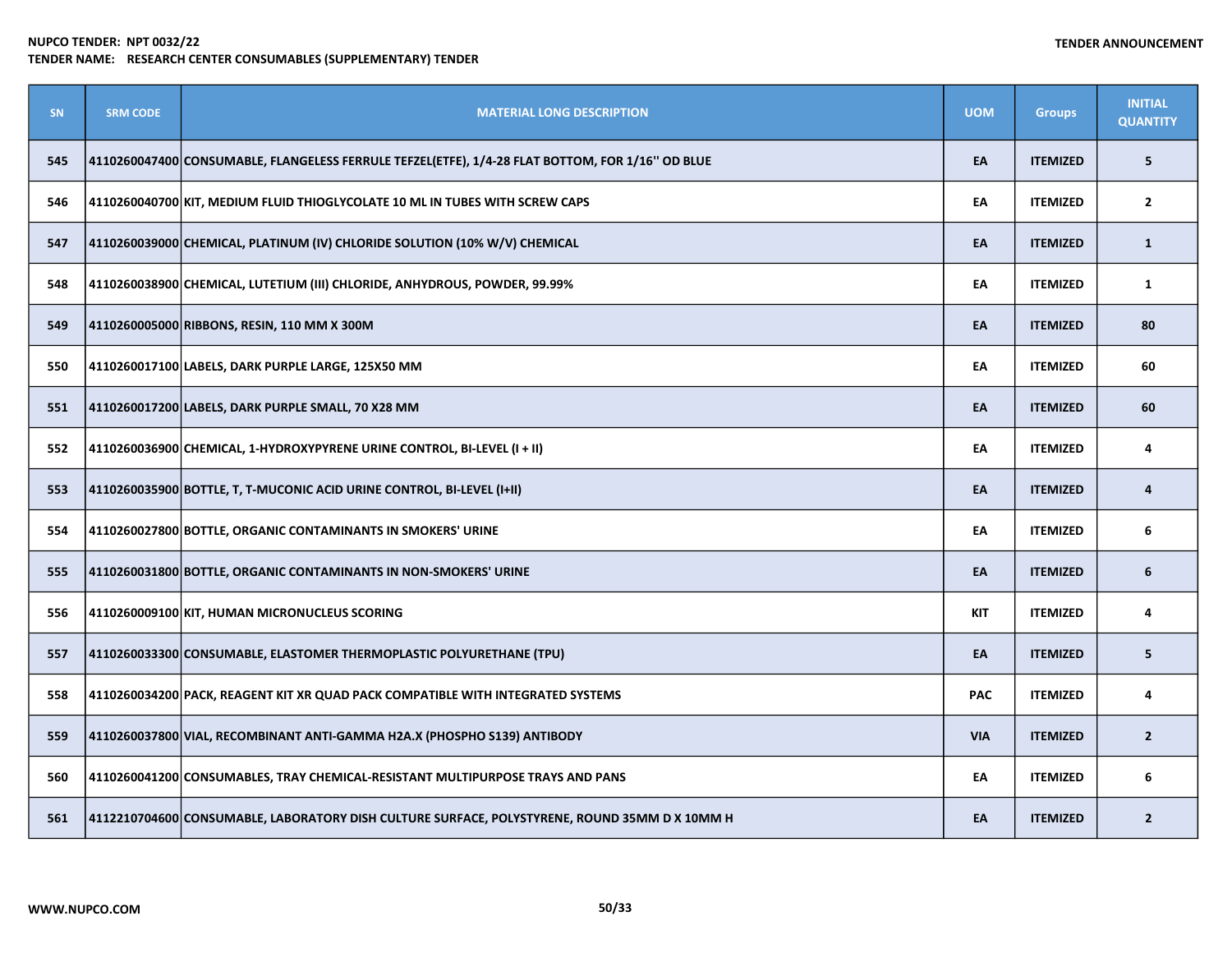| SN  | <b>SRM CODE</b> | <b>MATERIAL LONG DESCRIPTION</b>                                                                       | <b>UOM</b> | <b>Groups</b>   | <b>INITIAL</b><br><b>QUANTITY</b> |
|-----|-----------------|--------------------------------------------------------------------------------------------------------|------------|-----------------|-----------------------------------|
| 562 |                 | 4110303700200 TUBE, FLUIDX 96-FORMAT, 05ML EXTERNAL THREAD, NON-CODED TUBE, CAPPED                     | EA         | <b>ITEMIZED</b> | 25                                |
| 563 |                 | 4110531700500 GELS, 48 AGAROSE GELS 4% 8 GELS                                                          | EA         | <b>ITEMIZED</b> | $\mathbf{1}$                      |
| 564 |                 | 4110531700600 GEL, 48 AGAROSE PERCENTAGE 1%                                                            | EA         | <b>ITEMIZED</b> | $\mathbf{1}$                      |
| 565 |                 | 4110630216900 REAGENT, GOLGISTOP PROTEIN TRANSPORT INHIBITOR (CONTAINING BREFELDIN A) 1ML              | EA         | <b>ITEMIZED</b> | $\overline{2}$                    |
| 566 |                 | 4110630217000 REAGENT, GOLGI PLUG PROTEIN TRANSPORT INHIBITOR (CONTAINING MONENSIN) 07 ML              | EA         | <b>ITEMIZED</b> | $\mathbf{2}$                      |
| 567 |                 | 4110630217400 TAQMAN SNP ASSAY MTO, HUMAN M 18                                                         | EA         | <b>ITEMIZED</b> | 12                                |
| 568 |                 | 4110630217500 KIT, TAQMAN 18S STARTER                                                                  | EA         | <b>ITEMIZED</b> | 6                                 |
| 569 |                 | 4110631326200 TEST MUTATION BRAF CE IVD 6 CARTRIDGESBOX                                                | EA         | <b>ITEMIZED</b> | 10                                |
| 570 |                 | 4110631326500 REAGENT GENO TYPE MTB DRSI-HINA                                                          | EA         | <b>ITEMIZED</b> | 12                                |
| 571 |                 | 4110631326600 REAGENT GENOTYPE MTBDR PLUS HINA                                                         | EA         | <b>ITEMIZED</b> | 22                                |
| 572 |                 | 4110631326800 REAGENT ULTRA CLEAR TM SEQUENCING REACTION CLEAN-UP PLATES                               | EA         | <b>ITEMIZED</b> | 22                                |
| 573 |                 | 4110631326900 REAGENT BIOLOGICAL SUBSTANCE CATEGORY B (UN 3373)                                        | EA         | <b>ITEMIZED</b> | 22                                |
| 574 |                 | 4110631327000 REAGENT GENOTYPE MTBC-HINA                                                               | EA         | <b>ITEMIZED</b> | 14                                |
| 575 |                 | 4110631327100 REAGENT CDP-STAR, DETECTION REAGENT                                                      | EA         | <b>ITEMIZED</b> | 14                                |
| 576 |                 | 4110631327300 REAGENT DYEEX 96 KIT                                                                     | EA         | <b>ITEMIZED</b> | 14                                |
| 577 |                 | 4110631328700 REAGENT GENOTYPE MYCOBACTERIUM CM VER 20, FOR RESEARCH LABORATORIES                      | EA         | <b>ITEMIZED</b> | 10                                |
| 578 |                 | 4110631328800 REAGENT TBCHECK MPT64 VER 10 - RAPID DETECTION OF MTB COMPLEX, FOR RESEARCH LABORATORIES | EA         | <b>ITEMIZED</b> | 4                                 |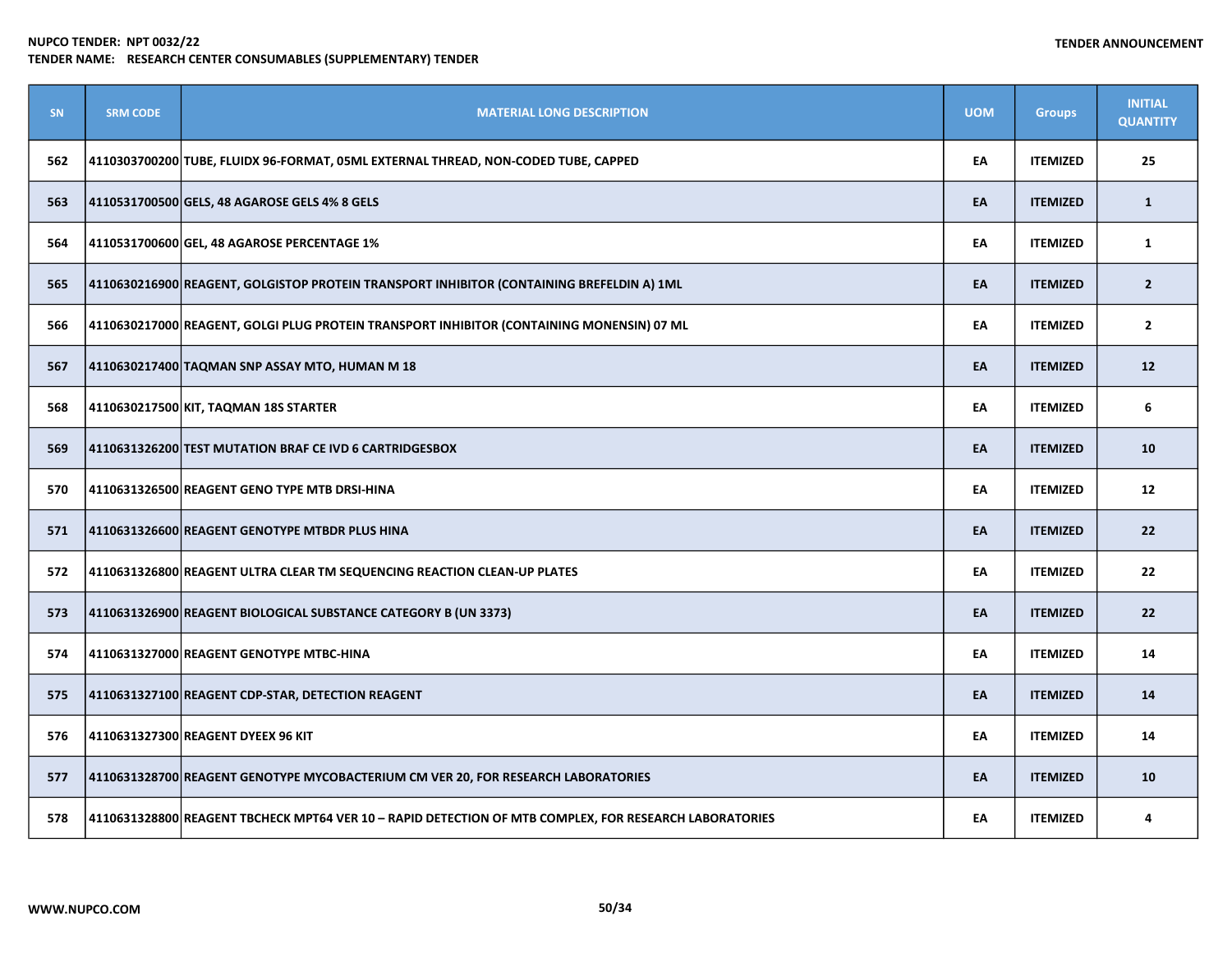| SN  | <b>SRM CODE</b> | <b>MATERIAL LONG DESCRIPTION</b>                                                                                       | <b>UOM</b> | <b>Groups</b>   | <b>INITIAL</b><br><b>QUANTITY</b> |
|-----|-----------------|------------------------------------------------------------------------------------------------------------------------|------------|-----------------|-----------------------------------|
| 579 |                 | 4111302701400 CALIBRATION STANDARD 850MOSMKG H2O 10X2ML AMPOULS                                                        | EA         | <b>ITEMIZED</b> | 20                                |
| 580 |                 | 4111303401200 REAGENT PROTEOME PROFILER HUMAN PHOSPHO-KINASE ARRAY KIT                                                 | EA         | <b>ITEMIZED</b> | 8                                 |
| 581 |                 | 4111303401400 MAGMAX MICROBIOME BEAD TUBES, 100 TUBES                                                                  | EA         | <b>ITEMIZED</b> | 4                                 |
| 582 |                 | 4111303402300 REAGENT LIPOPOLYSACCHARIDES FROM ESCHERICHIA COLI 0111:B5                                                | EA         | <b>ITEMIZED</b> | 4                                 |
| 583 |                 | 4111303404900 REAGENT HCG_1646471 SIRNA (H)                                                                            | EA         | <b>ITEMIZED</b> | $\overline{2}$                    |
| 584 |                 | 4111303405000 REAGENT HCG_1646471 SHRNA PLASMID (H)                                                                    | EA         | <b>ITEMIZED</b> | $\overline{2}$                    |
| 585 |                 | 4111303405900 KIT, UNIVERSAL MYCOPLASMA PCR DETECTION 40 ASSAY                                                         | EA         | <b>ITEMIZED</b> | $\overline{2}$                    |
| 586 |                 | 4111303406100 REAGENT IC FIXATION BUFFER                                                                               | EA         | <b>ITEMIZED</b> | $\overline{2}$                    |
| 587 |                 | 4111303406200 REAGENT, BD BACTEC MGIT 960                                                                              | EA         | <b>ITEMIZED</b> | 14                                |
| 588 |                 | 4111303902200 REAGENT CLINITROL 290 RFERENCE SOLUTION, 10X2ML AMPOULS                                                  | EA         | <b>ITEMIZED</b> | 20                                |
| 589 |                 | 4111570002600 CHEMICAL SOLUTION CARESTREAM HEALTH, INC GBX XRAY DEVELOPER 2X25L                                        | EA         | <b>ITEMIZED</b> | 40                                |
| 590 |                 | 4111570002700 CHEMICAL SOLUTION CARESTREAM HEALTH, INC GBX FIXERREPLEN-KODAK25L 2PK                                    | EA         | <b>ITEMIZED</b> | 40                                |
| 591 |                 | 4111580820700 REAGENT P300 HUMAN DNA REFERENCE PROBEMIXES                                                              | EA         | <b>ITEMIZED</b> | 4                                 |
| 592 |                 | 4111582103900 BUFFER, ELUTION CONTAINS 250 MM IMIDAZOLE, 0.3 M SODIUM CHLORIDE, 50 MM SODIUM PHOSPHATE, PH 8.0, 250 ML | EA         | <b>ITEMIZED</b> | $\mathbf{1}$                      |
| 593 |                 | 4111584420700 CHEMICAL FICOLL-PAQUE PLUS, FOR RESEARCH LABORATORIES                                                    | EA         | <b>ITEMIZED</b> | 12                                |
| 594 |                 | 4111601029200 CARTRIDGE SAMPLE PREP 8-WELL (336), FOR RESEARCH LABORATORIES                                            | EA         | <b>ITEMIZED</b> | 12                                |
| 595 |                 | 4116150202100 KIT, CELLTITER 96 AQUEOUS ONE SOLUTION CELL PROLIFERATION ASSAY                                          | EA         | <b>ITEMIZED</b> | 5                                 |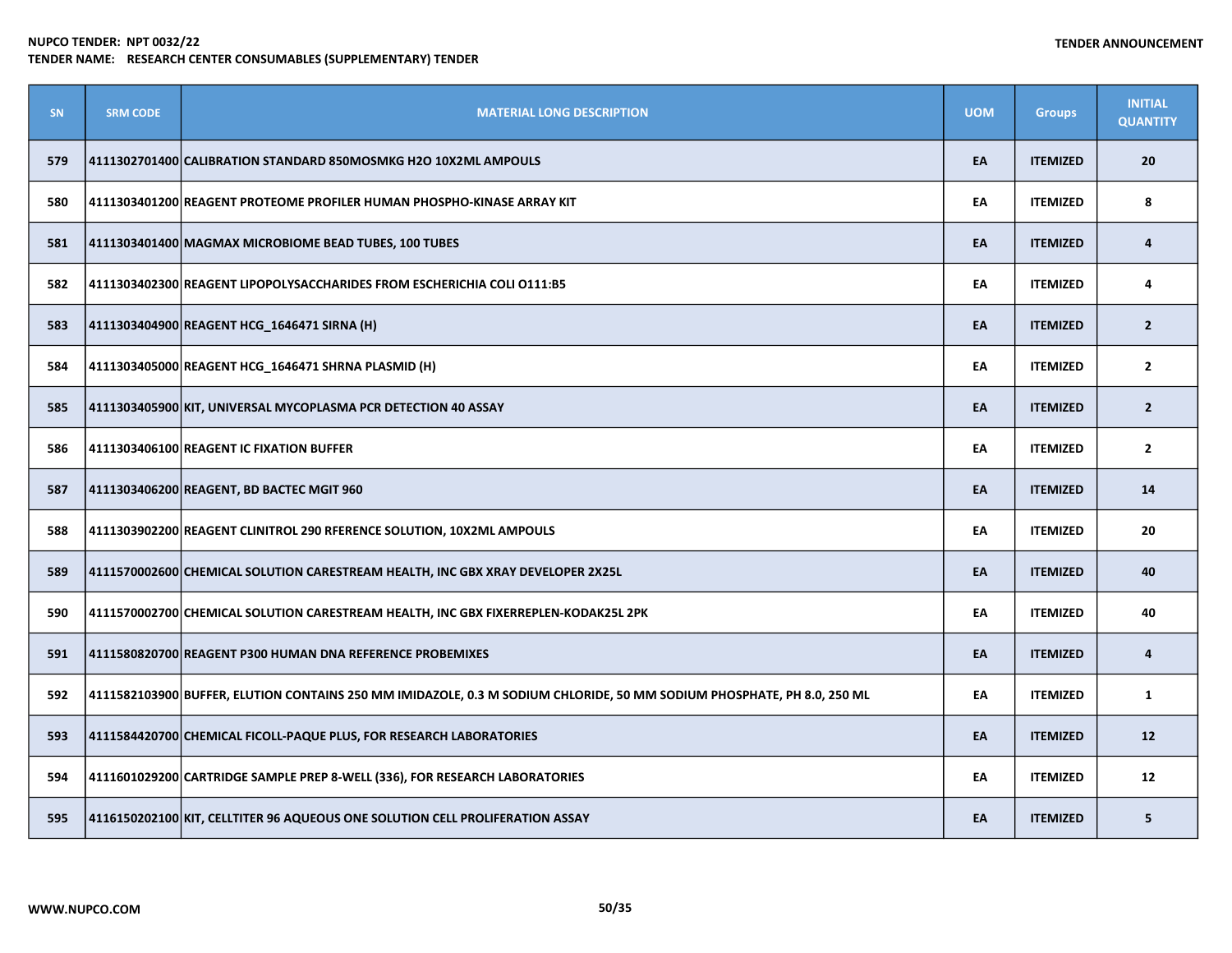| <b>SN</b> | <b>SRM CODE</b> | <b>MATERIAL LONG DESCRIPTION</b>                                                                          | <b>UOM</b> | <b>Groups</b>   | <b>INITIAL</b><br><b>QUANTITY</b> |
|-----------|-----------------|-----------------------------------------------------------------------------------------------------------|------------|-----------------|-----------------------------------|
| 596       |                 | 4111601570200 KIT, RTCA CIM PLATE 16                                                                      | EA         | <b>ITEMIZED</b> | 20                                |
| 597       |                 | 4111601570300 PLATE, RTCA E-PLATE INSERTS MICROPLATES                                                     | EA         | <b>ITEMIZED</b> | 20                                |
| 598       |                 | 4111602600400 SOLUTION H2O ISOTOPE WATER 18O                                                              | EA         | <b>ITEMIZED</b> | 100                               |
| 599       |                 | 4111602600700 TUBE CAPILLARY FOR MASS SPECTROMETRY WATERS CORP CAPILLARY TUBE                             | EA         | <b>ITEMIZED</b> | 10                                |
| 600       |                 | 4111602801000 TEST ASSAY CUSTOMIZED COMPREHENSIVE FOR 96 SAMPLES COMBO KIT                                | EA         | <b>ITEMIZED</b> | 5                                 |
| 601       |                 | 4111602801100 REAGENT ASSAY KIT COMPREHENSIVE V3C 32 SAMPLES                                              | EA         | <b>ITEMIZED</b> | $\overline{\mathbf{3}}$           |
| 602       |                 | 4111610759000 REAGENT MASSPREP ECOLI DIGESTION                                                            | EA         | <b>ITEMIZED</b> | 100                               |
| 603       |                 | 4111610759100 CALIBRATION STANDARD 50MOSMKG H2O 10X2ML AMPOULES                                           | EA         | <b>ITEMIZED</b> | 20                                |
| 604       |                 | 4111610759200 CONTROL SET, SPECIAL ASSAY HUMAN SERUM                                                      | EA         | <b>ITEMIZED</b> | $\mathbf{1}$                      |
| 605       |                 | 4111610759300 CONTROL SPECIAL ASSAYS IN SERUM (LEVEL 1, LEVEL2)                                           | EA         | <b>ITEMIZED</b> | $\mathbf{1}$                      |
| 606       |                 | 4111612306900 BOTTLE, QUICK-HARDENING MOUNTING MEDIUM                                                     | EA         | <b>ITEMIZED</b> | 4                                 |
| 607       |                 | 4111612466100 REAGENT ALCOHOL 1 GAL POLY BOTTLE                                                           | EA         | <b>ITEMIZED</b> | 20                                |
| 608       |                 | 4111612466200 REAGENT SIRNA OLIGO DUPLEX BETA CATENIN (CTNNB1) HUMAN (LOCUS ID 1499), HPLC PURIFIED 2NMOL | EA         | <b>ITEMIZED</b> | $\overline{2}$                    |
| 609       |                 | 4111612466500 REAGENT SODIUM PHOSPHATE MONOBASIC MONOHYDRATE, CRYSTALINE CERTIFIED ACS                    | EA         | <b>ITEMIZED</b> | 4                                 |
| 610       |                 | 4111612728500 REAGENT CELL SIGNALLING PHOSPHO ANTIBODY ARRAY                                              | EA         | <b>ITEMIZED</b> | 8                                 |
| 611       |                 | 4111612729200 KIT, ION PLUS FRAGMENT LIBRARY KIT                                                          | EA         | <b>ITEMIZED</b> | 6                                 |
| 612       |                 | 4111612929900 REAGENT KANAMYCIN SULPHATE 100X                                                             | EA         | <b>ITEMIZED</b> | 80                                |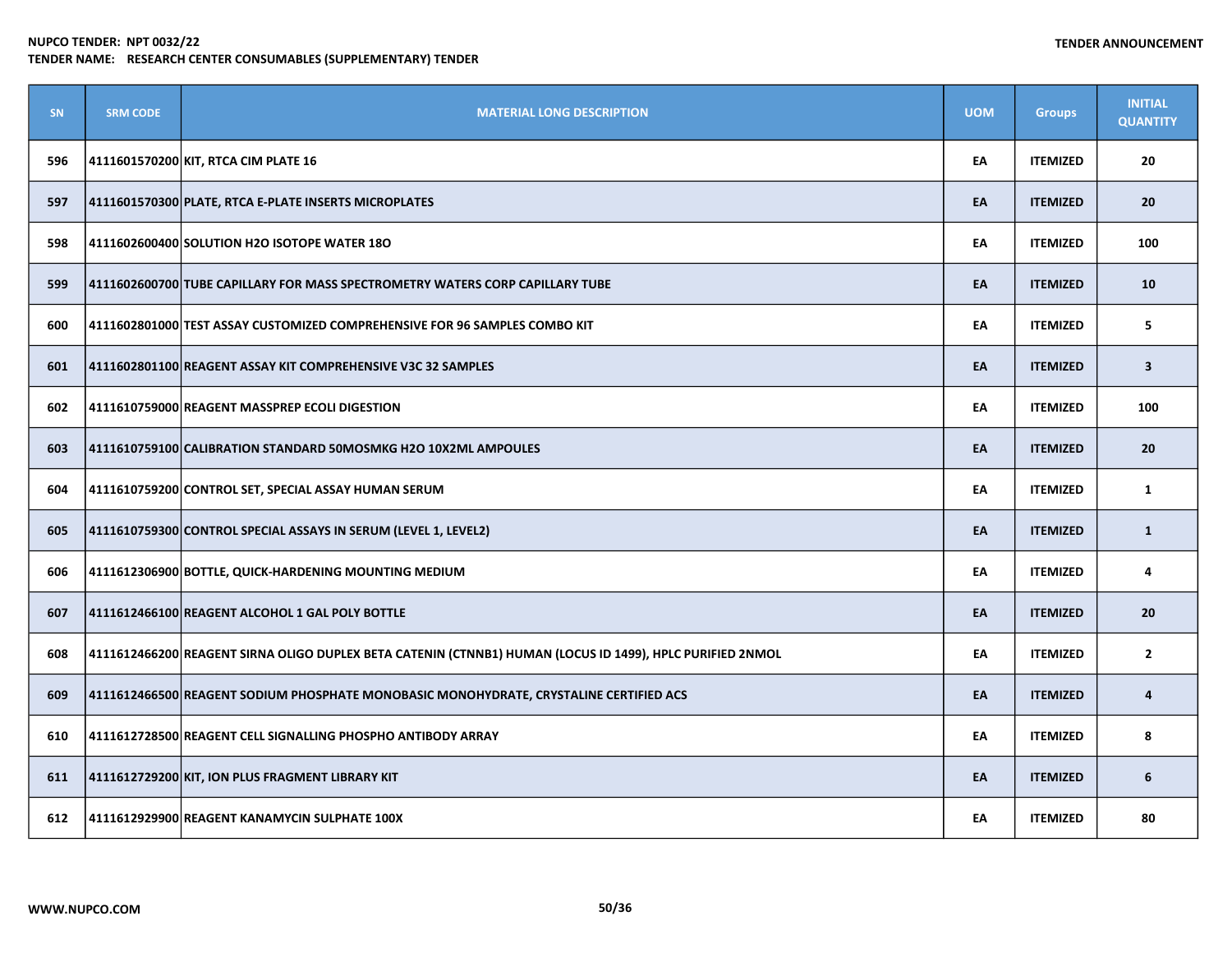| <b>SN</b> | <b>SRM CODE</b> | <b>MATERIAL LONG DESCRIPTION</b>                                                                    | <b>UOM</b> | <b>Groups</b>   | <b>INITIAL</b><br><b>QUANTITY</b> |
|-----------|-----------------|-----------------------------------------------------------------------------------------------------|------------|-----------------|-----------------------------------|
| 613       |                 | 4111612930400 REAGENT CSE ENDOTOXIN                                                                 | EA         | <b>ITEMIZED</b> | 270                               |
| 614       |                 | 4111612930600 REAGENT SUB-D (120 ML)                                                                | EA         | <b>ITEMIZED</b> | 14                                |
| 615       |                 | 4111612930700 REAGENT GENOTYPE MYCOBACTERIUM ASHINA                                                 | EA         | <b>ITEMIZED</b> | 6                                 |
| 616       |                 | 4111612930800 REAGENT GENO TYPE MYCOBACTERIUM CM-HINA                                               | EA         | <b>ITEMIZED</b> | 6                                 |
| 617       |                 | 4111613012800 REAGENT GENOTYPE MYCOBACTERIUM AS 48 STRIPS                                           | EA         | <b>ITEMIZED</b> | 14                                |
| 618       |                 | 4111613013100 KIT MOLECULAR GENETIC ASSAY GENOTYPE MYCOBACTERIUM AS                                 | <b>TET</b> | <b>ITEMIZED</b> | 10                                |
| 619       |                 | 4111613130100 REAGENT BD MOXIFLOXACIN HYDROCHLORIDE                                                 | EA         | <b>ITEMIZED</b> | 14                                |
| 620       |                 | 4111613130300 REAGENT BD OFLOXACIN                                                                  | EA         | <b>ITEMIZED</b> | 14                                |
| 621       |                 | 4111613318400 KIT, PURIFIED LENTIVIRAL PARTICLES SHRNAS, KEAP1 NM_0122893 INCLUDES FREE CONTROL     | EA         | <b>ITEMIZED</b> | $\overline{2}$                    |
| 622       |                 | 4111613318500 KIT, PURIFIED LENTIVIRAL PARTICLES SHRNAS, KEAP1 NM 2035001 INCLUDES FREE CONTROL     | EA         | <b>ITEMIZED</b> | $\mathbf{2}$                      |
| 623       |                 | 4111613318600 KIT, PURIFIED LENTIVIRAL PARTICLES SHRNAS, NFE2L2 NM 0061644 INCLUDES FREE CONTROL    | EA         | <b>ITEMIZED</b> | $\overline{2}$                    |
| 624       |                 | 4111613318700 KIT, PURIFIED LENTIVIRAL PARTICLES SHRNAS, NFE2L2 NM_0011454123 INCLUDES FREE CONTROL | EA         | <b>ITEMIZED</b> | $\mathbf{2}$                      |
| 625       |                 | 4111613318800 KIT, PURIFIED LENTIVIRAL PARTICLES SHRNAS, FSCN1 NM_0030883 INCLUDES FREE CONTROL     | EA         | <b>ITEMIZED</b> | $\overline{2}$                    |
| 626       |                 | 4111613318900 KIT, PURIFIED LENTIVIRAL PARTICLES SHRNAS, FSCN1 NM 0079842 INCLUDES FREE CONTROL     | EA         | <b>ITEMIZED</b> | $\mathbf{2}$                      |
| 627       |                 | 4111613319000 KIT, SHRNA CLONE AGAINST MOUSE FSCN1 NM_0079842 INCLUDES FREE CONTROL                 | EA         | <b>ITEMIZED</b> | $\overline{2}$                    |
| 628       |                 | 4111613319100 KIT, SHRNA CLONE AGAINST HUMAN FSCN1 NM_0030883 INCLUDES FREE CONTROL                 | EA         | <b>ITEMIZED</b> | $\overline{2}$                    |
| 629       |                 | 4111613320800 REAGENT SEQUENCING SOLUTION                                                           | EA         | <b>ITEMIZED</b> | 14                                |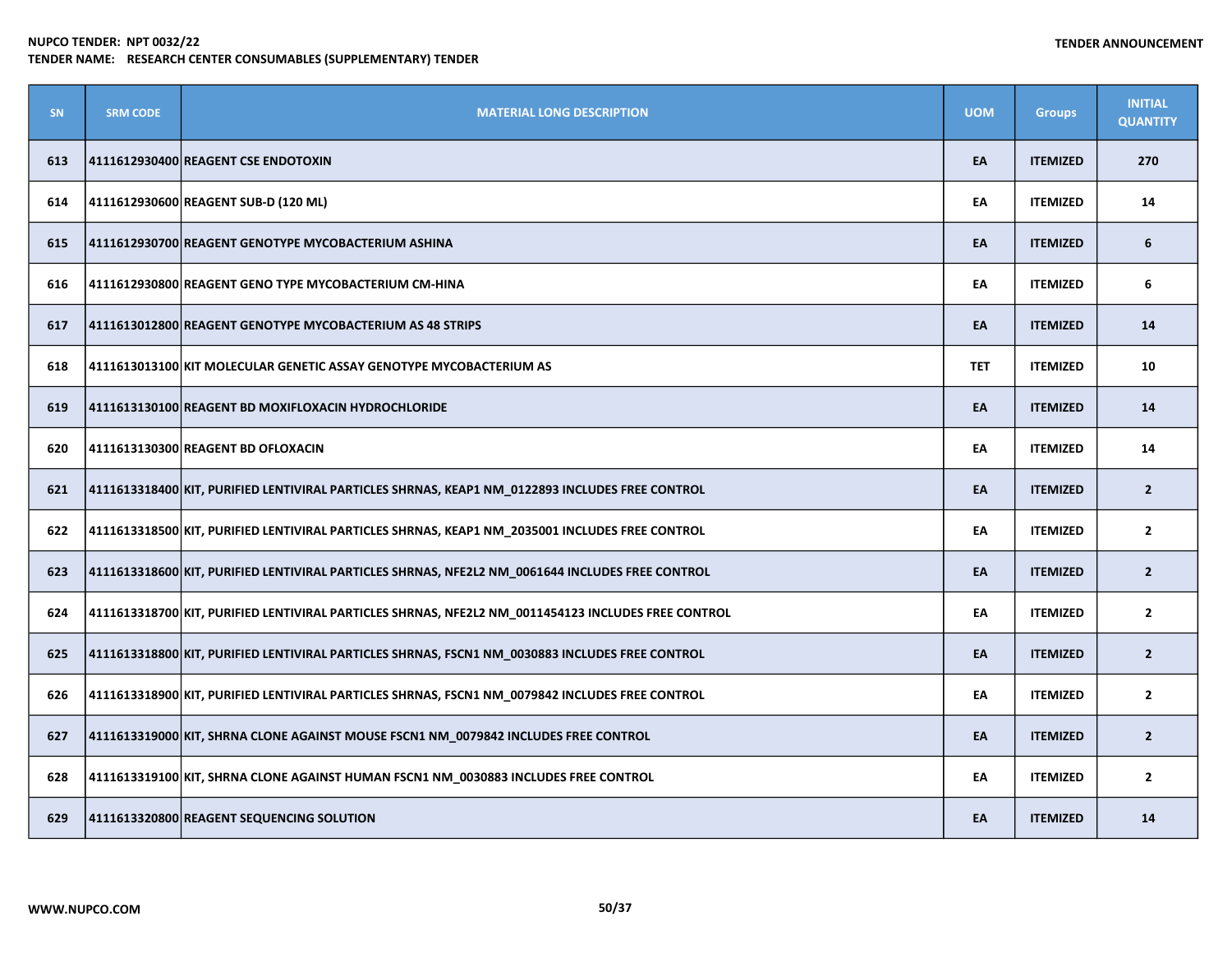| SN. | <b>SRM CODE</b> | <b>MATERIAL LONG DESCRIPTION</b>                                                                                                                                                                             | <b>UOM</b> | <b>Groups</b>   | <b>INITIAL</b><br><b>QUANTITY</b> |
|-----|-----------------|--------------------------------------------------------------------------------------------------------------------------------------------------------------------------------------------------------------|------------|-----------------|-----------------------------------|
| 630 |                 | 4111613321000 REAGENT NBTBCIP STOCK SOLUTION (GENOTYPE MTBC)                                                                                                                                                 | EA         | <b>ITEMIZED</b> | 14                                |
| 631 |                 | 4111613321100 REAGENT STR (120 ML) (GENOTYPE MYCROBACTIRAM AS)                                                                                                                                               | EA         | <b>ITEMIZED</b> | 14                                |
| 632 |                 | 4111613438700 REAGENT, LAMBDA PFG LADDER, 50µGML, 005ML                                                                                                                                                      | EA         | <b>ITEMIZED</b> | 40                                |
| 633 |                 | 4111613440600 REAGENT PRIMER B-ACTIN TAQMAN (HS), GENE: ACTB, TARGET SPECIES: HUMAN, DYE: FAM-MGB, 750 RXNS                                                                                                  | EA         | <b>ITEMIZED</b> | 4                                 |
| 634 |                 | 4111613440700 KIT, PRIMER B-ACTIN TAQMAN HS, GENE:ACTB, TARGET SPECIES: HUMAN, DYE: VIC-MGB, 750 RXNS                                                                                                        | EA         | <b>ITEMIZED</b> | 4                                 |
| 635 |                 | 4111613440800 REAGENT B-ACTIN TAQMAN PRIMER (MS), FAM                                                                                                                                                        | EA         | <b>ITEMIZED</b> | 4                                 |
| 636 |                 | 4111613441200 REAGENT FSCN1 TAQMAN PRIMER (HS), HUMAN, DYE: FAM-MGB, 750 RXNS                                                                                                                                | EA         | <b>ITEMIZED</b> | 4                                 |
| 637 |                 | 4111613441300 REAGENT FSCN1 TAQMAN PRIMER (HS), HUMAN, DYE: VIC-MGB, 750 RXNS                                                                                                                                | EA         | <b>ITEMIZED</b> | 4                                 |
| 638 |                 | 4111613441400 REAGENT MOUSE DIRECT PCR KIT (FOR GENOTYPING)                                                                                                                                                  | EA         | <b>ITEMIZED</b> | 40                                |
| 639 | 4111613441900   | XAV-939 SELECTIVELY INHIBITS WNTB-CATENIN-MEDIATED TRANSCRIPTION THROUGH TANKYRASE12 INHIBITION WITH IC50 OF 11<br>NM4 NM IN CELL-FREE ASSAYS, REGULATES AXIN LEVELS AND DOES NOT AFFECT CRE, NF-KB OR TGF-B | EA         | <b>ITEMIZED</b> | $\overline{2}$                    |
| 640 |                 | 4111613442100 REAGENT RAPIGEST SF SURFACTANT                                                                                                                                                                 | EA         | <b>ITEMIZED</b> | 40                                |
| 641 |                 | 4111613442400 REAGENT CPGENOME UNIVERSAL METHYLATED DNA, 10UG01                                                                                                                                              | EA         | <b>ITEMIZED</b> | $\overline{2}$                    |
| 642 |                 | 4111613442500 REAGENT ENVISION SYSTEM PLUS DUAL LINK KIT (HRP DAB + RBM015ML)                                                                                                                                | EA         | <b>ITEMIZED</b> | 26                                |
| 643 |                 | 4111613442900 REAGENT SALSA MLPA P003 MLH1MSH2 PROBEMIX - 100RXN                                                                                                                                             | EA         | <b>ITEMIZED</b> | $\overline{2}$                    |
| 644 |                 | 4111613443000 PROBE SALSA MLPA ME011 MISMATCH REPAIR GENES PROBEMIX - 100RXN                                                                                                                                 | EA         | <b>ITEMIZED</b> | $\overline{2}$                    |
| 645 |                 | 4111613443100 REAGENT SALSA MLPA P072 MSH6-MUTYH PROBEMIX - 100RXN                                                                                                                                           | EA         | <b>ITEMIZED</b> | $\overline{2}$                    |
| 646 |                 | 4111613443400 REAGENT CPGENOME UNIVERSAL UNMETHYLATED DNA, 10UG                                                                                                                                              | EA         | <b>ITEMIZED</b> | $\overline{2}$                    |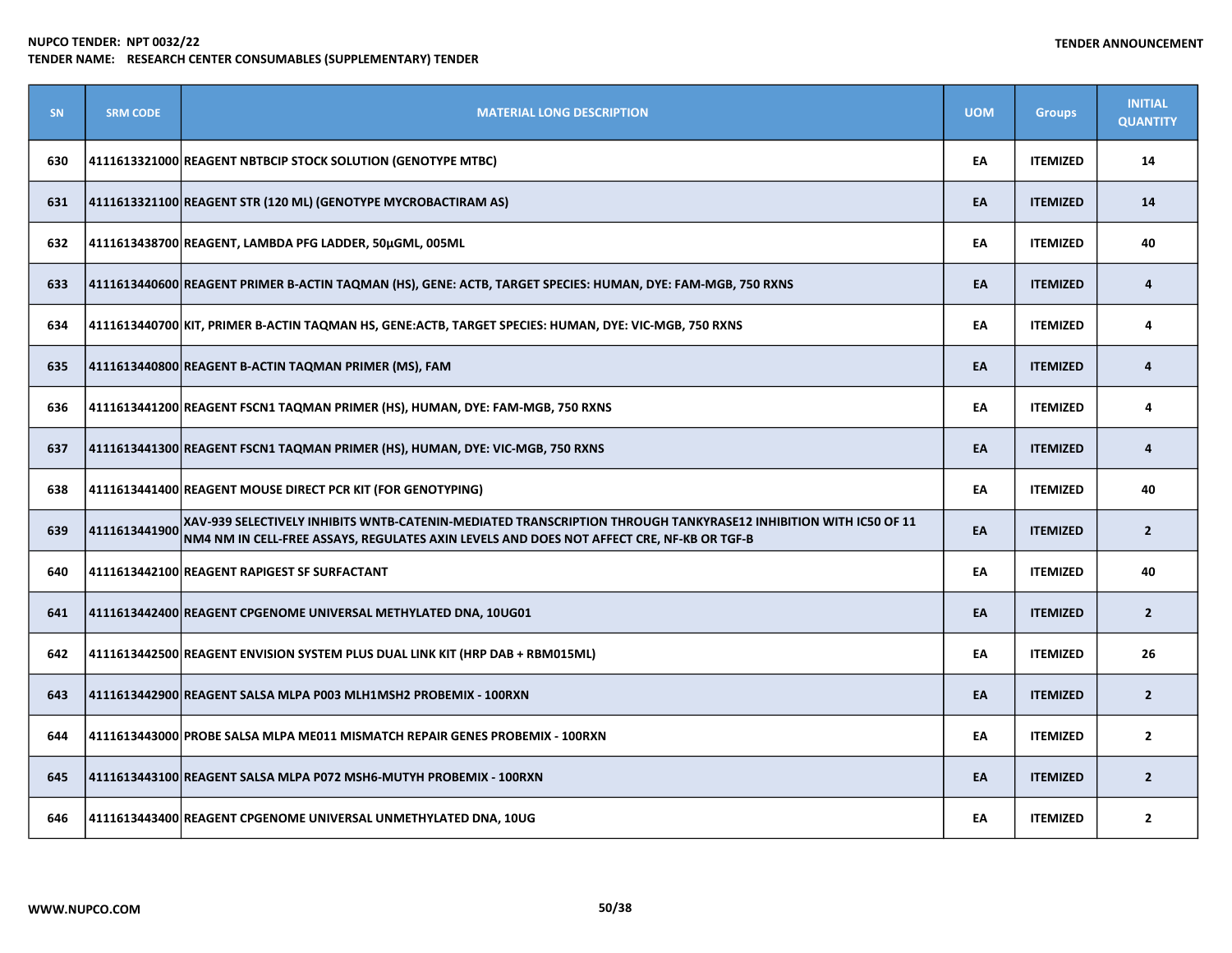| SN  | <b>SRM CODE</b> | <b>MATERIAL LONG DESCRIPTION</b>                                                                 | <b>UOM</b> | <b>Groups</b>   | <b>INITIAL</b><br><b>QUANTITY</b> |
|-----|-----------------|--------------------------------------------------------------------------------------------------|------------|-----------------|-----------------------------------|
| 647 |                 | 4111613444600 REAGENT CRPTAND, LIGAND FOR COMPLEXATION OF K+ IONS IN NUCLEOPHILIC REACTIONS      | EA         | <b>ITEMIZED</b> | 30                                |
| 648 |                 | 4111613444900 BOTTLE, DNA AMITES 5 GRAMS BZ-DA-CE PHOSPHORAMIDITE 250 ML                         | EA         | <b>ITEMIZED</b> | 120                               |
| 649 |                 | 4111613445000 BOTTLE, DNA AMITES GRAMS AC-DC-CE PHOSPHORAMIDITE 250 ML                           | EA         | <b>ITEMIZED</b> | 120                               |
| 650 |                 | 4111613445100 BOTTLE, DNA AMITES GRAMS DMF-DG-CE PHOSPHORAMIDITE 250 ML                          | EA         | <b>ITEMIZED</b> | 120                               |
| 651 |                 | 4111613445200 BOTTLE, DNA AMITES GRAMS DT-CE PHOSPHORAMIDITE 250 ML                              | EA         | <b>ITEMIZED</b> | 300                               |
| 652 |                 | 4111613445300 TEST ASSAY CUSTOMIZED CHILDHOOD FOR 96 SAMPLES COMBO KIT 8 SAMPLECHIP              | EA         | <b>ITEMIZED</b> | $\mathbf{1}$                      |
| 653 |                 | 4111613446800 REAGENT DNA 1K 12K HIGH SENSITIVITY ASSAY LABCHIP                                  | EA         | <b>ITEMIZED</b> | 6                                 |
| 654 |                 | 4111613446900 TRAP PACK MOLECULAR 10 GRAM (UP TO 25L - 10 GRAM MOLECULAR TRAP PACK (UP TO 25 L)  | EA         | <b>ITEMIZED</b> | 40                                |
| 655 |                 | 4111613447000 TRAP PACK MOLECULAR 2 GRAM (UP TO 200ML- 2 GRAM MOLECULAR TRAP PACK (UP TO 200 ML) | EA         | <b>ITEMIZED</b> | 30                                |
| 656 |                 | 4111613447400 REAGENT KIT SALSA MLPA EK1 100 RXN - FAM                                           | EA         | <b>ITEMIZED</b> | 5                                 |
| 657 |                 | 4111613447500 SEQUENCE DETECTION SYSTEMS 96-WELL SPECTRAL CALIBRATION KIT                        | EA         | <b>ITEMIZED</b> | $\overline{4}$                    |
| 658 |                 | 4111613447600 KIT IONA AR IN VITRO NUCLEIC ACID SCREENING TEST                                   | EA         | <b>ITEMIZED</b> | 18                                |
| 659 |                 | 4111613448500 REAGENT RIN-1 (120ML)                                                              | EA         | <b>ITEMIZED</b> | 14                                |
| 660 |                 | 4111614900700 CARTRIDGES LIMULUS LYSATE TEST FOR ENDOSAFE PIS 5-05 EU                            | EA         | <b>ITEMIZED</b> | 20                                |
| 661 |                 | 4111615501100 REAGENT ADIPOCYTES NUTRITION MEDIUM KIT                                            | EA         | <b>ITEMIZED</b> | 20                                |
| 662 |                 | 4111615842400 REAGENT COTININE DIRECT ELISA                                                      | EA         | <b>ITEMIZED</b> | 60                                |
| 663 |                 | 4111616155200 REAGENT ANTI-RABBIT IGG (H+L), HRP CONJUGATE 300UL                                 | EA         | <b>ITEMIZED</b> | 60                                |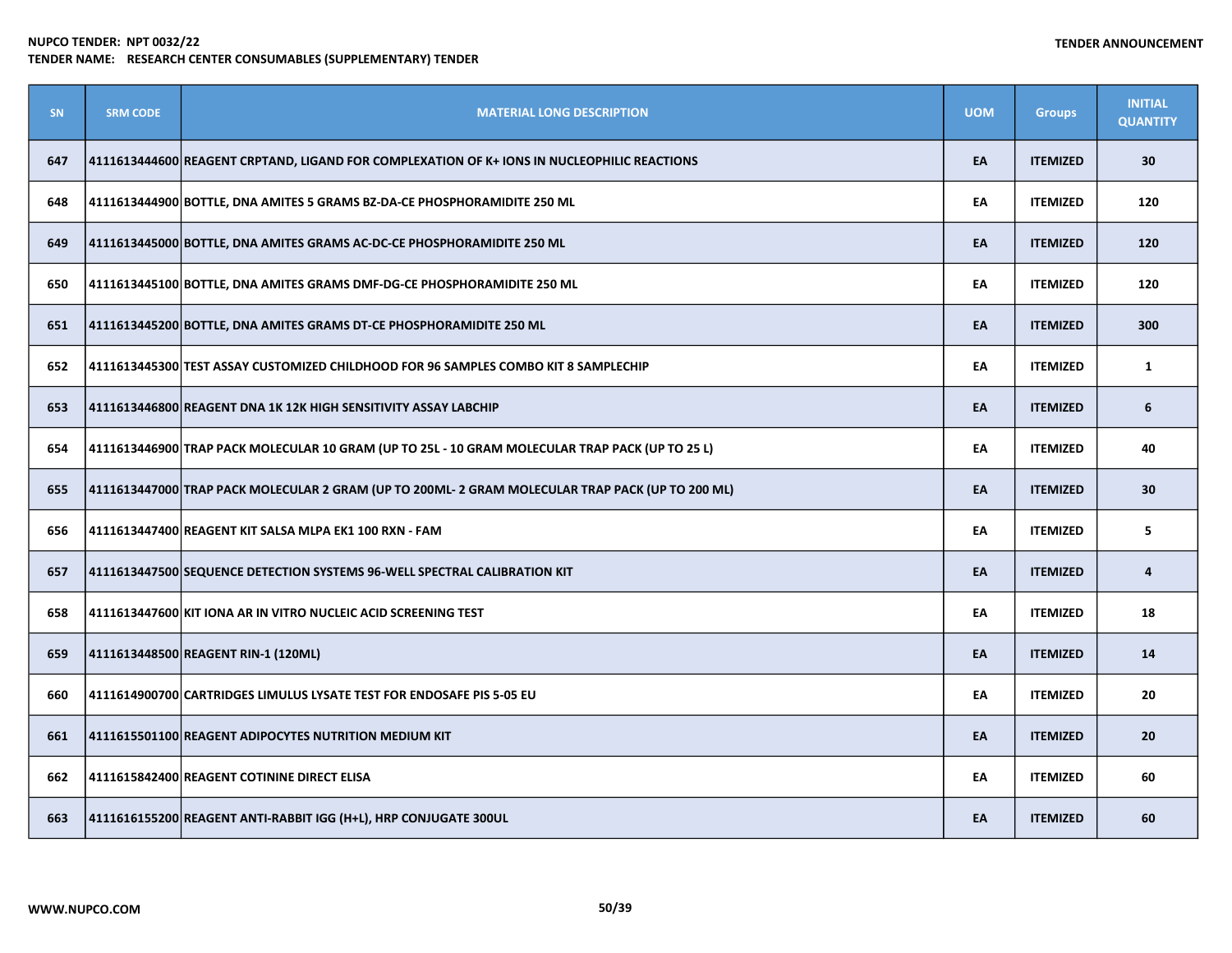| <b>SN</b> | <b>SRM CODE</b> | <b>MATERIAL LONG DESCRIPTION</b>                                                                                          | <b>UOM</b> | <b>Groups</b>   | <b>INITIAL</b><br><b>QUANTITY</b> |
|-----------|-----------------|---------------------------------------------------------------------------------------------------------------------------|------------|-----------------|-----------------------------------|
| 664       |                 | 4111616164100 ANTIBODY SECONDARY TYPE AMERSHAM ECL RABBIT IGG, HRP-LINKED F(AB')2 FRAGMENT (FROM DONKEY)                  | EA         | <b>ITEMIZED</b> | 30                                |
| 665       |                 | 4111616166100 REAGENT PHOSPHO-BIK (SER35) POLYCLONAL ANTIBODY, 100UL                                                      | EA         | <b>ITEMIZED</b> | $\overline{2}$                    |
| 666       |                 | 4112152000100 VIAL SYSTEMS NON-CODED CLEAR 05ML                                                                           | EA         | <b>ITEMIZED</b> | 10                                |
| 667       |                 | 4112170002900 REAGENT 25L DEBLOCK 3 % TRICHLORO ACETIC ACID WITH GL38 NECK THREAD                                         | EA         | <b>ITEMIZED</b> | 120                               |
| 668       |                 | 4112170003300 SOLUTION SODIUM HYPOCHLORITE 10% TECHNICAL GRADE                                                            | EA         | <b>ITEMIZED</b> | $\mathbf{1}$                      |
| 669       |                 | 4112170004500 REAGENT ETHYLHEXADECYLDIMETHYL AMMONIUM BROMIDE-85% ACETYL HOMOLOG                                          | EA         | <b>ITEMIZED</b> | 12                                |
| 670       |                 | 4112180602100 STOPPERS 20 MM GRAY BUTYL RUBBER (2000PC)                                                                   | EA         | <b>ITEMIZED</b> | 40                                |
| 671       |                 | 4114000083000 BUFFER, TARGET RETRIEVAL SOLUTION, CITRATE PH 6, CONCENTRATE, IMMUNOHISTOCHEMISTRY                          | EA         | <b>ITEMIZED</b> | 14                                |
| 672       |                 | 4114170029400 REAGENT SAMPLE BUFFER PACK OF 1 X 30ML                                                                      | EA         | <b>ITEMIZED</b> | 8                                 |
| 673       |                 | 4114170029600 CHEMICAL COMPOUND VX-809 (LUMACAFTOR) 50 MG                                                                 | EA         | <b>ITEMIZED</b> | 4                                 |
| 674       |                 | 4114170029700 CHEMICAL COMPOUND IVACAFTOR 50 MG                                                                           | EA         | <b>ITEMIZED</b> | 4                                 |
| 675       |                 | 4114170029800 CHEMICAL COMPOUND TEZACAFTOR (VX661) 25 MG                                                                  | EA         | <b>ITEMIZED</b> | 4                                 |
| 676       |                 | 4114170029900 CHEMICAL COMPOUND NIGERICIN 10 MG                                                                           | EA         | <b>ITEMIZED</b> | 4                                 |
| 677       |                 | 4114170030000 CHEMICAL, COMPOUND 4, 4'-DIISOTHIOCYANATOSTILBENE-2, 2'-DISULFONIC ACID DISODIUM SALT HYDRATE (DIDS) 100 MG | EA         | <b>ITEMIZED</b> | 4                                 |
| 678       |                 | 4114170030100 CHEMICAL COMPOUND BAPTA-AM 25 MG                                                                            | EA         | <b>ITEMIZED</b> | 4                                 |
| 679       |                 | 4114170030200 CHEMICAL, COMPOUND CFTR(INH)-172, 25 MG                                                                     | EA         | <b>ITEMIZED</b> | 4                                 |
| 680       |                 | 4114170030500 KIT, SEAHORSE XFP FLUXPAK                                                                                   | EA         | <b>ITEMIZED</b> | $\overline{2}$                    |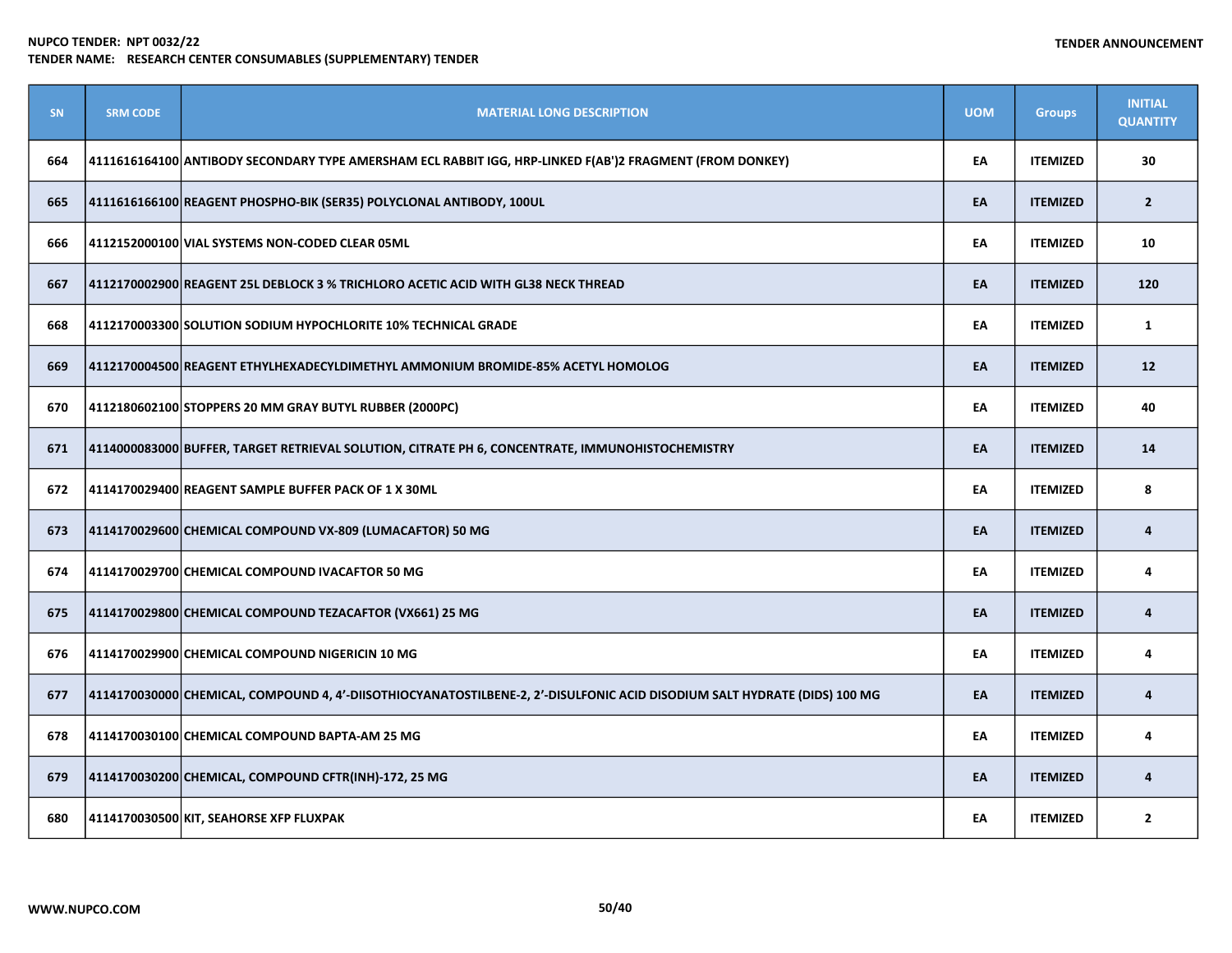| SN  | <b>SRM CODE</b> | <b>MATERIAL LONG DESCRIPTION</b>                                                                                                                                                                                                                                                                                                                                           | <b>UOM</b> | <b>Groups</b>   | <b>INITIAL</b><br><b>QUANTITY</b> |
|-----|-----------------|----------------------------------------------------------------------------------------------------------------------------------------------------------------------------------------------------------------------------------------------------------------------------------------------------------------------------------------------------------------------------|------------|-----------------|-----------------------------------|
| 681 |                 | 4114170030600 KIT, SEAHORSE XFP CELL MITO STRESS                                                                                                                                                                                                                                                                                                                           | EA         | <b>ITEMIZED</b> | $\overline{2}$                    |
| 682 |                 | 4114170030700 KIT, SEAHORSE XFP GLYCOLYSIS STRESS                                                                                                                                                                                                                                                                                                                          | EA         | <b>ITEMIZED</b> | $\overline{2}$                    |
| 683 |                 | 4114170100300 REAGENT 25L CAP A WITH GL38 NECK THREAD                                                                                                                                                                                                                                                                                                                      | EA         | <b>ITEMIZED</b> | 50                                |
| 684 |                 | 4114170100400 REAGENT 25L CAP B WITH GL38 NECK THREAD                                                                                                                                                                                                                                                                                                                      | EA         | <b>ITEMIZED</b> | 50                                |
| 685 |                 | 4114170100500 REAGENT 25L ETT ACTIVATOR WITH GL38 NECK THREAD                                                                                                                                                                                                                                                                                                              | EA         | <b>ITEMIZED</b> | 100                               |
| 686 |                 | 4214270404600 CONTAINERS DARK GREEN LEAD                                                                                                                                                                                                                                                                                                                                   | EA         | <b>ITEMIZED</b> | 8000                              |
| 687 |                 | 4218191904300 SAMPLE LINE FIT FOR MEINHARD PLUS NEB                                                                                                                                                                                                                                                                                                                        | EA         | <b>ITEMIZED</b> | 10                                |
| 688 |                 | 4220260215700 ISOTOPE 131-IODINE BULK 50 CI                                                                                                                                                                                                                                                                                                                                | EA         | <b>ITEMIZED</b> | 100                               |
| 689 |                 | 4710161306200 REAGENT DETECTION BUFFER D                                                                                                                                                                                                                                                                                                                                   | EA         | <b>ITEMIZED</b> | 14                                |
| 690 |                 | <u>KIT, DIRECT FFPE DNA KIT ENABLES THE PREPARATION OF DNA FROM FORMALIN-FIXED, PARAFFIN-EMBEDDED (FFPE) TISSUES FOR </u><br>4110610003700 LIBRARY CONSTRUCTION OR COMPATIBLE WITH THE ION AMPLISEQ PROTOCOL, WITHOUT THE NEED FOR DEPARAFFINIZATION OR<br>DNA PURIEICATION THE KIT CONTAINS TRANSFER SOLUTION AND DIRECT REAGENT " 96 PREPS" FOR USE WITH NEXT GENERATION | KIT        | <b>ITEMIZED</b> | $\overline{2}$                    |
| 691 | 4110260052200   | KIT, THE RECOVERALL TOTAL NUCLEIC ACID ISOLATION KIT FOR FFPE IS FOR THE EXTRACTION OF TOTAL NUCLEIC ACID FROM<br>FORMALIN- OR PARAFORMALIN-FIXED, PARAFFIN-EMBEDDED (FFPE) TISSUES                                                                                                                                                                                        | <b>KIT</b> | <b>ITEMIZED</b> | $\overline{\mathbf{3}}$           |
| 692 | 4110610003300   | KIT, GENOMIC DNA PURIFICATION KIT, 100 PREPS, REAL-TIME PCR, PCR, SAMPLE TYPE: BLOOD, BUCCAL SAMPLES, CELLS, LIQUID<br>SAMPLES (E.G. SERUM)                                                                                                                                                                                                                                | <b>KIT</b> | <b>ITEMIZED</b> | $\overline{\mathbf{3}}$           |
| 693 |                 | 4110610003100 KIT, COMPREHENSIVE ASSAY V3C, 32 SAMPLES, DNA, RNA, NEXT-GENERATION SEQUENCING (NGS) ASSAY                                                                                                                                                                                                                                                                   | <b>KIT</b> | <b>ITEMIZED</b> | $\overline{\mathbf{3}}$           |
| 694 |                 | 4110610002900 KIT, TUMOR MUTATION DNA MIX V2 AF 7 HC, CONTROLS AND REFERENCE FOR NGS (25 UL)                                                                                                                                                                                                                                                                               | EA         | <b>ITEMIZED</b> | 4                                 |
| 695 |                 | 4110610003000 KIT, TUMOR MUTATION DNA MIX V2 AF 10 HC, CONTROLS AND REFERENCE FOR NGS (25 UL )                                                                                                                                                                                                                                                                             | EA         | <b>ITEMIZED</b> | 4                                 |
| 696 |                 | 4110260047700 KIT, LUNG AND BRAIN CNV MIX, +12 COPIES, CONTROLS AND REFERENCE FOR NGS (20 UL)                                                                                                                                                                                                                                                                              | EA         | <b>ITEMIZED</b> | 8                                 |
| 697 |                 | 4110260046000 KIT, BREAST CNV MIX, + 12 COPIES, CONTROLS AND REFERENCE FOR NGS (20UL)                                                                                                                                                                                                                                                                                      | EA         | <b>ITEMIZED</b> | 4                                 |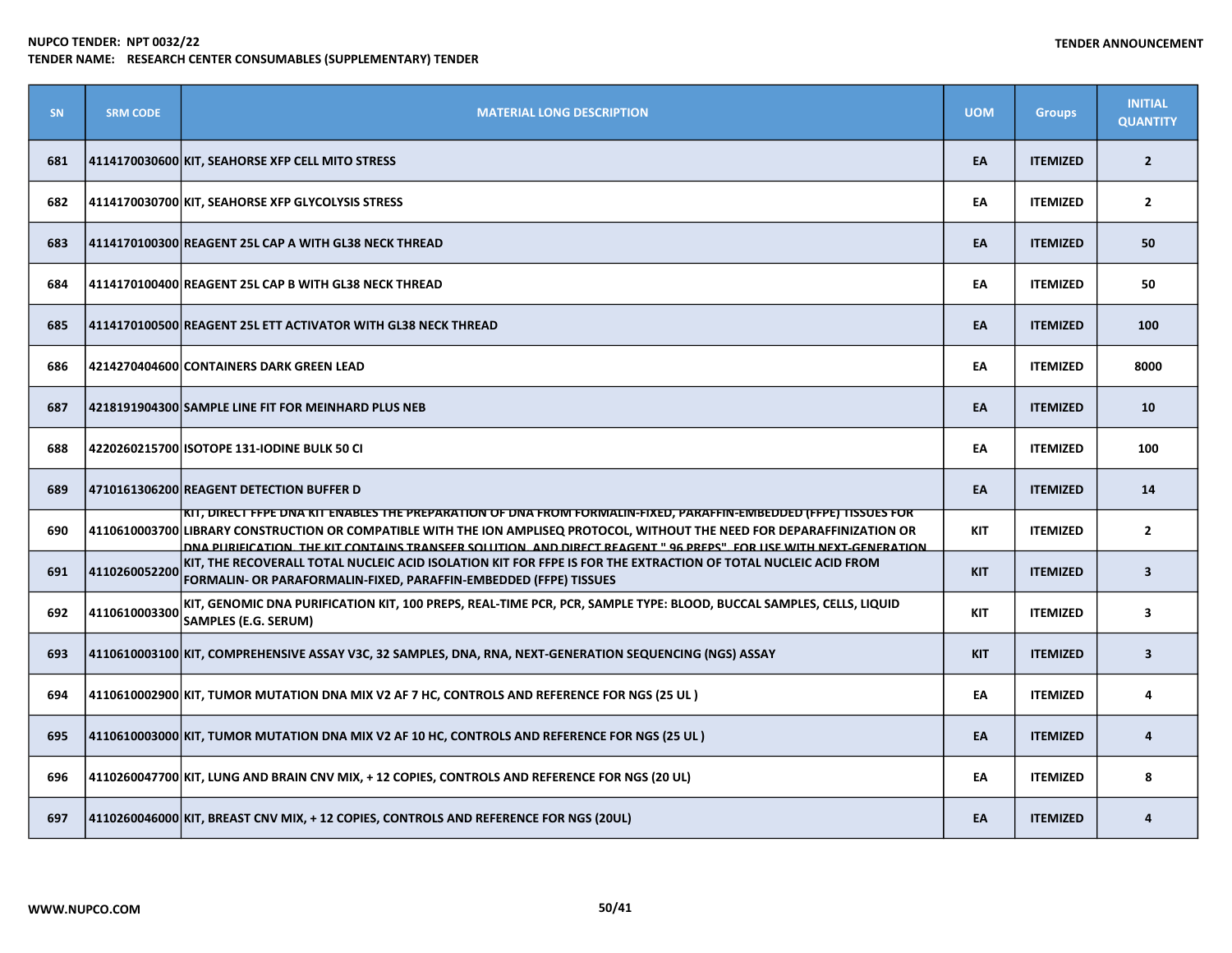| <b>SN</b> | <b>SRM CODE</b> | <b>MATERIAL LONG DESCRIPTION</b>                                                                                                                                                                                                                                                                                                 | <b>UOM</b> | <b>Groups</b>   | <b>INITIAL</b><br><b>QUANTITY</b> |
|-----------|-----------------|----------------------------------------------------------------------------------------------------------------------------------------------------------------------------------------------------------------------------------------------------------------------------------------------------------------------------------|------------|-----------------|-----------------------------------|
| 698       |                 | 4110610002700 KIT, CTDNA COMPLETE REFERENCE MATERIAL AF5% FOR NGS (20 UL)                                                                                                                                                                                                                                                        | EA         | <b>ITEMIZED</b> | 4                                 |
| 699       | 4110610003500   | KIT, INHERITED CANCER DNA MIX V1 IS TARGETED NEXT-GENERATION SEQUENCING (NGS) PANELS ARE INCREASINGLY BEING USED TO<br>DISCOVER CAUSATIVE VARIANTS FOR INHERITED CANCER, SUCH AS HEREDITARY BREAST AND OVARIAN CANCER                                                                                                            | <b>KIT</b> | <b>ITEMIZED</b> | 13                                |
| 700       |                 | KIT, THE ONCOMINE BREAST CFDNA ASSAYTS PART OF A COMPLETE SOLUTION TO DETECT BREAST TUMOR-DERIVED DNA (CTDNA) IN<br>4110610003600 CELL-FREE DNA (CFDNA). KIT CONTENTS 20 µL BREAST CFDNA PANEL, 320 µL CFDNA LIBRARY PCR MASTER MIX, 832 µL LOW TE BUFFER,<br><b>8 UL CEDNA LIBRARY PRIMER P1 8 UL TAG SEQUENCING BARCODE 01</b> | <b>KIT</b> | <b>ITEMIZED</b> | 13                                |
| 701       |                 | 4110610002800 KIT, BREAST CFDNA RESEARCH ASSAY V2, 8 REACTIONS, SEQUENCING                                                                                                                                                                                                                                                       | <b>KIT</b> | <b>ITEMIZED</b> | 13                                |
| 702       |                 | 4110260046700 KIT, THE ION TORRENT ONCOMINE MYELOID FOR (NGS) AND COMPATIBLE WITH ION TORRENT PLATFORMS 32 RXN.                                                                                                                                                                                                                  | KIT        | <b>ITEMIZED</b> | 5                                 |
| 703       |                 | 4110260036100 KIT, COMPATIBLE WITH THE ION TORRENT ONCOMINE MYELOID RNA RESEARCH ASSAY                                                                                                                                                                                                                                           | <b>KIT</b> | <b>ITEMIZED</b> | 5                                 |
| 704       | 4110260050400   | KIT, ONCOMINE BRCA RESEARCH ASSAY, MANUAL LIBRARY PREPARATION FOR ION TORRENT NEXT-GENERATION SEQUENCING<br><b>COMPATIBLE WITH THE ION TORRENT</b>                                                                                                                                                                               | <b>KIT</b> | <b>ITEMIZED</b> | 13                                |
| 705       | 4110260051400   | BOTTLE, GENTAMICIN- FOR CELL CULTURE USE 50 MG/ML IN DEIONIZED WATER, LIQUID, 0.1 MM FILTERED, BIOREAGENT, SUITABLE<br><b>FOR CELL CULTURE</b>                                                                                                                                                                                   | EA         | <b>ITEMIZED</b> | 10                                |
| 706       |                 | 4110260049500 KIT, MAGNETIC COLUMNS FOR PBMC ISOLATION USING MACSPREP PBMC ISOLATION KIT FROM MILTENYI COMPANY                                                                                                                                                                                                                   | <b>KIT</b> | <b>ITEMIZED</b> | 4                                 |
| 707       |                 | 4110260050800 KIT, THE KIT CONSIST OF ANTI-BIOTIN MACSIBEAD PARTICLES AND BIOTINYLATED ANTIBODIES AGAINST HUMAN CD2, CD3 AND CD28                                                                                                                                                                                                | <b>KIT</b> | <b>ITEMIZED</b> | $\overline{\mathbf{3}}$           |
| 708       |                 | <u>KIT, TO BE USED IN IMMUNOLOGICAL TEST TO DETECT HUMAN INTERFERON GAMMA EXPRESSION, CONTAINS: ANTIBODY TO DETECT</u><br>4110260052900 BIOTINYLATESM STREPTAVIDIN CONJUGATED WITH ALKALINE PHOSPHATASE, DILUTION STORES, CONCENTRATED WASHING BUFFER,                                                                           | <b>KIT</b> | <b>ITEMIZED</b> | 4                                 |
| 709       |                 | BCIP / NBT CHBOMOGEN AND JEN-GAMMA MOUSE POSITIVE CONTROL FOR THE FAST ISOLATION OF HUMAN PERIPHERAL BLOOD<br>4110260052700 MONONUCLEAR CELLS (PBMCS) FROM 1-8 ML OF FRESHLY DRAWN ANTICOAGULATED WHOLE BLOOD WITHOUT DENSITY GRADIENT<br><b>CENTRIFLIGATION</b>                                                                 | <b>KIT</b> | <b>ITEMIZED</b> | 5                                 |
| 710       |                 | 4110260035100 KIT, RAPID CYTOKINE INSPEKTOR (CD4/CD8 TC)FOR 100 TESTS                                                                                                                                                                                                                                                            | <b>KIT</b> | <b>ITEMIZED</b> | 10                                |
| 711       |                 | 4112151103000 PIPETTES, SEROLOGICAL, 1ML USED FOR TISSUE CULTURE OR WITH ANY NON-TOXIC SOLUTION                                                                                                                                                                                                                                  | EA         | <b>ITEMIZED</b> | 100                               |
| 712       | 4110260051900   | BOTTLE, CARBOY IS READY TO USE SOLUTIONS OR MIXING OF CHEMICAL CONCENTRATES FEATURING A TROUBLE FREE SPIGOT WITH A<br>SPOUT THAT WILL FIT INTO THE NECK OF A BOTTLE, .                                                                                                                                                           | <b>BT</b>  | <b>ITEMIZED</b> | 10                                |
| 713       |                 | 4110260013900 VIAL, CD3 FITC FOR FLOW CYTOMETRY                                                                                                                                                                                                                                                                                  | <b>VIA</b> | <b>ITEMIZED</b> | $\overline{\mathbf{3}}$           |
| 714       |                 | 4110260045600 VIAL, T-CELL SURFACE GLYCOPROTEIN CD4, MOUSE MONOCLONAL FOR FLOW CYTOMETRY                                                                                                                                                                                                                                         | <b>VIA</b> | <b>ITEMIZED</b> | 10                                |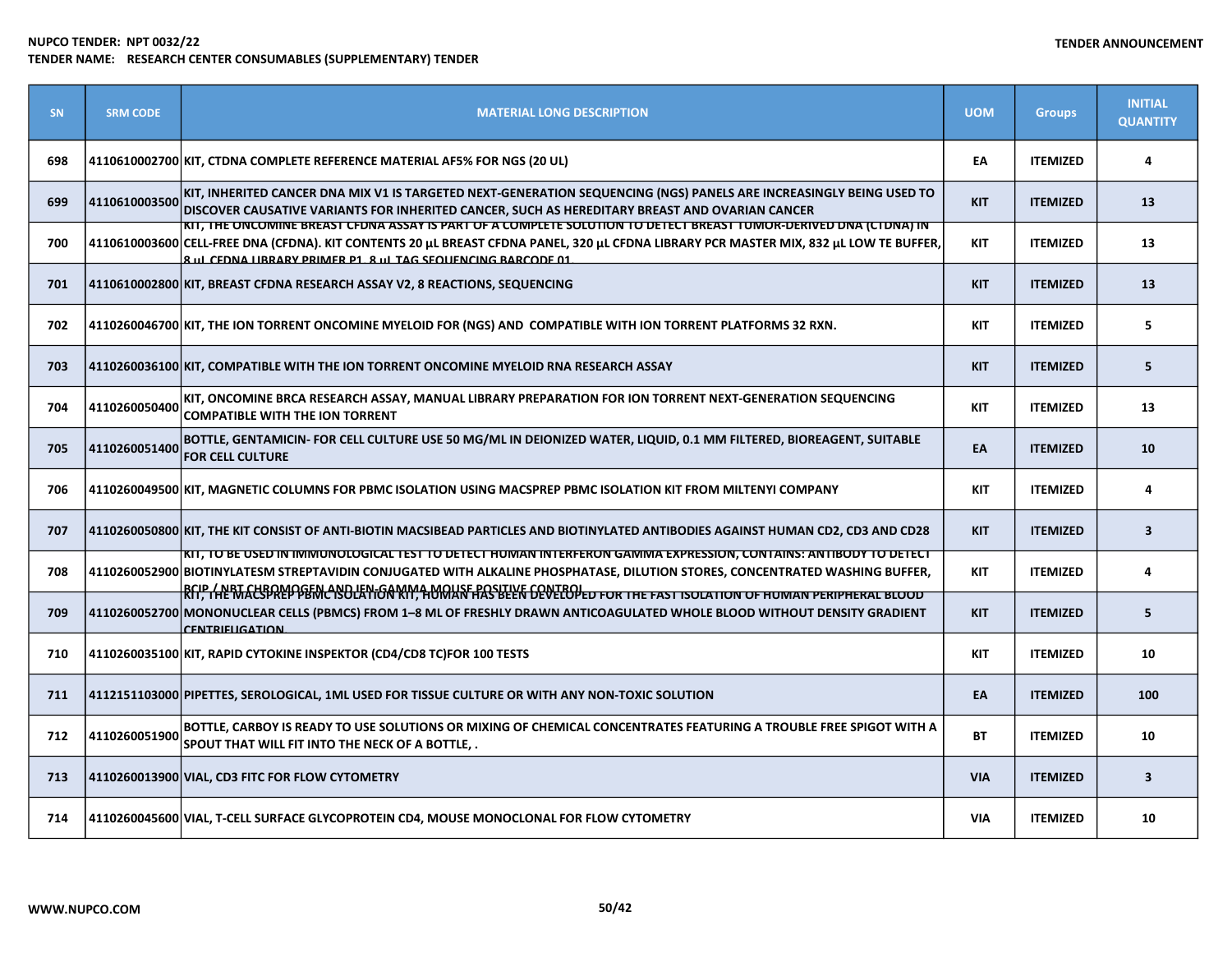| <b>SN</b> | <b>SRM CODE</b> | <b>MATERIAL LONG DESCRIPTION</b>                                                                                                               | <b>UOM</b> | <b>Groups</b>   | <b>INITIAL</b><br><b>QUANTITY</b> |
|-----------|-----------------|------------------------------------------------------------------------------------------------------------------------------------------------|------------|-----------------|-----------------------------------|
| 715       |                 | 4110260043000 VIAL, CD8 PE FOR FLOW CYTOMETRY CD8 MONOCLONAL ANTIBODY (CC63), PE                                                               | <b>VIA</b> | <b>ITEMIZED</b> | 10                                |
| 716       |                 | 4110260016500 VIAL, CD45 PERCP FOR FLOW CYTOMETRY                                                                                              | <b>VIA</b> | <b>ITEMIZED</b> | 10                                |
| 717       |                 | 4110260015000 VIAL, CD30 FITC FOR FLOW CYTOMETRY                                                                                               | <b>VIA</b> | <b>ITEMIZED</b> | 10                                |
| 718       |                 | 4110260010300 VIAL, CD4 PE FOR FLOW CYTOMETRY                                                                                                  | <b>VIA</b> | <b>ITEMIZED</b> | 5                                 |
| 719       |                 | 4110260031000 KIT, BD COCKTAIL CD4+CD69+CD3 FOR FLOW CYTOMETRY                                                                                 | <b>KIT</b> | <b>ITEMIZED</b> | 10                                |
| 720       |                 | 4110260031100 KIT, BD COCKTAIL CD8+CD69+CD3 FOR FLOW CYTOMETRY                                                                                 | KIT        | <b>ITEMIZED</b> | 10                                |
| 721       |                 | 4110260029100 KIT, FACSDIVA CS AND T IVD BEADS FOR FLOW CYTOMETRY                                                                              | <b>KIT</b> | <b>ITEMIZED</b> | 10                                |
| 722       |                 | 4110391400100 TUBE, CENTRIFUGE FOR 5 ML FACS TUBES MICROPIPETTES FOR FLOW CYTOMETRY                                                            | EA         | <b>ITEMIZED</b> | 1000                              |
| 723       | 4110260050900   | KIT, POLYMER DETECTION SYSTEMS ARE USED FOR THE VISUALIZATION OF MOUSE IGG, MOUSE IGM AND RABBIT IGG PRIMARY<br><b>ANTIBODIES</b>              | <b>KIT</b> | <b>ITEMIZED</b> | $\overline{2}$                    |
| 724       | 4110260051200   | KIT, PURIFIED 10% SOLUTION OF BOVINE SERUM ALBUMIN FOR BLOCKING IN WESTERN BLOTTING, ELISA, IHC, AND NUCLEIC ACID<br><b>DETECTION METHODS.</b> | <b>BT</b>  | <b>ITEMIZED</b> | 5                                 |
| 725       |                 | 4110260023400 VIAL, LIQUID MOUSE MONOCLONAL ANTIBODY CD3                                                                                       | <b>VIA</b> | <b>ITEMIZED</b> | $\overline{2}$                    |
| 726       |                 | 4110260016200 VIAL, MOUSE MONOCLONAL CD4 ANTIBODY                                                                                              | <b>VIA</b> | <b>ITEMIZED</b> | $\overline{\mathbf{3}}$           |
| 727       |                 | 4110260016300 VIAL, MOUSE MONOCLONAL CD8 ANTIBODY                                                                                              | <b>VIA</b> | <b>ITEMIZED</b> | $\overline{2}$                    |
| 728       |                 | 4110260036400 VIAL, MOUSE MONOCLONAL CD25 MONOCLONAL ANTIBODY (IL2R.1)                                                                         | <b>VIA</b> | <b>ITEMIZED</b> | $\overline{2}$                    |
| 729       |                 | 4110260004500 VIAL, PAX-5 ANTIBODY " DO7"                                                                                                      | <b>VIA</b> | <b>ITEMIZED</b> | $\overline{2}$                    |
| 730       |                 | 4110260035000 VIAL, MOUSE MONOCLONAL P63 PROTEIN ANTIBODY CLONE 7JUL                                                                           | <b>VIA</b> | <b>ITEMIZED</b> | $\overline{2}$                    |
| 731       |                 | 4110260024700 VIAL, ANTI-N CADHERIN ANTIBODY INTERCELLULAR                                                                                     | <b>VIA</b> | <b>ITEMIZED</b> | $\overline{2}$                    |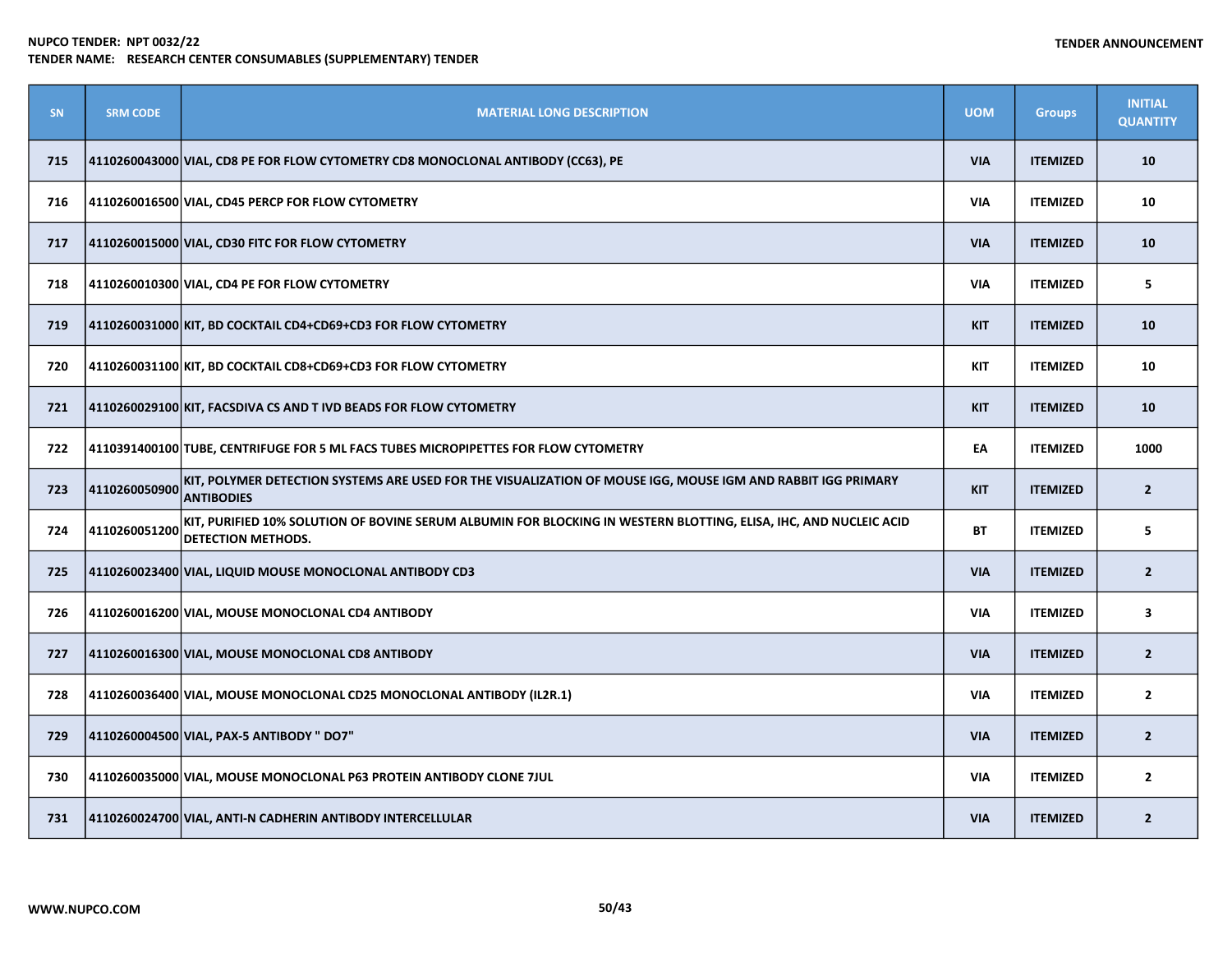| <b>SN</b> | <b>SRM CODE</b> | <b>MATERIAL LONG DESCRIPTION</b>                                                                               | <b>UOM</b> | <b>Groups</b>   | <b>INITIAL</b><br><b>QUANTITY</b> |
|-----------|-----------------|----------------------------------------------------------------------------------------------------------------|------------|-----------------|-----------------------------------|
| 732       |                 | 4110260019800 VIAL, ANTI-E-CADHERIN ANTIBODY (G-10)                                                            | <b>VIA</b> | <b>ITEMIZED</b> | 3                                 |
| 733       |                 | 4110260023700 VIAL, CALRETININ ANTIBODY MOUSE MONOCLONAL                                                       | <b>VIA</b> | <b>ITEMIZED</b> | $\overline{\mathbf{3}}$           |
| 734       |                 | 4110260027300 VIAL, MISMATCH REPAIR PROTEIN (MSH6) ANTIBODY                                                    | <b>VIA</b> | <b>ITEMIZED</b> | $\mathbf{2}$                      |
| 735       |                 | 4110260024000 VIAL, CD34 (ENDOTHELIAL CELL MARKER) ANTIBODY                                                    | <b>VIA</b> | <b>ITEMIZED</b> | $\overline{\mathbf{3}}$           |
| 736       |                 | 4110260010200 VIAL, CD117 ANTIBODY MOUSE T595                                                                  | <b>VIA</b> | <b>ITEMIZED</b> | $\overline{\mathbf{3}}$           |
| 737       |                 | 4110260011900 VIAL, ANTI-CD133 RAT, MONOCLONAL                                                                 | <b>VIA</b> | <b>ITEMIZED</b> | $\overline{\mathbf{3}}$           |
| 738       |                 | 4110260008100 VIAL, LGR5 MONOCLONAL ANTIBODY                                                                   | <b>VIA</b> | <b>ITEMIZED</b> | 3                                 |
| 739       |                 | 4110260044300 VIAL, PAX2 POLYCLONAL ANTIBODY RABBIT POLYCLONAL                                                 | <b>VIA</b> | <b>ITEMIZED</b> | $\overline{\mathbf{3}}$           |
| 740       |                 | 4110260012600 VIAL, ALDH2 MONOCLONAL ANTIBODY                                                                  | <b>VIA</b> | <b>ITEMIZED</b> | 3                                 |
| 741       |                 | 4110260012100 VIAL, CD117 MONOCLONAL ANTIBODY                                                                  | <b>VIA</b> | <b>ITEMIZED</b> | $\overline{2}$                    |
| 742       |                 | 4110260013800 VIAL, OCT3-4 MONOCLONAL ANTIBODY                                                                 | <b>VIA</b> | <b>ITEMIZED</b> | $\mathbf{2}$                      |
| 743       |                 | 4110260044200 VIAL, BRCA2 ANTIBODY RABBIT POLYCLONAL                                                           | <b>VIA</b> | <b>ITEMIZED</b> | $\overline{2}$                    |
| 744       |                 | 4110260008600 VIAL, CD44 MONOCLONAL ANTIBODY                                                                   | <b>VIA</b> | <b>ITEMIZED</b> | 4                                 |
| 745       |                 | 4110260048400 KIT, IVEW DAB DETECTION COMPATIBLE WITH VENTANA BENCHMARK XT AND BENCHMARK ULTRA AUTOMATED SLIDE | <b>BT</b>  | <b>ITEMIZED</b> | $\overline{2}$                    |
| 746       |                 | 4110260002200 BOTTLE, LOADING DYE, 5X                                                                          | <b>BT</b>  | <b>ITEMIZED</b> | 1                                 |
| 747       |                 | 4110260025000 KIT, COOMASSIE PLUS (BRADFORD) PROTEIN ASSAY                                                     | <b>BT</b>  | <b>ITEMIZED</b> | $\overline{2}$                    |
| 748       |                 | 4110260003800 CHEMICAL, BROMOPHENOL BLUE                                                                       | <b>BT</b>  | <b>ITEMIZED</b> | 3                                 |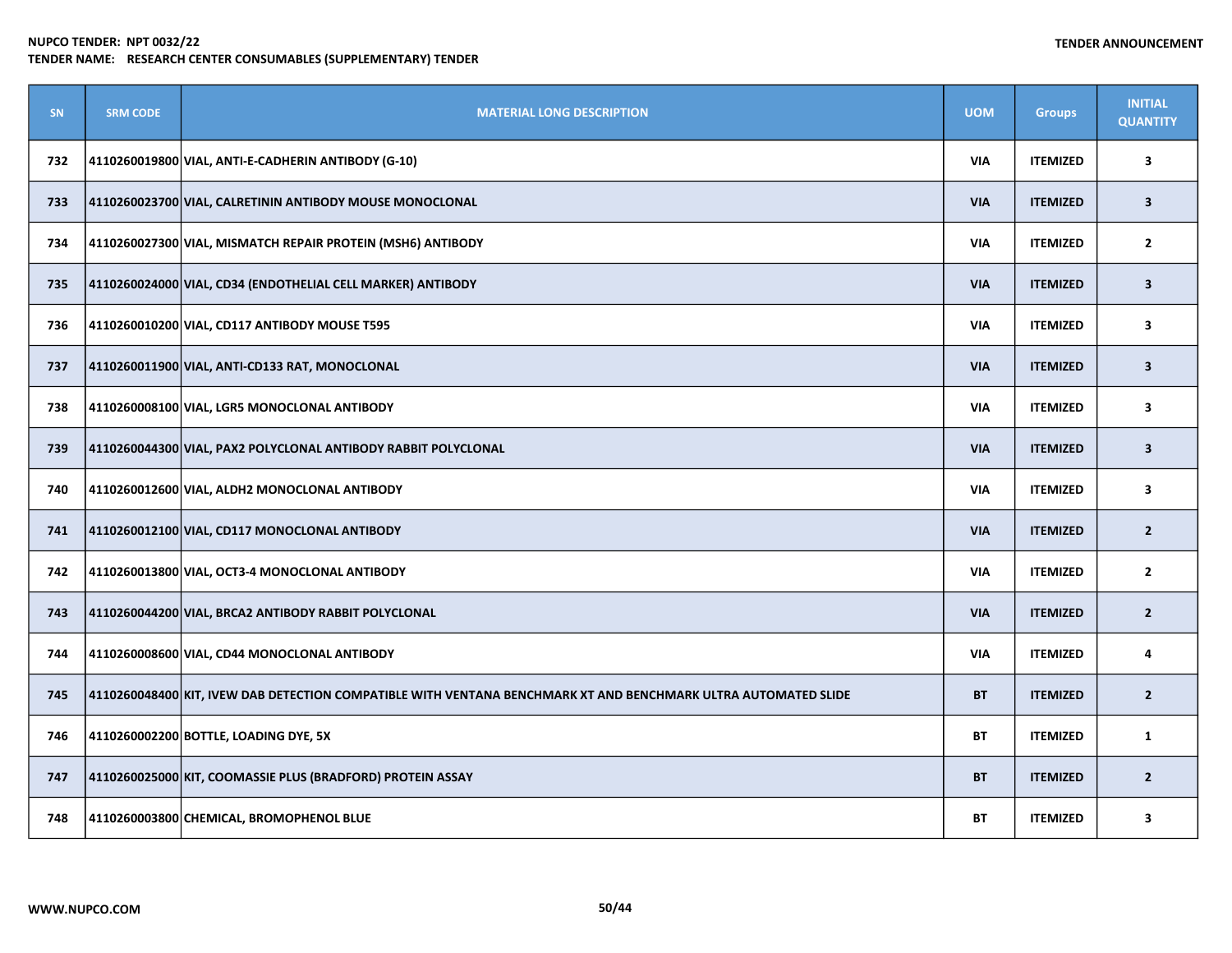| <b>SN</b> | <b>SRM CODE</b> | <b>MATERIAL LONG DESCRIPTION</b>                                                                                                                                                                                                                                                                                                                                       | <b>UOM</b> | <b>Groups</b>   | <b>INITIAL</b><br><b>QUANTITY</b> |
|-----------|-----------------|------------------------------------------------------------------------------------------------------------------------------------------------------------------------------------------------------------------------------------------------------------------------------------------------------------------------------------------------------------------------|------------|-----------------|-----------------------------------|
| 749       |                 | 4112310400400 KIT, WITH HYDROPHILIC POLYETHERSULFONE MEMBRANE, STERILE, FILTER SIZE 0.20 μM, 50 MM DIAMETER                                                                                                                                                                                                                                                            | <b>KIT</b> | <b>ITEMIZED</b> | 30                                |
| 750       |                 | 4112310400500 KIT, WITH HYDROPHILIC POLYETHERSULFONE MEMBRANE, STERILE, FILTER SIZE 0.40 µM, 50 MM DIAMETER                                                                                                                                                                                                                                                            | <b>KIT</b> | <b>ITEMIZED</b> | 30                                |
| 751       |                 | 4110260048700 FILTER, PAPER SANDWICHES MEMBRANE, ROLL, 0.2 µM, 30 CM X 3.5 M FOR PROTEINS AND NUCLEIC ACIDS                                                                                                                                                                                                                                                            | EA         | <b>ITEMIZED</b> | $\overline{\mathbf{3}}$           |
| 752       |                 | 4110260038000 BOTTLE, DC (DETERGENT COMPATIBLE) PROTEIN ASSAY (650-750NM)                                                                                                                                                                                                                                                                                              | EA         | <b>ITEMIZED</b> | $\overline{2}$                    |
| 753       | 4110260052100   | KIT, PREP ARE USED TO DELIVER REAGENTS AND SOLUTIONS ON THE VENTANA BENCHMARK SERIES AUTOMATED SLIDE STAINERS<br>COMPATIBLE WITH (BENCHMARK, BENCHMARK GX, BENCHMARK XT, AND BENCHMARK ULTRA).                                                                                                                                                                         | EA         | <b>ITEMIZED</b> | 10                                |
| 754       | 4110260051700   | BOTTLE, EXMACS GMP MEDIUM IS SPECIALIZED FOR OPTIMAL CULTIVATION OF HUMAN T CELLS AND TREG CELLS. IT IS<br>MANUFACTURED WITHOUT ANIMAL-DERIVED COMPONENTS.                                                                                                                                                                                                             | <b>BT</b>  | <b>ITEMIZED</b> | 6                                 |
| 755       |                 | VIAL, PEPTIVATOR ADV5 HEXON – PREMIUM GRADE IS SPECIALLY DEVELOPED FOR EFFICIENT IN VITRO STIMULATION OF HEXON-<br>4110260053000 SPECIFIC CD4+ AND CD8+ T CELLS, AS PEPTIDES OF 15 AMINO ACID LENGTH WITH 11 AMINO ACID OVERLAP REPRESENT THE OPTIMIZED<br>SOLUTION FOR STIMULATING ROTH CD4+ AND CD8+ T CELLS IN VARIOUS APPLICATIONS                                 | <b>VIA</b> | <b>ITEMIZED</b> | $\overline{2}$                    |
| 756       | 4110260051000   | VIAL, CMV PP65 (HT) - PREMIUM GRADE, HUMAN, POOL OF LYOPHILIZED PEPTIDES, 96 WELLS, EACH PEPTIDE >80% (HPLC), LOW<br><b>ENDOTOXIN</b>                                                                                                                                                                                                                                  | <b>VIA</b> | <b>ITEMIZED</b> | $\overline{2}$                    |
| 757       | 4110260052600   | VIAL, PEPTIVATOR EBV LMP2A IS A POOL OF LYOPHILIZED PEPTIDES, CONSISTING MAINLY OF 15-MER SEQUENCES WITH 11 AMINO<br>ACIDS OVERLAP, COVERING THE SEQUENCE OF THE EPSTEIN-BARR VIRUS LMP2A PROTEIN (UNIPROT ID: P13285).                                                                                                                                                | <b>VIA</b> | <b>ITEMIZED</b> | $\overline{2}$                    |
| 758       | 4110260052400   | VIAL, EPTIVATOR EBV BZLF1 IS A PEPTIDE POOL THAT CONSISTS MAINLY OF 15-MER PEPTIDES WITH 11 AMINO ACID (AA) OVERLAP,<br><b>COVERING THE COMPLETE SEQUENCE OF THE EPSTEIN-BARR VIRUS BZLF1 PROTEIN (UNIPROT ID: P03206)</b>                                                                                                                                             | <b>VIA</b> | <b>ITEMIZED</b> | $\overline{2}$                    |
| 759       | 4110260052500   | VIAL, THE PEPTIVATOR EBV EBNA-1 IS A PEPTIDE POOL THAT CONSISTS MAINLY OF 15-MER PEPTIDES WITH 11 AMINO ACIDS OVERLAP,<br>COVERING THE COMPLETE SEQUENCE OF THE EPSTEIN-BARR VIRUS EBNA-1 PROTEIN (UNIPROT ID: P03211)                                                                                                                                                 | <b>VIA</b> | <b>ITEMIZED</b> | $\overline{2}$                    |
| 760       |                 | 4110260036000 PLATE, CONTROL PLATE (8X12) IS AN EMPTY MITROTITER PLATE                                                                                                                                                                                                                                                                                                 | EA         | <b>ITEMIZED</b> | $\overline{2}$                    |
| 761       |                 | KIT, RAPID CYTOKINE INSPECTOR ANTI-CYTOKINE ANTIBODIES, HUMAN ARE OPTIMIZED FOR USE IN COMBINATION WITH RAPID<br>4112210204200 CYTOKINE INSPECTOR KITS, HUMAN, TO ENABLE THE FAST INTRACELLULAR STAINING OF CYTOKINES PRODUCED BY ACTIVATED T CELLS.                                                                                                                   | <b>KIT</b> | <b>ITEMIZED</b> | $\overline{2}$                    |
| 762       |                 | <u>TKHF, PEBECBRYANKE RETHEROSSPXING RFIYSTMLETHES HTE PEGWCYFSFNLYRIE EVALOAYION OF CELL FRACITONSPOR AUTOMATED ARB</u><br>4110260053100 MANUAL IMMUNOFLUORESCENT STAINING OF WHOLE BLOOD, PERIPHERAL MONONUCLEAR CELLS (PBMCS), OR LYSED WHOLE BLOOD<br>SAMPLES, THE KIT COCKTAIL HAS BEEN DESIGNED FOR THE RELIABLE IDENTIFICATION OF HUMAN MONOCYTES, NEUTROPHILS, | <b>KIT</b> | <b>ITEMIZED</b> | $\overline{2}$                    |
| 763       |                 | 4110260029500 VIAL, IFN GAMMA MONOCLONAL ANTIBODY (4S.B3), PE                                                                                                                                                                                                                                                                                                          | <b>VIA</b> | <b>ITEMIZED</b> | $\overline{2}$                    |
| 764       |                 | 4110260033600 VIAL, ANTI-CD3 FITC FOR 100 TESTS FOR FLOW CYTOMETRY                                                                                                                                                                                                                                                                                                     | <b>VIA</b> | <b>ITEMIZED</b> | $\overline{2}$                    |
| 765       |                 | 4110260033100 VIAL, ANTI-CD4 APC FOR 100 TESTS FOR FLOW CYTOMETRY                                                                                                                                                                                                                                                                                                      | <b>VIA</b> | <b>ITEMIZED</b> | $\overline{2}$                    |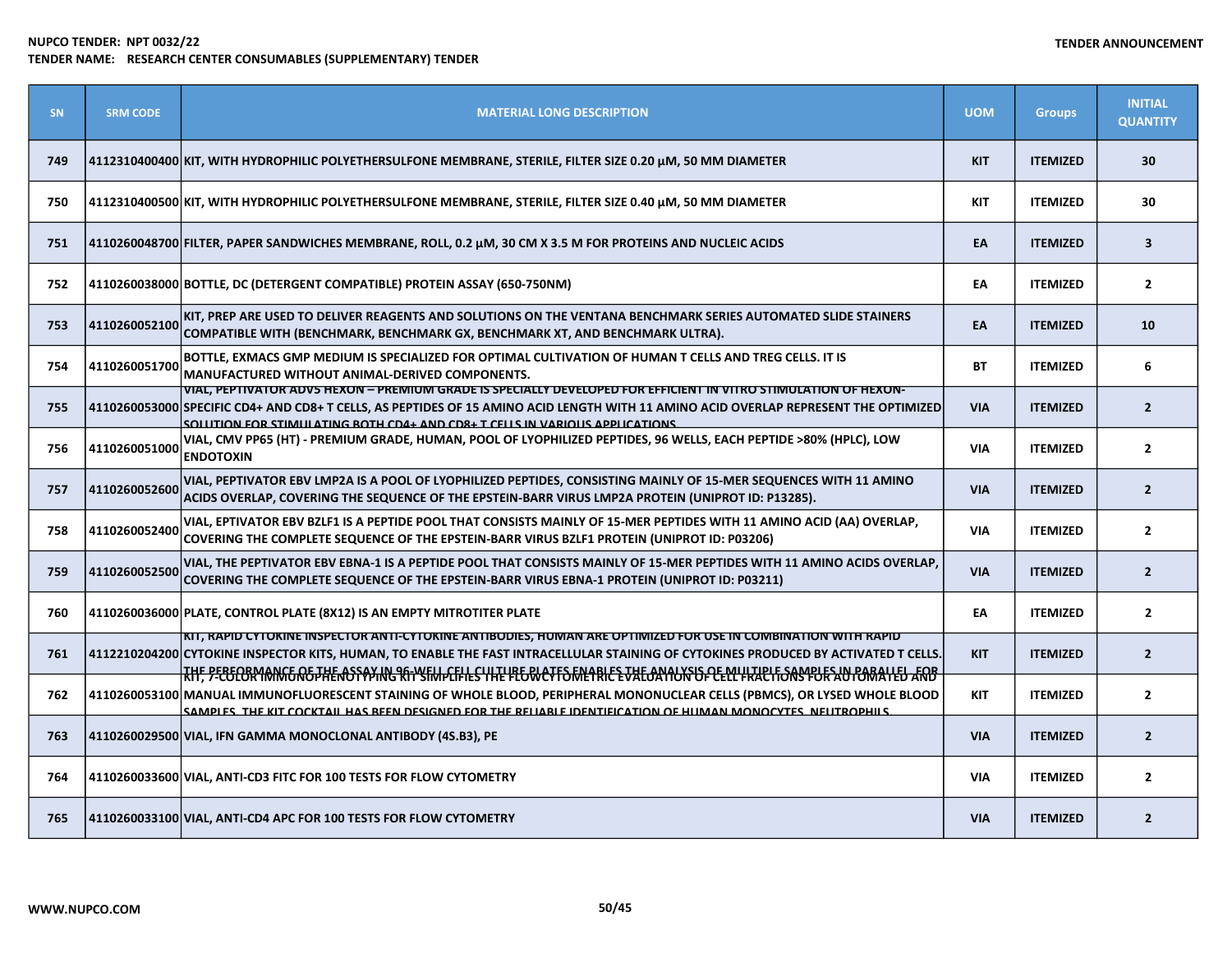| SN  | <b>SRM CODE</b> | <b>MATERIAL LONG DESCRIPTION</b>                                                   | <b>UOM</b> | <b>Groups</b>   | <b>INITIAL</b><br><b>QUANTITY</b> |
|-----|-----------------|------------------------------------------------------------------------------------|------------|-----------------|-----------------------------------|
| 766 |                 | 4110260037500 VIAL, ANTI-CD8 APC VIO770 FOR 100 TESTS FOR FLOW CYTOMETRY           | <b>VIA</b> | <b>ITEMIZED</b> | $\overline{2}$                    |
| 767 |                 | 4110260014600 VIAL, ANTI-CD14 FOR FLOW CYTOMETRY                                   | <b>VIA</b> | <b>ITEMIZED</b> | $\overline{2}$                    |
| 768 |                 | 4110260014700 VIAL, ANTI-CD20 FOR FLOW CYTOMETRY                                   | <b>VIA</b> | <b>ITEMIZED</b> | $\mathbf{2}$                      |
| 769 |                 | 4110260043700 VIAL, ANTI-CD45 VIOBLUE FOR FLOW CYTOMETRY CD45 ANTIBODY, ANTI-HUMAN | <b>VIA</b> | <b>ITEMIZED</b> | $\overline{2}$                    |
| 770 |                 | 4110260015800 VIAL, ANTI-CD133 RABBIT, POLYCLONAL                                  | <b>VIA</b> | <b>ITEMIZED</b> | 4                                 |
| 771 |                 | 4110260043300 VIAL, PAX2 ANTIBODY MONOCLONAL MOUSE                                 | <b>VIA</b> | <b>ITEMIZED</b> | 4                                 |
| 772 |                 | 4110260042500 VIAL, ALDH1 POLYCLONAL ANTIBODY RABBIT                               | <b>VIA</b> | <b>ITEMIZED</b> | 4                                 |
| 773 |                 | 4110260026600 VIAL, PHOSPHO-AKT1 (SER473) MONOCLONAL ANTI                          | <b>VIA</b> | <b>ITEMIZED</b> | $\overline{2}$                    |
| 774 |                 | 4110260008300 VIAL, AKT1 MONOCLONAL ANTIBODY                                       | <b>VIA</b> | <b>ITEMIZED</b> | $\overline{2}$                    |
| 775 |                 | 4110260044700 VIAL, SMAD4 POLYCLONAL ANTIBODY                                      | <b>VIA</b> | <b>ITEMIZED</b> | $\overline{2}$                    |
| 776 |                 | 4110260028200 VIAL, PHOSPHO-SMAD4 (THR276) POLYCLONALANTIBODY                      | <b>VIA</b> | <b>ITEMIZED</b> | $\overline{2}$                    |
| 777 |                 | 4110260025300 VIAL, PHOSPHO-ERK1/ERK2 (THR185, TYR187) ANTI                        | <b>VIA</b> | <b>ITEMIZED</b> | $\overline{2}$                    |
| 778 |                 | 4110260024100 VIAL, ERK1/ERK2 MONOCLONAL ANTIBODY (ERK-7D8)                        | <b>VIA</b> | <b>ITEMIZED</b> | $\overline{2}$                    |
| 779 |                 | 4110260007600 VIAL, MMP2 MONOCLONAL ANTIBODY                                       | <b>VIA</b> | <b>ITEMIZED</b> | $\overline{\mathbf{3}}$           |
| 780 |                 | 4110260039900 VIAL, MMP9 MONOCLONAL ANTIBODY                                       | <b>VIA</b> | <b>ITEMIZED</b> | 3                                 |
| 781 |                 | 4110260023300 VIAL, HUMAN TGF-BETA 3 RECOMBINANT PROTEIN                           | <b>VIA</b> | <b>ITEMIZED</b> | $\overline{2}$                    |
| 782 |                 | 4110260043400 VIAL, GOAT ANTI-MOUSE SECONDARY ANTIBODY HRP AFFINITY ISOLATED-1ML   | <b>VIA</b> | <b>ITEMIZED</b> | $\mathbf{1}$                      |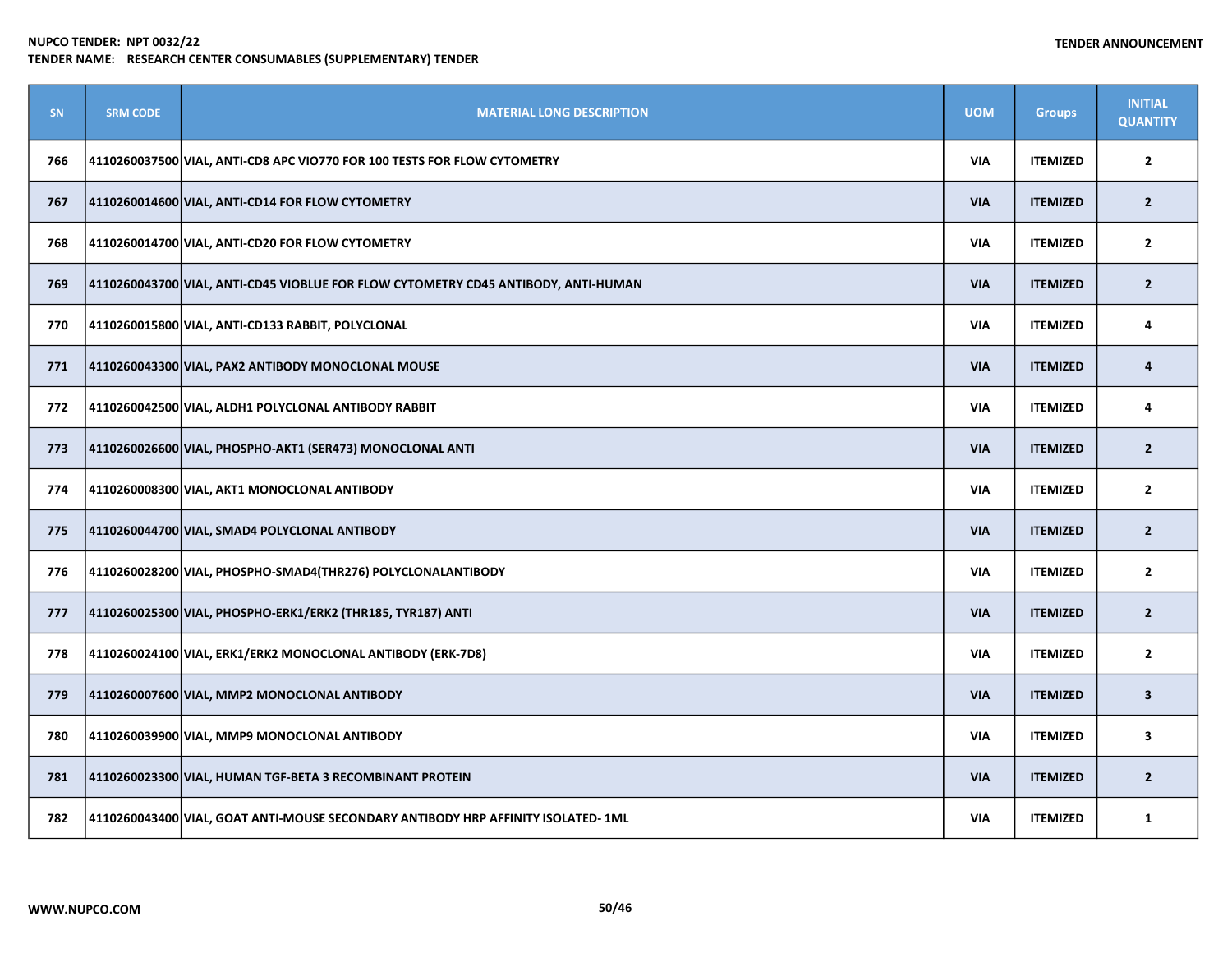| SN  | <b>SRM CODE</b> | <b>MATERIAL LONG DESCRIPTION</b>                                                                                                                                                                                                                                                                                         | <b>UOM</b> | <b>Groups</b>   | <b>INITIAL</b><br><b>QUANTITY</b> |
|-----|-----------------|--------------------------------------------------------------------------------------------------------------------------------------------------------------------------------------------------------------------------------------------------------------------------------------------------------------------------|------------|-----------------|-----------------------------------|
| 783 |                 | 4110260041500 VIAL, RABBIT ANTI-MOUSE SECONDARY ANTIBODY HRP IG FRACTION- 2ML                                                                                                                                                                                                                                            | <b>VIA</b> | <b>ITEMIZED</b> | $\mathbf{1}$                      |
| 784 |                 | 4110260043800 VIAL, GOAT ANTI-RABBIT SECONDARY ANTIBODY HRP AFFINITY ISOLATED-1ML                                                                                                                                                                                                                                        | <b>VIA</b> | <b>ITEMIZED</b> | $\mathbf{1}$                      |
| 785 |                 | 4110260047100 VIAL, MIXTURE OF TEN MULTICOLOR RECOMBINANT PROTEINS (10-250 KD), 250 APPLICATIONS                                                                                                                                                                                                                         | <b>VIA</b> | <b>ITEMIZED</b> | $\overline{2}$                    |
| 786 | 4110260051800   | BOTTLE, MAMMALIAN PROTEIN EXTRACTION REAGENT IS DESIGNED TO PROVIDE HIGHLY EFFICIENT TOTAL SOLUBLE PROTEIN<br>EXTRACTION FROM CULTURED MAMMALIAN CELLS. 1 L                                                                                                                                                              | <b>BT</b>  | <b>ITEMIZED</b> | $\mathbf{1}$                      |
| 787 |                 | 4110260022000 VIAL, ANTI-HUMAN CD3 FITC/CD8 PE 50 TESTS                                                                                                                                                                                                                                                                  | <b>VIA</b> | <b>ITEMIZED</b> | 4                                 |
| 788 |                 | 4110260018500 VIAL, PURIFIED MOUSE ANTI-HUMAN CD28                                                                                                                                                                                                                                                                       | <b>VIA</b> | <b>ITEMIZED</b> | $\mathbf{2}$                      |
| 789 |                 | 4110260026700 VIAL, CD49 DPURIFIED MOUSE ANTI-HUMAN CD49D                                                                                                                                                                                                                                                                | <b>VIA</b> | <b>ITEMIZED</b> | $\mathbf{1}$                      |
| 790 |                 | 4110260042700 VIAL, GOLGISTOP PROTEIN TRANSPORT INHIBITOR (CONTAINING MONENSIN)                                                                                                                                                                                                                                          | <b>VIA</b> | <b>ITEMIZED</b> | $\mathbf{2}$                      |
| 791 |                 | 4110260012700 VIAL, APC MOUSE ANTI-HUMAN CD62L                                                                                                                                                                                                                                                                           | <b>VIA</b> | <b>ITEMIZED</b> | $\overline{2}$                    |
| 792 |                 | VIAL, 5 ML DISPENSER OF ANTI-PDL-1 (SP263) CONTAINS ANTIPD-L1 RABBIT MONOCLONAL PRIMARY ANTIBODY CONTAINS SUFFICIENT<br>4110260052800 REAGENT FOR 50 TESTS, THIS PRIMARY ANTIBODY WHEN USED AND COMPATIBLE WITH VENTANA DETECTION KITS AND VENTANA<br><b>BENCHMARK XT AND BENCHMARK IIITRA ALITOMATED SLIDE STAINERS</b> | <b>VIA</b> | <b>ITEMIZED</b> | 4                                 |
| 793 |                 | 4110630214700 KIT, T4 RNA LIGASE 2 DELETION MUTANT                                                                                                                                                                                                                                                                       | EA         | <b>ITEMIZED</b> | $\overline{7}$                    |
| 794 |                 | 4110631325900 DEPARAFFINIZATION SOLUTION BLUE STAIN + ODUR LESS 16 ML                                                                                                                                                                                                                                                    | EA         | <b>ITEMIZED</b> | 5                                 |
| 795 |                 | 4111613311600 CELLS COMPETENT ELECTROPORATION                                                                                                                                                                                                                                                                            | EA         | <b>ITEMIZED</b> | 5                                 |
| 796 |                 | 4111613311900 GEL, NOVEXTBEGELS, 6%, 10 WELL                                                                                                                                                                                                                                                                             | EA         | <b>ITEMIZED</b> | 10                                |
| 797 |                 | 4111613312800 AB DOXGO IGG H+L XADS HRP 1 MG FOR WB                                                                                                                                                                                                                                                                      | EA         | <b>ITEMIZED</b> | $\mathbf{1}$                      |
| 798 |                 | 4111613312900 STARTINGBLOCK (PBS) BLOCKING BUFFER, 1 LITER                                                                                                                                                                                                                                                               | EA         | <b>ITEMIZED</b> | 5                                 |
| 799 |                 | 4111613313100 LUTEINIZING HORMONE ANTIBODY 100 UL FOR WB                                                                                                                                                                                                                                                                 | EA         | <b>ITEMIZED</b> | $\mathbf{1}$                      |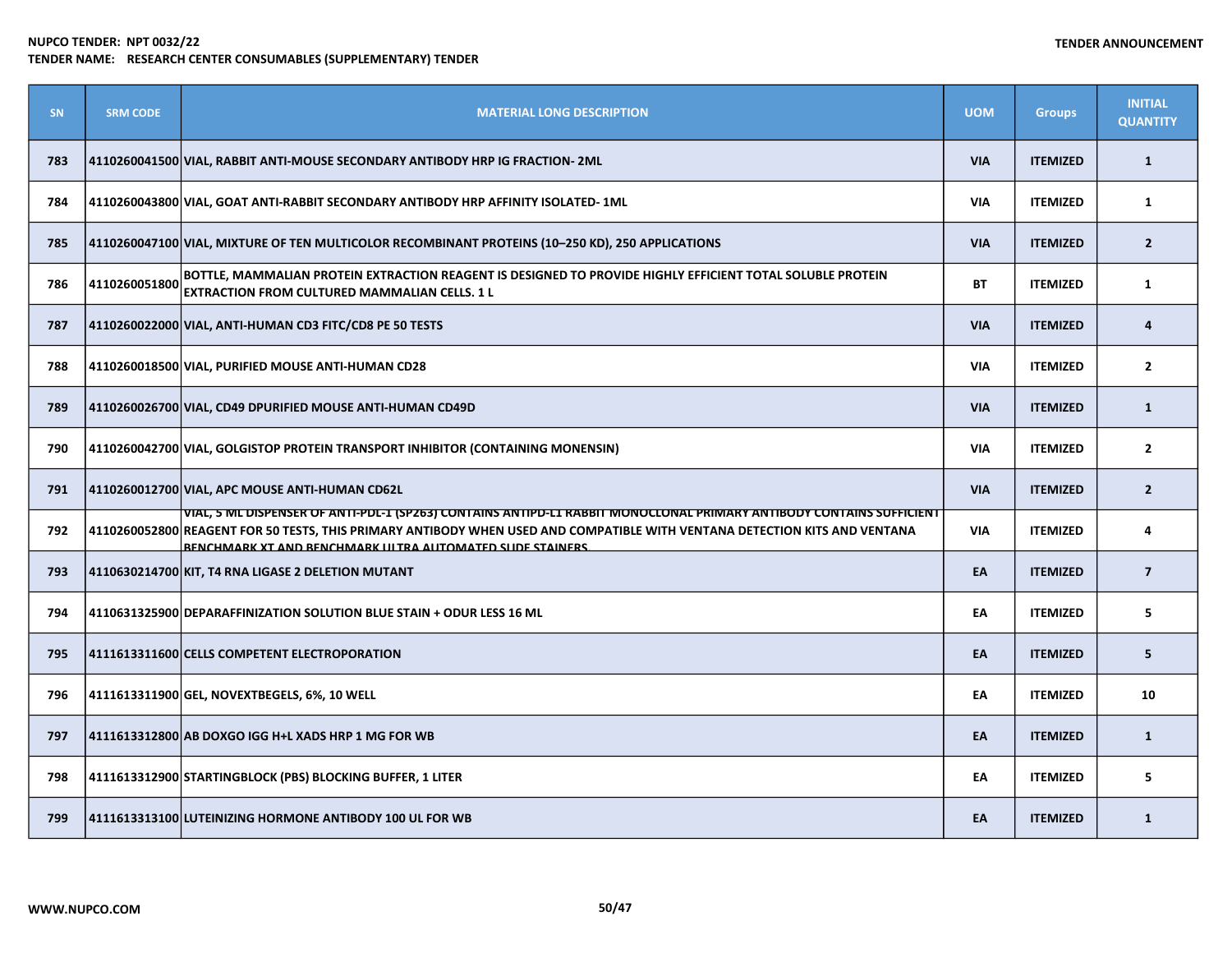| <b>SN</b> | <b>SRM CODE</b>           | <b>MATERIAL LONG DESCRIPTION</b>                                                                                                                                | <b>UOM</b> | <b>Groups</b>   | <b>INITIAL</b><br><b>QUANTITY</b> |
|-----------|---------------------------|-----------------------------------------------------------------------------------------------------------------------------------------------------------------|------------|-----------------|-----------------------------------|
| 800       |                           | 4111616143100 ANTIBODY POLYCLONAL WENT1 FOR WB                                                                                                                  | EA         | <b>ITEMIZED</b> | $\mathbf{1}$                      |
| 801       |                           | 4110661506900 VIAL, RESTRICTION ENZYME ALW N2                                                                                                                   | EA         | <b>ITEMIZED</b> | 10                                |
| 802       |                           | 4110661507100 KIT, DOUBLE-STRANDED CDNA SYNTHESIS KIT                                                                                                           | EA         | <b>ITEMIZED</b> | 10                                |
| 803       |                           | 4114170032000 CHEMICAL, L-GLUTATHIONE REDUCED, F-L-GLUTAMYL-L-CYSTEINYL-GLYCINE, GSH                                                                            | EA         | <b>ITEMIZED</b> | $\overline{2}$                    |
| 804       | 4110620412000             | PLATE, MI AGAR: CHROMOGENICFLUOROGENIC MEDIUM USED TO DETECT AND ENUMERATE ESCHERICHIA COLI AND TOTAL<br>COLIFORMS IN DRINKING WATER BY THE MEMBRANE FILTRATION | EA         | <b>ITEMIZED</b> | 200                               |
| 805       |                           | 4110620412200 PLATE, NBA: NEOMYCIN BLOOD AGAR                                                                                                                   | EA         | <b>ITEMIZED</b> | 150                               |
| 806       |                           | 4110621204600 REAGENT, VOGES-PROSKAUER (VP) TEST                                                                                                                | EA         | <b>ITEMIZED</b> | 300                               |
| 807       |                           | 4110622511200 BOTTLE, TELLURITE BLOOD AGAR                                                                                                                      | EA         | <b>ITEMIZED</b> | 5                                 |
| 808       |                           | 4110622600300 PLATE, ABCYE: ALBUMIN-BUFFERED-CHARCOAL-YEAST EXTRACT AGAR                                                                                        | EA         | <b>ITEMIZED</b> | 150                               |
| 809       |                           | 4110630218400 KIT, FAST-TRACK DIAGNOSTICS STOOL PARASITE MULTIPLEX RT-PCR                                                                                       | EA         | <b>ITEMIZED</b> | 500                               |
| 810       | 4110651400000 SASO2, CELL |                                                                                                                                                                 | EA         | <b>ITEMIZED</b> | $\overline{2}$                    |
| 811       |                           | 4110651400100 ZEBRA FISH EMBRYONIC CELL (ZESC)                                                                                                                  | EA         | <b>ITEMIZED</b> | $\overline{2}$                    |
| 812       | 4110651400200 MG-63, CELL |                                                                                                                                                                 | EA         | <b>ITEMIZED</b> | $\overline{2}$                    |
| 813       |                           | 4110661800000 COMB AND COMB HOLDER, (10 MM WIDE TEETH)                                                                                                          | EA         | <b>ITEMIZED</b> | 10                                |
| 814       |                           | 4111612730200 KIT, SALMONELLA SER BRAENDERUP H9812 STANDARDS: A UNIVERSAL SIZE STANDARD STRAIN FOR USE WITH THE PULSENET                                        | EA         | <b>ITEMIZED</b> | 2000                              |
| 815       |                           | 4111612730300 REAGENT, LINE IMMUNOASSAY (LIA): CONFIRMATION OF REACTIVE HEPATITIS E VIRUS IGM ANTIBODY                                                          | EA         | <b>ITEMIZED</b> | 500                               |
| 816       |                           | 4111613130500 DISK, POLYMYXIN (50 IU DISK)                                                                                                                      | EA         | <b>ITEMIZED</b> | 300                               |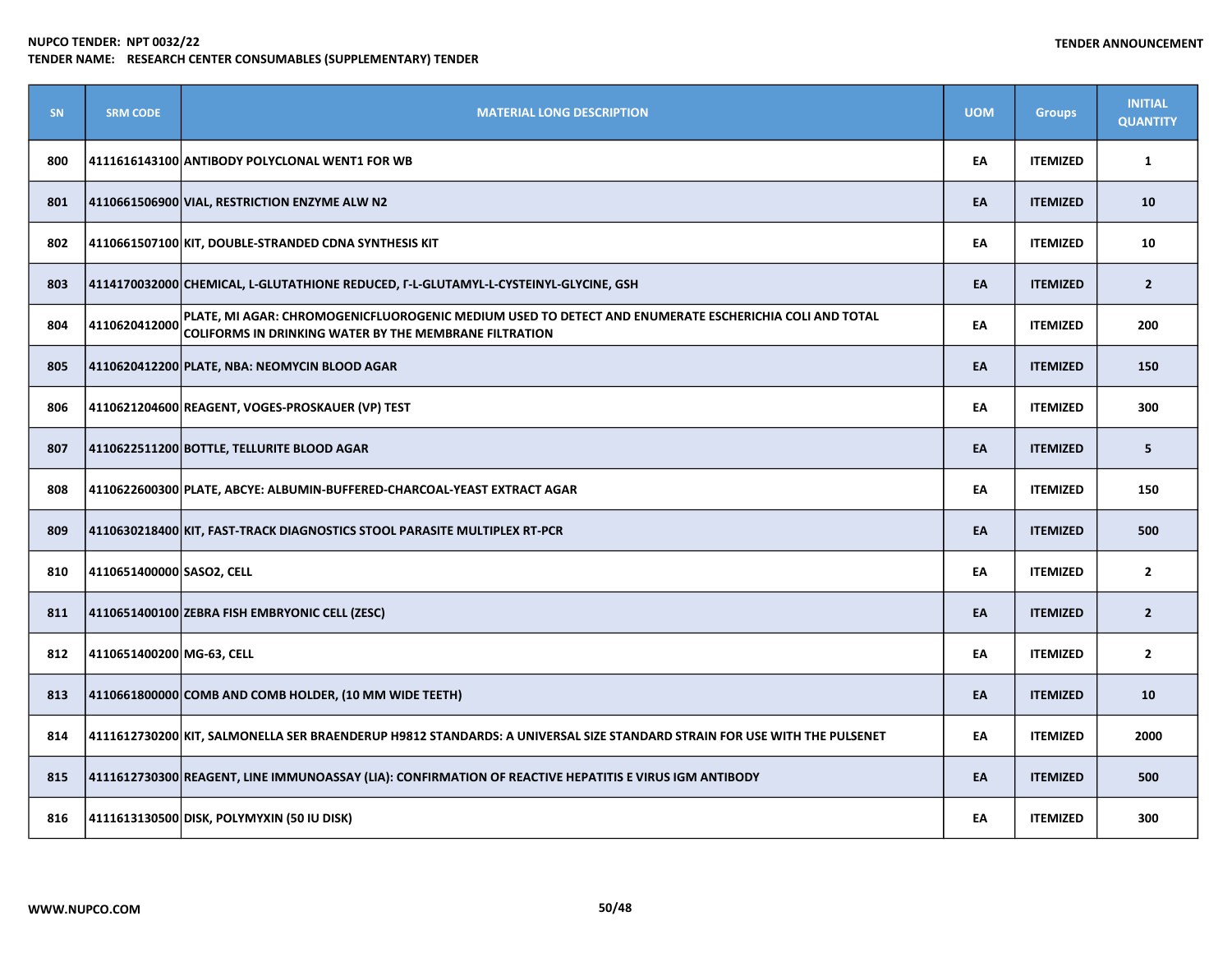| SN  | <b>SRM CODE</b> | <b>MATERIAL LONG DESCRIPTION</b>                                                                                                                                                                                                                                                                                                                           | <b>UOM</b> | <b>Groups</b>   | <b>INITIAL</b><br><b>QUANTITY</b> |
|-----|-----------------|------------------------------------------------------------------------------------------------------------------------------------------------------------------------------------------------------------------------------------------------------------------------------------------------------------------------------------------------------------|------------|-----------------|-----------------------------------|
| 817 |                 | SWABS, ENVIRONMENTAL SWABS: 1- SWAB MOISTURIZER NEUTRALIZES DETERGENTS AND SANITIZERS 2- SWAB MOISTURIZER<br>4111613130600 PRESERVES THE INTEGRITY OF THE SAMPLE 3-SWAB STICKS HAVE SPECIAL "BREAK POINT" TO SIMPLIFY THE TRANSFER OF SAMPLES<br>INTO THE PATHOGEN DETECTION BROTHS 4- A RANGE OF INDIVIDUAL GROWTH MEDIA (COLIFORMS, SALMONELLA, LISTERIA | EA         | <b>ITEMIZED</b> | 400                               |
| 818 |                 | 4111613130700 SWABS, ENRICHMENT AND DETECTION BROTH FOR ENVIRONMENTAL SWABS (COLORIMETRIC INDICATOR)                                                                                                                                                                                                                                                       | EA         | <b>ITEMIZED</b> | 400                               |
| 819 |                 | 4111613449800 POWDER, LYSOSTAPHIN ENZYME, 5 MG                                                                                                                                                                                                                                                                                                             | EA         | <b>ITEMIZED</b> | 500                               |
| 820 |                 | 4111613450100 BUFFER, EC LYSES BUFFER: 6 MM TRIS, 100 MM EDTA, PH 80, 1 M NACL, 05 % BRIJ-58, 02 % DEOXYCHOLATE, 05 % SARCOSYL1 L                                                                                                                                                                                                                          | EA         | <b>ITEMIZED</b> | 30                                |
| 821 |                 | 4111613450400 PLATE, PFGE PLUG MOLD                                                                                                                                                                                                                                                                                                                        | EA         | <b>ITEMIZED</b> | 10                                |
| 822 |                 | 4112170003600 KIT, WATER BATH SOLUTION, WATER BATH SOLUTION, CHEMISTRY, I1000 SR AND C4000 ARCHITECT                                                                                                                                                                                                                                                       | EA         | <b>ITEMIZED</b> | $\overline{2}$                    |
| 823 |                 | 4112170005200 KIT, AMINO ACIDS QCS IN FOR HPLC INSTRUMENT                                                                                                                                                                                                                                                                                                  | EA         | <b>ITEMIZED</b> | 60                                |
| 824 |                 | 4112170005300 KIT, ORGANIC ACIDS QCS FOR GCMS INSTRUMENT                                                                                                                                                                                                                                                                                                   | EA         | <b>ITEMIZED</b> | 60                                |
| 825 |                 | 4112170202900 TUBE, TEST COVERS                                                                                                                                                                                                                                                                                                                            | EA         | <b>ITEMIZED</b> | 1000                              |
| 826 |                 | 4112181100000 NIST REFERENCE MATERIALS, FEMALE WHITE UTAHMORMON                                                                                                                                                                                                                                                                                            | EA         | <b>ITEMIZED</b> | 50                                |
| 827 |                 | 4112181100100 NIST REFERENCE MATERIALS, MALE WHITE ASHKENAZIM JEWISH SON                                                                                                                                                                                                                                                                                   | EA         | <b>ITEMIZED</b> | 50                                |
| 828 |                 | 4112181100200 NIST REFERENCE MATERIALS, MALE WHITE ASHKENAZIM JEWISH FATHER                                                                                                                                                                                                                                                                                | EA         | <b>ITEMIZED</b> | 50                                |
| 829 |                 | 4112181100300 NIST REFERENCE MATERIALS, FEMALE WHITE ASHKENAZIM JEWISH                                                                                                                                                                                                                                                                                     | EA         | <b>ITEMIZED</b> | 50                                |
| 830 |                 | 4112181100400 NIST REFERENCE MATERIALS, MALE ASIAN CHINESE, SON                                                                                                                                                                                                                                                                                            | EA         | <b>ITEMIZED</b> | 50                                |
| 831 |                 | 4112181100500 NIST REFERENCE MATERIALS, MALE ASIAN CHINESE, FATHER                                                                                                                                                                                                                                                                                         | EA         | <b>ITEMIZED</b> | 50                                |
| 832 |                 | 4112181100600 NIST REFERENCE MATERIALS, FEMALE ASIAN CHINESE                                                                                                                                                                                                                                                                                               | EA         | <b>ITEMIZED</b> | 50                                |
| 833 |                 | 4112330200900 SLIDES, PLASTIC 100 SLIDE BOX                                                                                                                                                                                                                                                                                                                | EA         | <b>ITEMIZED</b> | 30200                             |